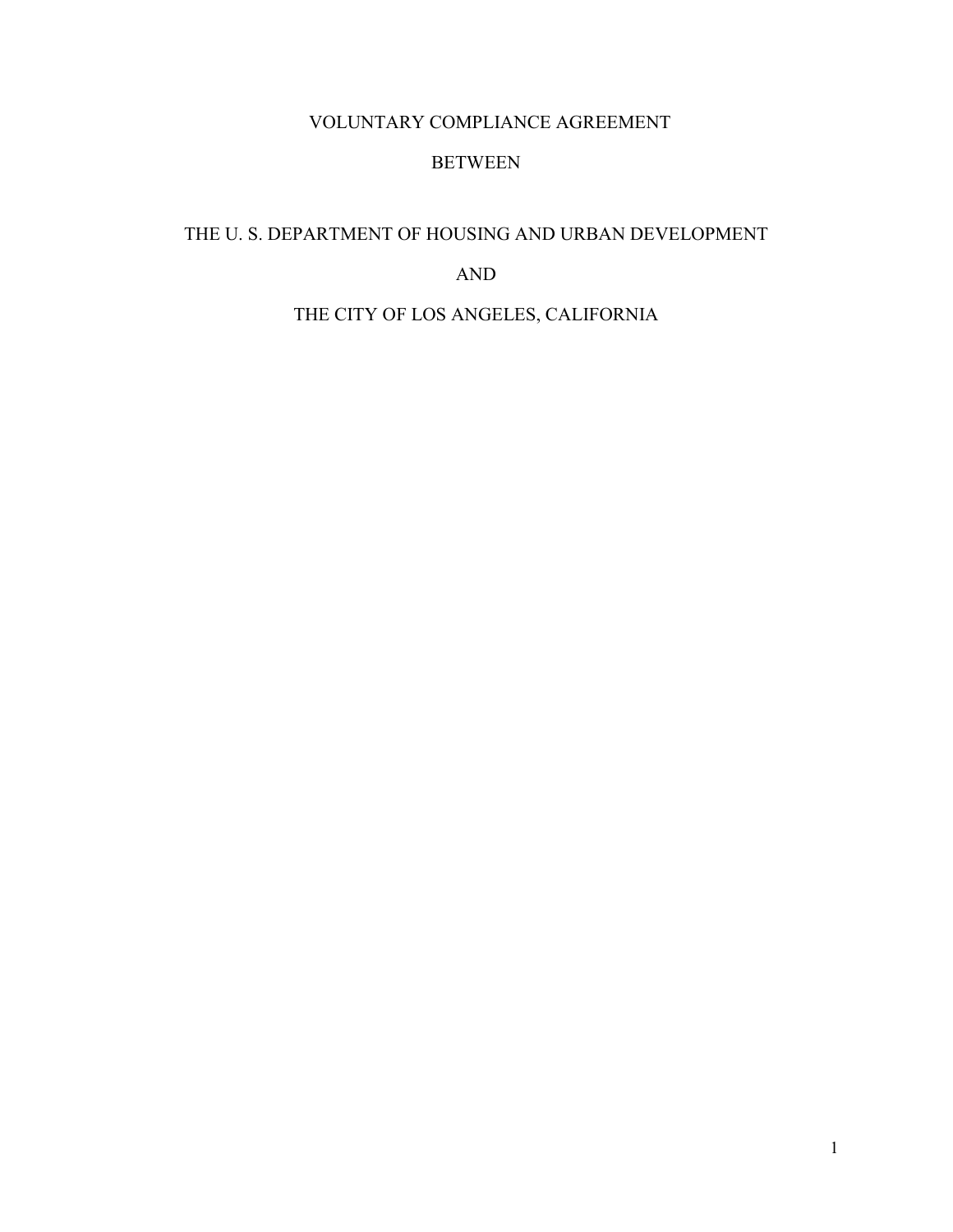<span id="page-1-0"></span>

| I.                                                                                                                                                                                          |                                                                              |  |  |
|---------------------------------------------------------------------------------------------------------------------------------------------------------------------------------------------|------------------------------------------------------------------------------|--|--|
| ΙΙ.                                                                                                                                                                                         |                                                                              |  |  |
| III.                                                                                                                                                                                        |                                                                              |  |  |
| А.                                                                                                                                                                                          |                                                                              |  |  |
| Requirements for Future Housing Developments, Housing Developments Currently Under<br>В.<br>Construction, Housing Developments Subject to Substantial Alterations, and Housing Developments |                                                                              |  |  |
| C.                                                                                                                                                                                          |                                                                              |  |  |
| D.                                                                                                                                                                                          |                                                                              |  |  |
| E.<br>Additional City Actions to Achieve Owner and Subrecipient Compliance with the Accessibility                                                                                           |                                                                              |  |  |
| F.                                                                                                                                                                                          | Enhanced Housing Accessibility Program for Individuals with Disabilities30   |  |  |
| G.                                                                                                                                                                                          |                                                                              |  |  |
| Η.                                                                                                                                                                                          | Policies Implementing Section 504, ADA, and Fair Housing Act Requirements 36 |  |  |
| $\mathsf{L}$                                                                                                                                                                                |                                                                              |  |  |
| J.                                                                                                                                                                                          |                                                                              |  |  |
| К.                                                                                                                                                                                          |                                                                              |  |  |
| L.                                                                                                                                                                                          |                                                                              |  |  |
| M.                                                                                                                                                                                          |                                                                              |  |  |
| N.                                                                                                                                                                                          |                                                                              |  |  |
| IV.                                                                                                                                                                                         |                                                                              |  |  |
| Appendix 1: List of Existing Housing Developments (including CRA Housing Developments)58                                                                                                    |                                                                              |  |  |
|                                                                                                                                                                                             |                                                                              |  |  |

# **TABLE OF CONTENTS**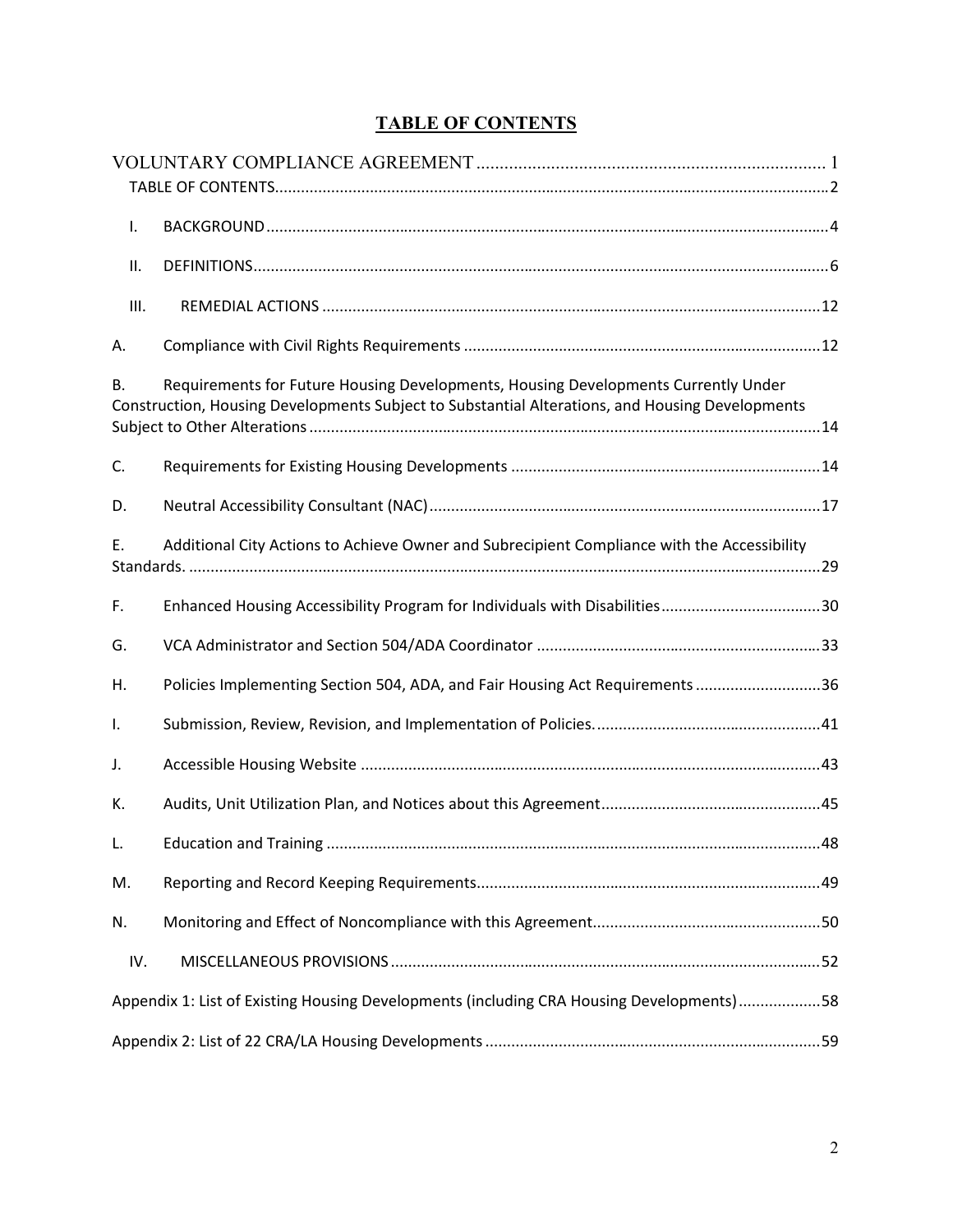| Appendix 3: Neutral Accessibility Consultant Verification and City Certification of Compliance with    |
|--------------------------------------------------------------------------------------------------------|
| Appendix 4: Recipient Assurance and Certification under Section 504 of the Rehabilitation Act of 1973, |
|                                                                                                        |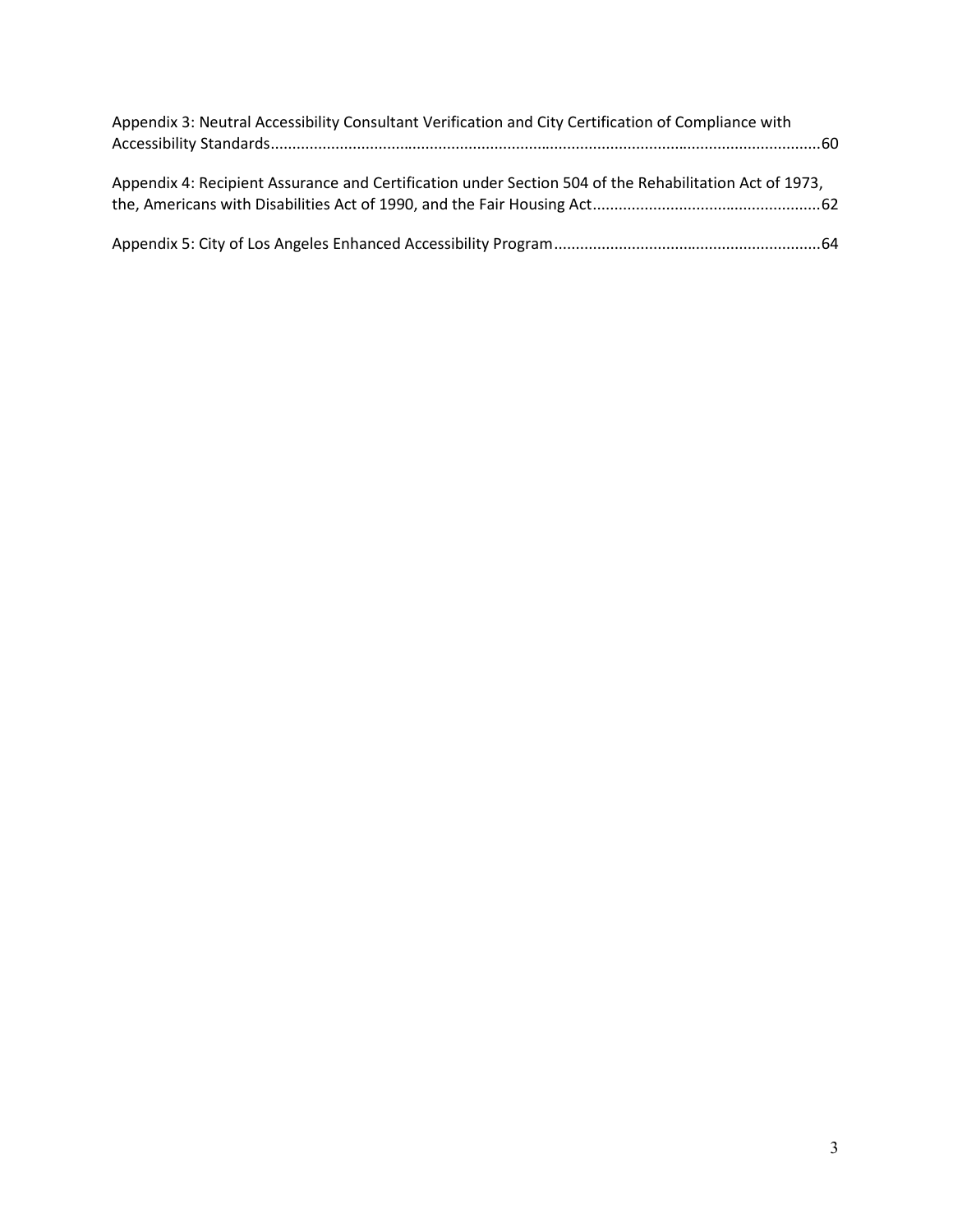## <span id="page-3-0"></span>**I. BACKGROUND**

- 1. This is a Voluntary Compliance Agreement ("VCA" or "Agreement") between the City of Los Angeles, California ("City") and the U.S. Department of Housing and Urban Development ("Department" or "HUD") relating to multifamily housing developed, designed, constructed, rehabilitated, altered, or financed, in whole or in part, through a program administered, in whole or in part, by the City. These multifamily housing developments are required by Federal law to be accessible to persons with disabilities. Under this Agreement, among other things, with respect to its programs related to multifamily housing:
	- a. The City shall require the Subrecipients, Owners, and Property Management Agents to take the actions required to achieve compliance with the requirements of Section 504 of the Rehabilitation Act of 1973, Title II of the Americans with Disabilities Act, and the Fair Housing Act, and shall also take such other steps as may be necessary to provide housing that is accessible to persons with disabilities and operated in accordance with the nondiscrimination requirements of Federal law and the terms of this Agreement.
	- b. The City shall ensure that its own multifamily housing-related programs, services, processes, and activities are accessible to individuals with disabilities in accordance with Federal law.
	- c. The City shall develop and implement a multifamily housing enhanced accessibility program for persons with disabilities, including persons who have mobility disabilities, persons who are deaf or hard of hearing, and persons who are blind or have low vision.
	- d. The City shall provide for the marketing of Accessible Housing Units to persons with disabilities through an accessible website.
- 2. The City is a recipient of Federal financial assistance administered by the Department. The City allocates Federal financial assistance, including Economic Development Initiative (EDI) Grants, Community Development Block Grants (CDBG), Housing Opportunities for Persons with AIDS (HOPWA) Program funds, HOME Program funds, and Section 108 Loans through various cooperation agreements, written agreements, and loan agreements. The City has used these funds to provide housing through arrangements with Subrecipients and Owners. The City also has a variety of housing programs that involve the design, construction, alteration, operation, financing, and administration of multifamily housing and housing-related resources, including multifamily housing that does not receive Federal financial assistance from the Department.
- 3. The City's programs related to multifamily housing are subject to Federal civil rights laws and regulations, including but not limited to Section 504 of the Rehabilitation Act of 1973, 29 U.S.C. § 794, and implementing regulations at 24 C.F.R. Part 8 ("Section 504"); Title II of the Americans with Disabilities Act, 42 U.S.C. §§ 12131 – 12134, and implementing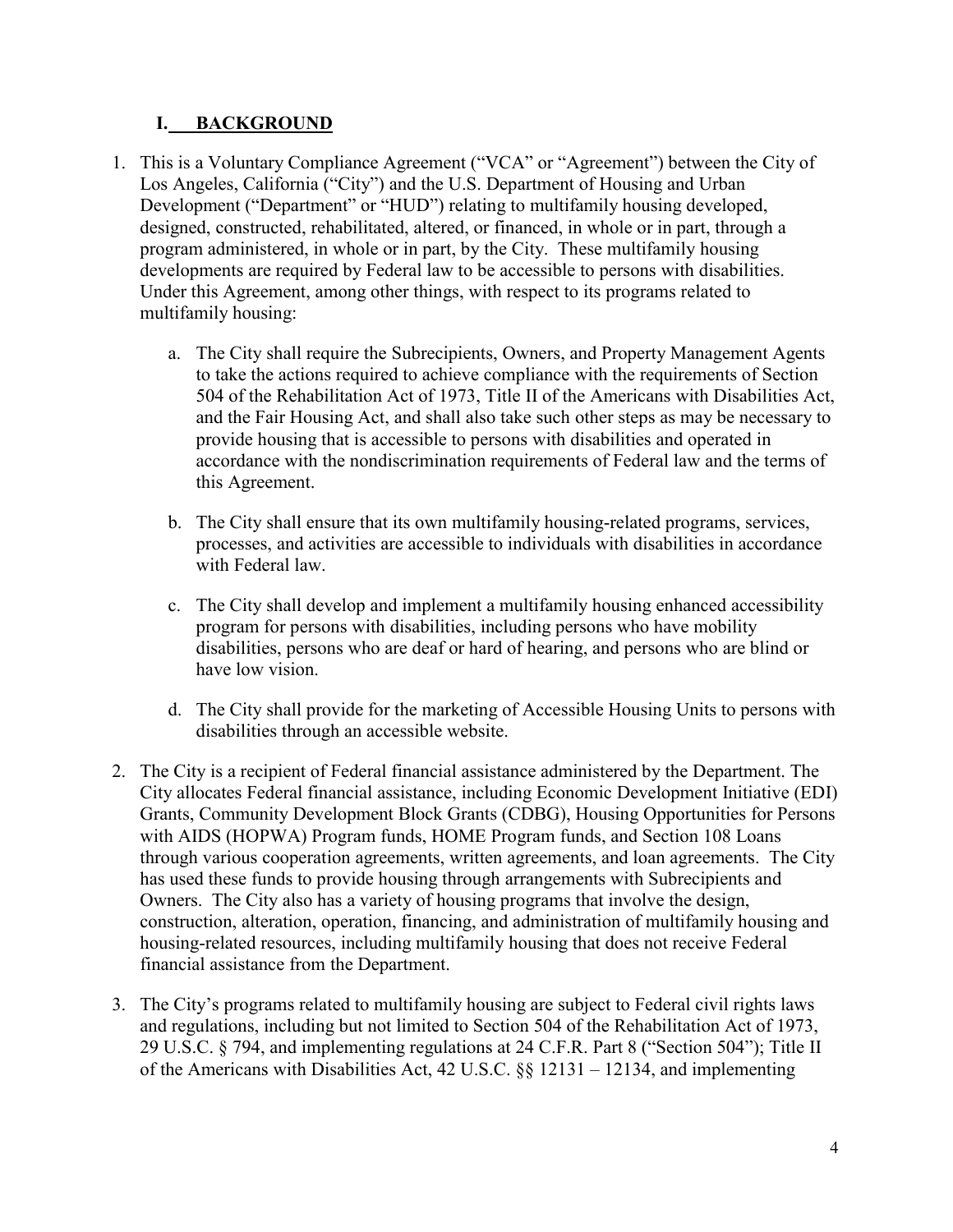regulations at 28 C.F.R. pt. 35 ("ADA"); and the Fair Housing Act of 1968, as amended, 42 U.S.C. §§ 3601-3620, and implementing regulations at 24 C.F.R. Parts 100, 103, 108, 110, and 121 ("Fair Housing Act"). Compliance with these nondiscrimination requirements is a condition of the City's receipt of Federal financial assistance from HUD. 24 C.F.R. § 5.105(a). In accordance with 24 C.F.R. § 85.1 and the Uniform Administrative Requirements, Cost Principles, and Audit Requirements for Federal Awards at 2 C.F.R. Part 200, the City also must, among other things, monitor and ensure that its Subrecipients are informed about and comply with requirements imposed by Federal statutes and regulations.

- 4. During the weeks of September 19, October 24, and December 5, 2011, in response to a complaint from members of the public, the Department conducted a review of certain aspects of the City's compliance with Section 504, the ADA, and the Fair Housing Act in connection with the development and operation of housing. The Department's review revealed certain deficiencies related to the physical accessibility of certain designated accessible units and public and common use areas of certain developments that were surveyed, as well as certain deficiencies in policies and procedures. On January 12, 2012, the Department issued a Letter of Findings ("LOF") of non-compliance with Section 504 and the ADA. On February 17, 2012, the Department issued a Letter of Determination ("LOD") of non-compliance with Section 504 and the ADA. The Department is also aware of certain violations of the accessibility provisions of the Fair Housing Act by the City. On September 7, 2017, following unsuccessful efforts working with the City to achieve a voluntary resolution of this matter, HUD referred this matter to the Civil Rights Division of the U.S. Department of Justice pursuant to 24 C.F.R. § 8.57 for further enforcement. Following this referral, the City expressed renewed interest in achieving resolution of this matter through a voluntary compliance agreement with HUD. To enable HUD to renew efforts to achieve a voluntary compliance agreement with the City, the Civil Rights Division deferred jurisdiction of this matter to HUD. HUD issued a Supplemental Letter of Findings on April 1, 2019 based on the Department's supplemental review of the City's affordable housing program during the week of June 26-30, 2017. On May 31, 2019, the Department issued an LOD sustaining the findings. At all times, the City has contested and continues to contest the Department's findings in the LOF and LOD. By letter dated June 24, 2014, the City sought an administrative hearing pursuant to 24 C.F.R. § 8.57 to the extent that HUD was proposing termination of Federal financial assistance. HUD informed the City that it was not entitled to an administrative hearing pursuant to 24 C.F.R. § 8.57 because HUD had not proposed an order to terminate Federal financial assistance.
- 5. The Parties have agreed to resolve the foregoing matters through this Agreement in order to avoid further enforcement-related activities. The Parties note that, as of the Effective Date of this Agreement, the City has begun to undertake activities in an effort to achieve the requirements of this Agreement, as well as the terms of a settlement agreement with private parties related to compliance with federal accessibility requirements. The Parties acknowledge the significant need for affordable Accessible housing throughout the City and the need to ensure Accessible Housing Units are appropriately matched with and occupied by individuals with disabilities who need the accessibility features of these units. The City enters into this Agreement for settlement purposes only, and neither the execution of the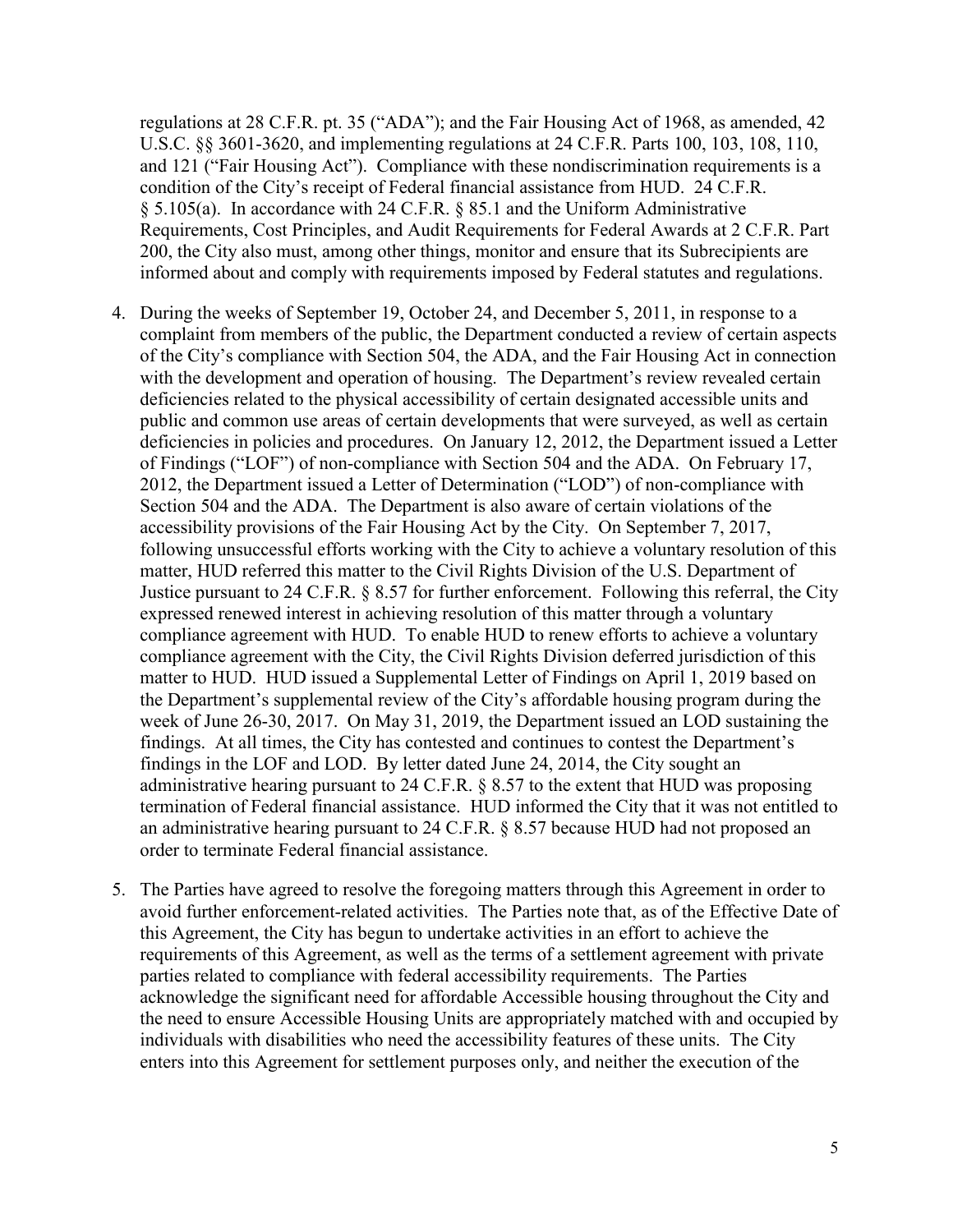Agreement, its terms, nor any action taken under this Agreement shall be construed as an admission by the City of any fault or wrongdoing or of any violation of Federal law. Notwithstanding the foregoing, the City admits that the Department has jurisdiction to enter into and compel the City's performance under the Agreement and hereby waives any right it might have to contest HUD's jurisdiction or right to enforce compliance with this Agreement. HUD reserves the right to pursue relief against the Community Redevelopment Agency of the City of Los Angeles ("CRA/LA") with respect to any of the activities covered by this Agreement, including the contribution of funding that may reduce the City's obligation to pay for retrofitting under this Agreement.

# <span id="page-5-0"></span>**II. DEFINITIONS**

- 6. The following terms shall have the meanings set out herein:
	- a. *Accessibility Standards* means and refers to the following:
		- i. For purposes of Section 504 and the ADA: The Parties wish to achieve the maximum accessibility for persons with disabilities for purposes of this Agreement, and the following standards will therefore apply: (a) For Housing Developments constructed or substantially altered before March 15, 2012, the new construction requirements of 24 C.F.R. part 8, including 24 C.F.R. §§ 8.4(d), 8.22, 8.26, and 8.32, as well as the new construction requirements of UFAS; (b) for Housing Developments constructed or substantially altered on or after March 15, 2012, the Alternative Accessibility Standard; or (c) any future standard and other regulatory requirements related to accessibility applicable to newly constructed facilities in federally-assisted programs that may be adopted in a final rule issued by HUD pursuant to notice and comment rulemaking under Section 504 so long as such standard and regulatory requirements do not provide for less accessibility for persons with disabilities than either (a) or (b);
		- ii. For purposes of the Fair Housing Act, compliance with the standards set forth in 24 C.F.R. § 100.205, including: ANSI A117.1-1986; and the Fair Housing Accessibility Guidelines, March 6, 1991, in conjunction with the Supplement to Notice of Fair Housing Accessibility Guidelines: Questions and Answers About the Guidelines, June 28, 1994.
	- b. *Accessible*, when used with respect to a Housing Unit or a Housing Development, means and refers to full compliance with the requirements of the Accessibility Standards for purposes of Section 504 and the ADA.
	- c. *Accessible Housing Development* means and refers to a Housing Development that is Accessible, including Accessible public and common use areas as well as the number of Accessible Housing Units that are required by this Agreement to be Accessible.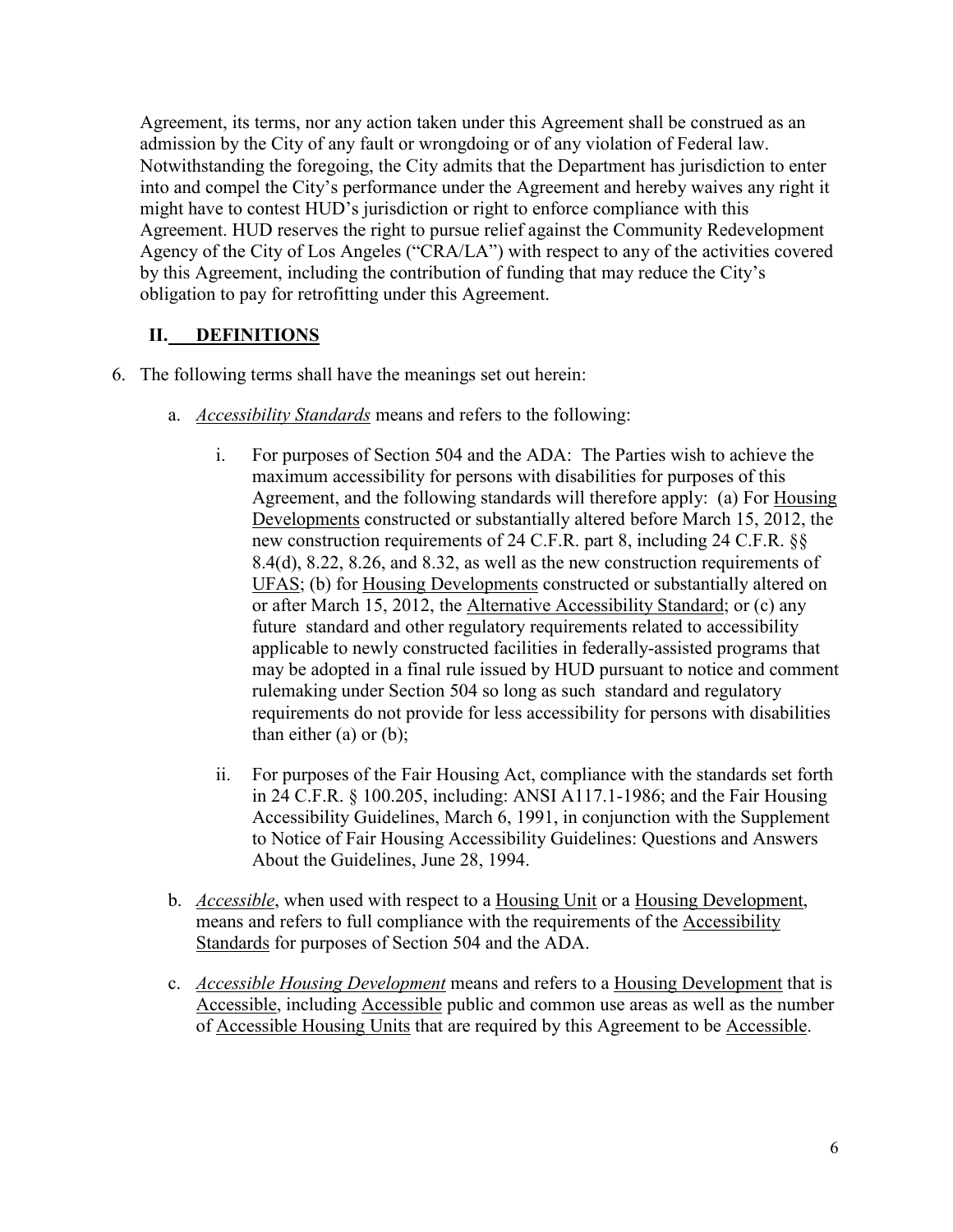- d. *Accessible Housing Units* means and refers collectively to Housing Units with Mobility Features and Housing Units with Hearing/Vision Features. An Adaptable Housing Unit may be counted as an Accessible Housing Unit so long as (1) the adaptable elements are limited to those permitted by the Accessibility Standards for purposes of Section 504 and the ADA, and (2) the City, the Subrecipient, the Owner, and the Property Management Agent of each Housing Development where any Adaptable Housing Unit is located establish, maintain, and implement procedures that ensure: (a) the Adaptable Housing Units are tenanted in accordance with 24 C.F.R. § 8.27, and (b) prompt, effective action is taken to install, add to, raise, lower, or otherwise alter adaptable elements upon request made by or on behalf of a Person With A Disability and that such action is taken without cost to the Person With A Disability. *See* 24 C.F.R. §§ 8.3, 8.32; UFAS §§ 4.34.3 - 4.34.6 and the comparable provisions of the Alternative Accessibility Standard.
- e. *Accessible Route* means and refers to a continuous, unobstructed UFAS-compliant path as prescribed in 24 C.F.R. §§ 8.3 and 8.32 and UFAS § 4.3. As used for purposes of the ADA, an Accessible Route is as described in Chapter 4 of the 2010 Standards for Accessible Design, 28 C.F.R. § 35.104, as applied to public entities, except that elevator exceptions do not apply.
- f. *Adaptable Housing Unit* means and refers to a dwelling unit that is on an Accessible Route, is tenanted in accordance with 24 C.F.R. § 8.27, and is otherwise in compliance with the Accessibility Standards for purposes of Section 504 and the ADA, except that certain required dwelling unit accessibility features, such as kitchen counters, sinks, and grab bars, will be installed, added to, raised, lowered, or otherwise altered upon request to accommodate the needs of Persons With Disabilities or to accommodate the needs of persons with different types or degrees of disability promptly and effectively without cost to the Person with A Disability. *See* 24 C.F.R. §§ 8.3, 8.32; UFAS §§ 4.34.3 - 4.34.6 and comparable provisions of the Alternative Accessibility Standard.
- g. *Alternative Accessibility Standard* means and refers to the Alternative Accessibility Standard for new construction set out in HUD's notice at 79 Fed. Reg. 29,4671 (May 23, 2014), when used in conjunction with: the new construction requirements of 24 C.F.R. part 8, including 24 C.F.R. § 8.22; and the new construction requirements of 28 C.F.R. part 35, including the 2010 Standards for Accessible Design as defined in 28 C.F.R. § 35.104 and as applied to public entities (excluding any elevator exceptions).
- h. *Assistance Animals* means and refers to animals that work, provide assistance, or perform tasks for the benefit of a Person With A Disability as well as animals that provide emotional support that alleviates one or more identified symptoms or effects of a person's disability. Assistance Animals are not pets and are not subject to a housing provider's pet policies. Service animals are one type of Assistance Animal.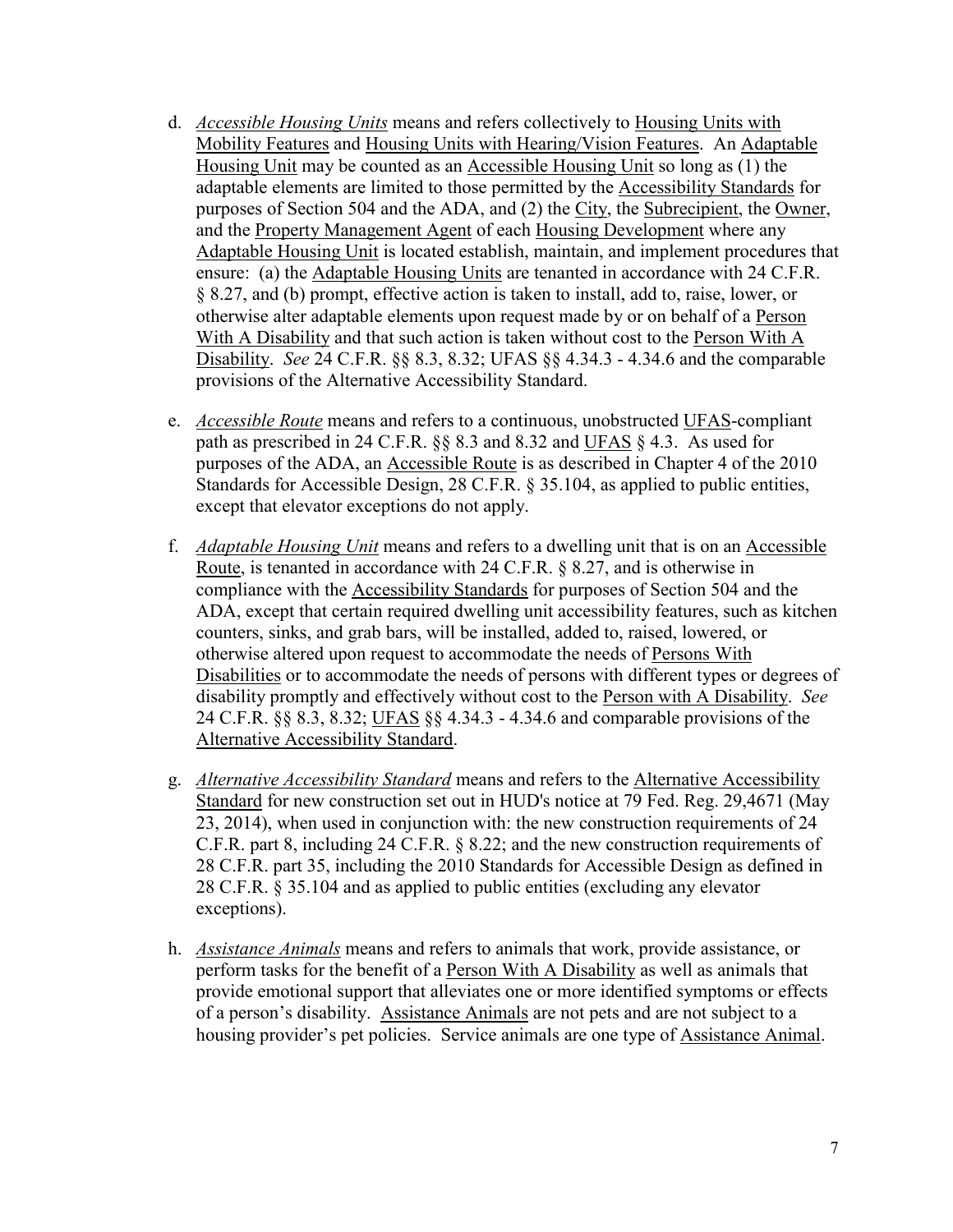Assistance Animals include animals that are trained and untrained and include dogs and other animals.

- i. *Auxiliary Aids* means and refers to aids, services or devices that enable persons with vision, hearing, manual, or speech impairments to have an equal opportunity to participate in, or enjoy the benefits of, programs, services, or activities, including housing and other programs, services, and activities subject to the requirements of Section 504 and/or the Americans with Disabilities Act. Auxiliary Aids include but are not limited to the aids, services, and devices set out in the definition of auxiliary aids in 24 C.F.R. § 8.3 and the definition of auxiliary aids and services in 28 C.F.R. § 35.104. *See also* 42 U.S.C. § 12103(1).
- j. *Certification of Compliance* means and refers to a certification issued by the City following the issuance of a Verification of Compliance by a Neutral Accessibility Consultant, as set out in this Agreement including at Paragraph 24, using the form at Appendix 3 of this Agreement.
- k. *City* means and refers to the City of Los Angeles, California.
- l. *CRA Housing Developments* means and refers to the 22 Housing Developments that received Federal funds from HUD through the City, through the Community Redevelopment Agency of the City of Los Angeles ("CRA/LA"), that were the subject of a voluntary compliance agreement executed between HUD and the CRA/LA. These developments are referenced in Appendix 2 of this Agreement.
- m. *Days* means and refers to calendar days.
- n. *Department* or *HUD* means and refers to the U.S. Department of Housing and Urban Development.
- o. *Effective Date* means and refers to the Effective Date of this Agreement, which is the date of the latest signature on this Agreement by any of the Parties.
- p. *Existing Housing Developments* means and refers to all of the Housing Developments that appear on the spreadsheet included in Appendices 1 and 2, which the City represents to HUD are (1) all of the Housing Developments with five or more Housing Units that received any Federal financial assistance from or through the City since July 11, 1988, plus (2) all of the Housing Developments with five or more Housing Units that were designed, constructed, altered, operated, administered, or financed, in whole or in part, in connection with a program administered in whole or in part by the City since January 26, 1992. These include the CRA Housing Developments. Existing Housing Developments do not include Housing Developments Currently Under Construction or Future Housing Developments. Existing Housing Developments may become, at some point following the Effective Date, Housing Developments Subject to Substantial Alterations or Housing Developments Subject to Other Alterations.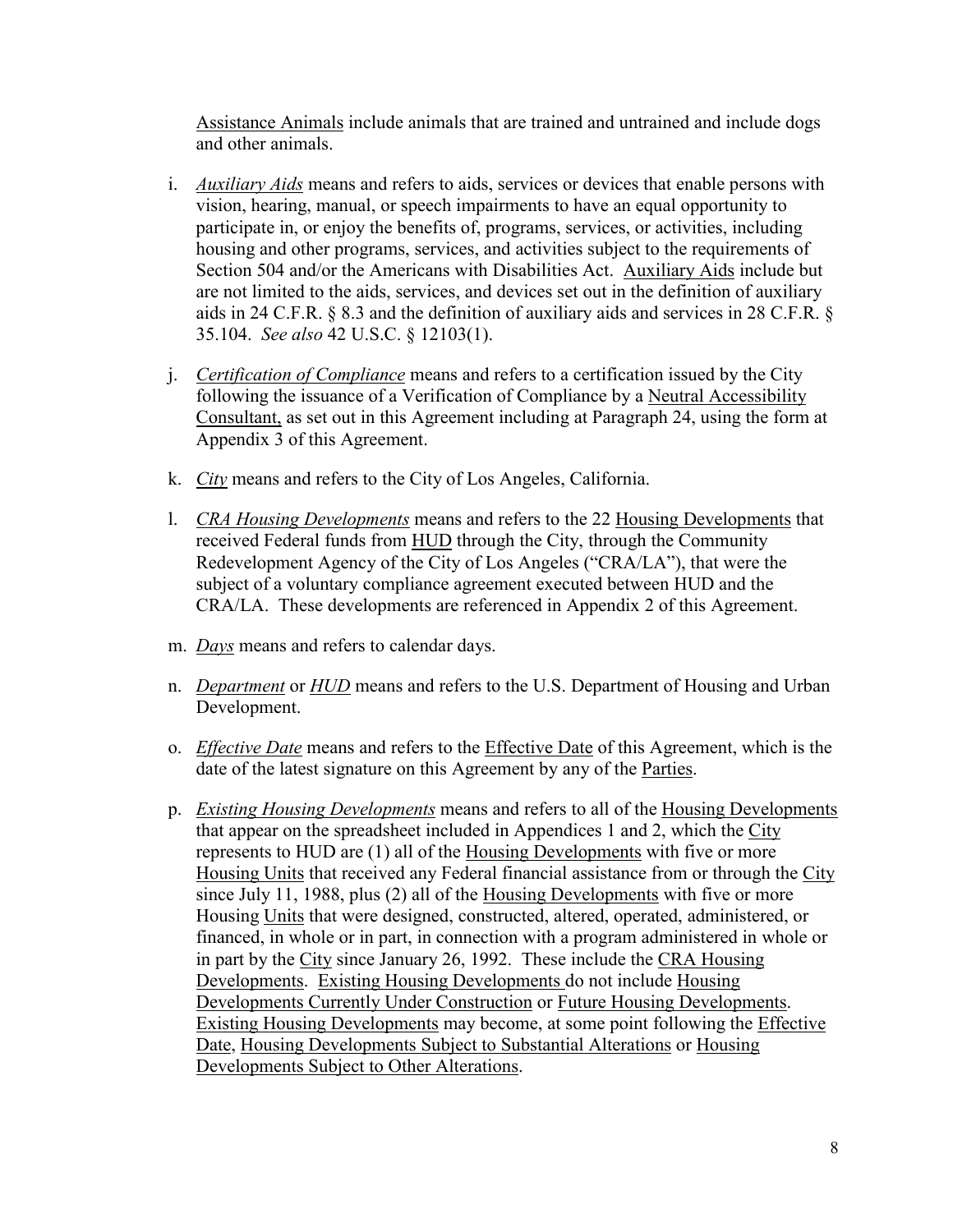- q. *Future Housing Developments* means and refers to Housing Developments for which new construction commences after the Effective Date and (1) that will have five or more Housing Units and that will receive any Federal financial assistance from or through the City; or (2) that are designed, constructed, operated, administered, or financed, in whole or in part, in connection with a program administered, in whole or in part, by the City or its Subrecipient(s).
- r. *HCID* means and refers to the City's Housing and Community Investment Department and any successor departments within the City.
- s. *Housing Development* or *Development* means and refers to the whole of one or more residential structures and appurtenant structures, equipment, roads, walks, and parking lots that (1) received or will receive any Federal financial assistance from or through the City and/or (2) were, are, or will be designed, constructed, altered, operated, administered, or financed in connection with a program administered by the City or by its Subrecipients.
- t. *Housing Developments Covered by this Agreement* means and refers collectively to Existing Housing Developments, Housing Developments Currently Under Construction, Future Housing Developments, Housing Developments Subject to Substantial Alterations, and Housing Developments Subject to Other Alterations.
- u. *Housing Developments Currently Under Construction* means and refers to all Housing Developments that, as of the Effective Date, are unoccupied and (1) are undergoing new construction, have or will have five or more Housing Units, and received or receive any Federal financial assistance from or through the City; (2) are undergoing "substantial alterations" within the meaning of 24 C.F.R.  $\S$  8.23(a), have or will have 15 or more Housing Units, and received or receive any Federal financial assistance from or through the City; and/or (3) are undergoing new construction, and were or are designed, constructed, administered, or financed, in whole or in part, in connection with a program administered in whole or in part by the City.
- v. *Housing Developments Subject to Other Alterations* means and refers to Housing Developments that are subject to "other alterations" or "alterations" commenced after the Effective Date. For purposes of this definition, "other alterations" are those alterations required to comply with the standard for "other alterations" as provided in 24 C.F.R. § 8.23(b) (Section 504), and "alterations" are those alterations required to comply with the standard for "alternations" as provided in 28 C.F.R. § 35.151(b) (ADA). Remediations to achieve compliance with the Accessibility Standards are not "other alterations" or "alterations."
- w. *Housing Developments Subject to Substantial Alterations* means and refers to Housing Developments that are subject to substantial alterations commenced after the Effective Date. For purposes of this definition, "substantial alterations" are alterations undertaken to a Housing Development that has 15 or more Housing Units and is required to comply with the standard for "substantial alterations" as provided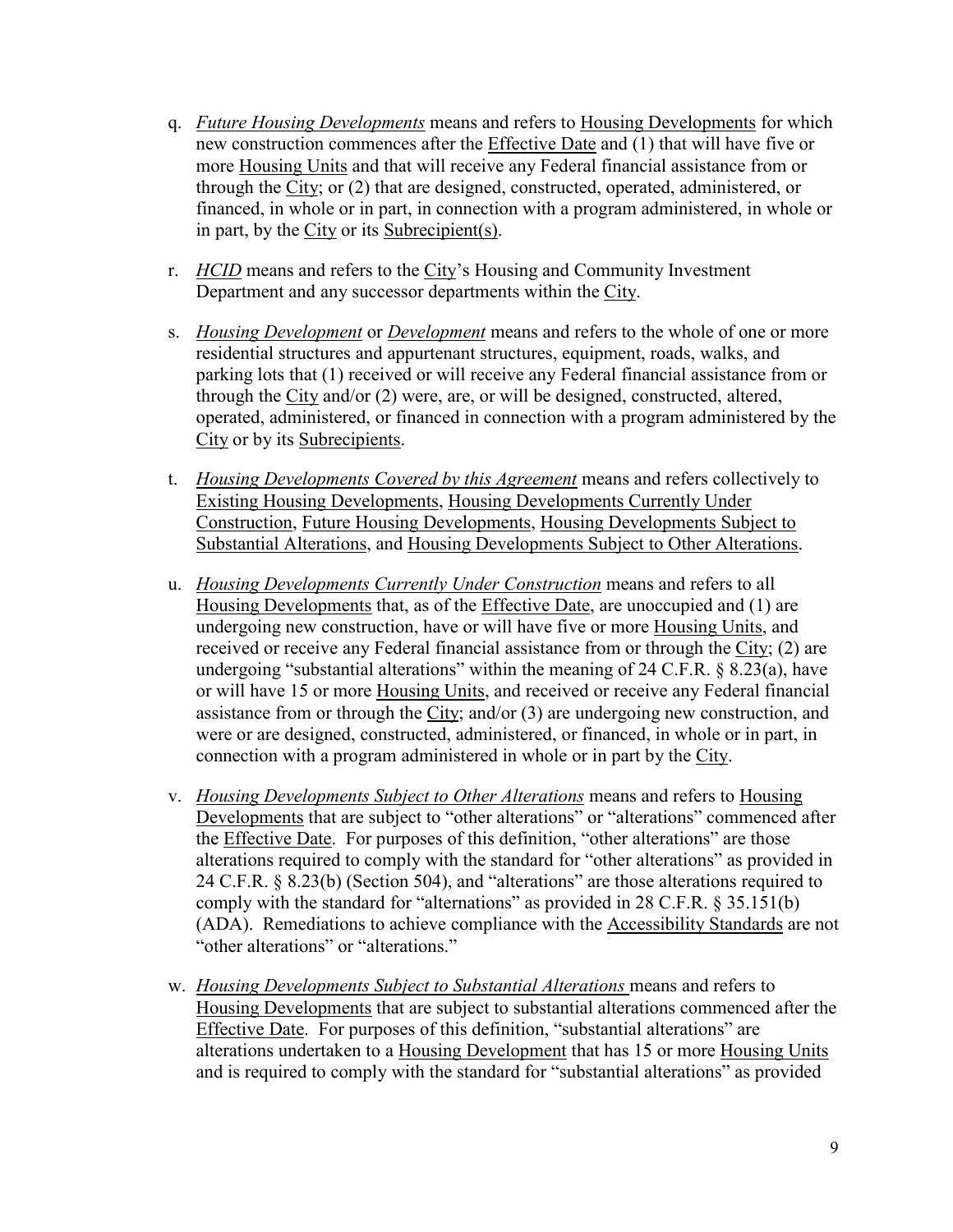in 24 C.F.R. § 8.23(a) (Section 504). Remediations to achieve compliance with the Accessibility Standards are not "substantial alterations."

- x. *Housing Unit* means and refers to a single Unit of residence that provides spaces for living, bathing, and sleeping, provided such definition shall not be construed to exclude Single Room Occupancy Units. A Housing Unit includes a dwelling unit as that term is used in 24 C.F.R. § 8.22.
- y. *Housing Unit with Hearing/Vision Features* means and refers to a Housing Unit that complies with 24 C.F.R. § 8.22 and all applicable provisions of UFAS or the comparable provisions of the Alternative Accessibility Standard, including but not limited to § 809.5 of the 2010 Standards for Accessible Design. Hearing/Vision Features include but are not limited to visual alarms (UFAS §§ 4.34.10, 4.28.3), auxiliary alarms (UFAS §§ 4.34.10, 4.28.4), telephone volume controls and hearing aid compatibility (UFAS § 4.31.5), protections against protruding objects (UFAS § 4.4), stairway requirements (UFAS §§ 4.9, 4.26.4), protections against exposed pipes and surfaces (UFAS §§ 4.19.4, 4.24.6, 4.34.6.5(8)), audible alarms (UFAS § 4.28.2), signage (UFAS § 4.30), push button controls for telephones (UFAS § 4.31.6), consumer information ( $UFAS \$ § 4.34.4), and range, cooktop, and oven controls (UFAS §§ 4.34.6.6, 4.34.6.7).
- z. *Housing Unit with Mobility Features* means and refers to a Housing Unit that is located on an Accessible Route and complies with the requirements of 24 C.F.R. § 8.22 and all applicable provisions of UFAS or the comparable provisions of the Alternative Accessibility Standard, including but not limited to §§ 809.2 through 809.4 of the 2010 Standards for Accessible Design. A Housing Unit with Mobility Features can be approached, entered, and used by persons with mobility disabilities, including individuals who use wheelchairs.
- aa. *HUD* or the *Department* means and refers to the U.S. Department of Housing and Urban Development.
- bb. *Neutral Accessibility Consultant* or *NAC* means and refers to one or more architects who are retained and paid by the City and approved in advance by HUD as having the requisite specialized knowledge, skills, experience, and expertise to successfully perform all of the NAC's responsibilities and functions set out in this Agreement. *See*, *e.g.*, Paragraphs 16 through 19, Paragraph 24, and Appendix 3. As more fully set forth in Paragraph 16.b, HUD retains the authority to disapprove one or more of the NACs that it had previously approved.
- cc. *Owner* means and refers to an owner of a Housing Development and such owner's successors and assigns who (1) has received, receives, or will receive any Federal financial assistance from or through the City since July 11, 1988, and/or (2) was, is, or will be the owner of a Housing Development designed, constructed, altered, operated, administered, or financed, in whole or in part, in connection with a program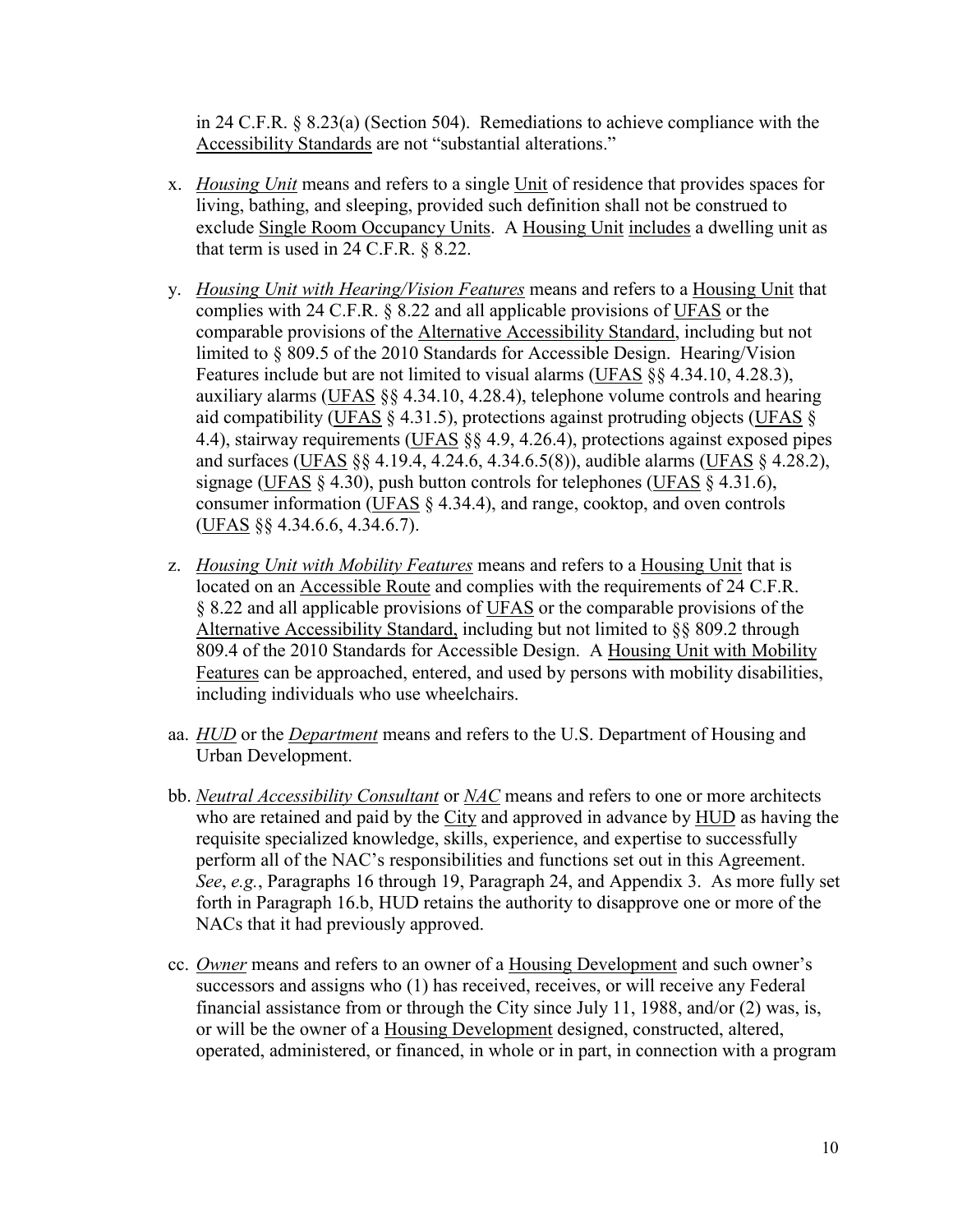administered in whole or in part by the City since January 26, 1992. An Owner may also be a Subrecipient.

- dd. *Parties* means and refers collectively to the City of Los Angeles and the U.S. Department of Housing and Urban Development.
- ee. *Person With A Disability* means and refers to a person who has a physical or mental impairment that substantially limits one or more major life activities such as caring for oneself, manual tasks, walking, seeing, hearing, speaking, breathing, or learning; has a record of such impairment; or is regarded as having such an impairment. *See* 24 C.F.R. § 8.3, as modified by the ADA Amendments Act of 2008, Pub. L. 110-325, §7(2), 122 Stat. 3558 (September 25, 2008), amending 29 U.S.C. §705(20).
- ff. *Property Management Agent* means and refers to a person or entity that manages one or more of the Housing Developments Covered by this Agreement on behalf of an Owner.
- gg. *Reasonable Accommodation* means and refers to a change, modification, exception, alteration, or adaptation in a policy, procedure, practice, program, service, activity, facility or dwelling unit that may be necessary to provide a Person With A Disability an equal opportunity to (1) use and enjoy a dwelling, including public and common use areas of a Development, (2) participate in, or benefit from, a program (housing or non-housing), service or activity; or (3) to avoid discrimination against a Person With A Disability. Such an accommodation must be granted unless it would (i) pose an undue financial and administrative burden, or (ii) fundamentally alter the essential nature of the program, service, or activity. For purposes of this Agreement, a reasonable accommodation includes any physical or structural change to a Housing Unit or a public or common use area that would be considered a reasonable modification for purposes of the Fair Housing Act.
- hh. *Remediation infeasibility or infeasible remediation*, as used in this Agreement in connection with the number of Accessible Housing Units to be provided through the retrofitting of an Existing Housing Development pursuant to Paragraphs 15, 17, and 18 of this Agreement, means and refers to a circumstance where (1) the remediation of the Existing Housing Development's public and common use areas or the minimum number of Accessible Housing Units for compliance with the Accessibility Standards has little likelihood of being accomplished because existing structural conditions would require removing or altering a load-bearing member that is an essential part of the structural frame, without exorbitant cost; and/or (2) existing physical or site constraints on which the Existing Housing Development is located prohibit modification or addition of elements, spaces, or features in the public and common use areas or the minimum number of Accessible Housing Units to be in compliance with the Accessibility Standards, without exorbitant cost. If an Existing Housing Development would be an infeasible remediation because the development cannot accommodate the total minimum number of Accessible Housing Units in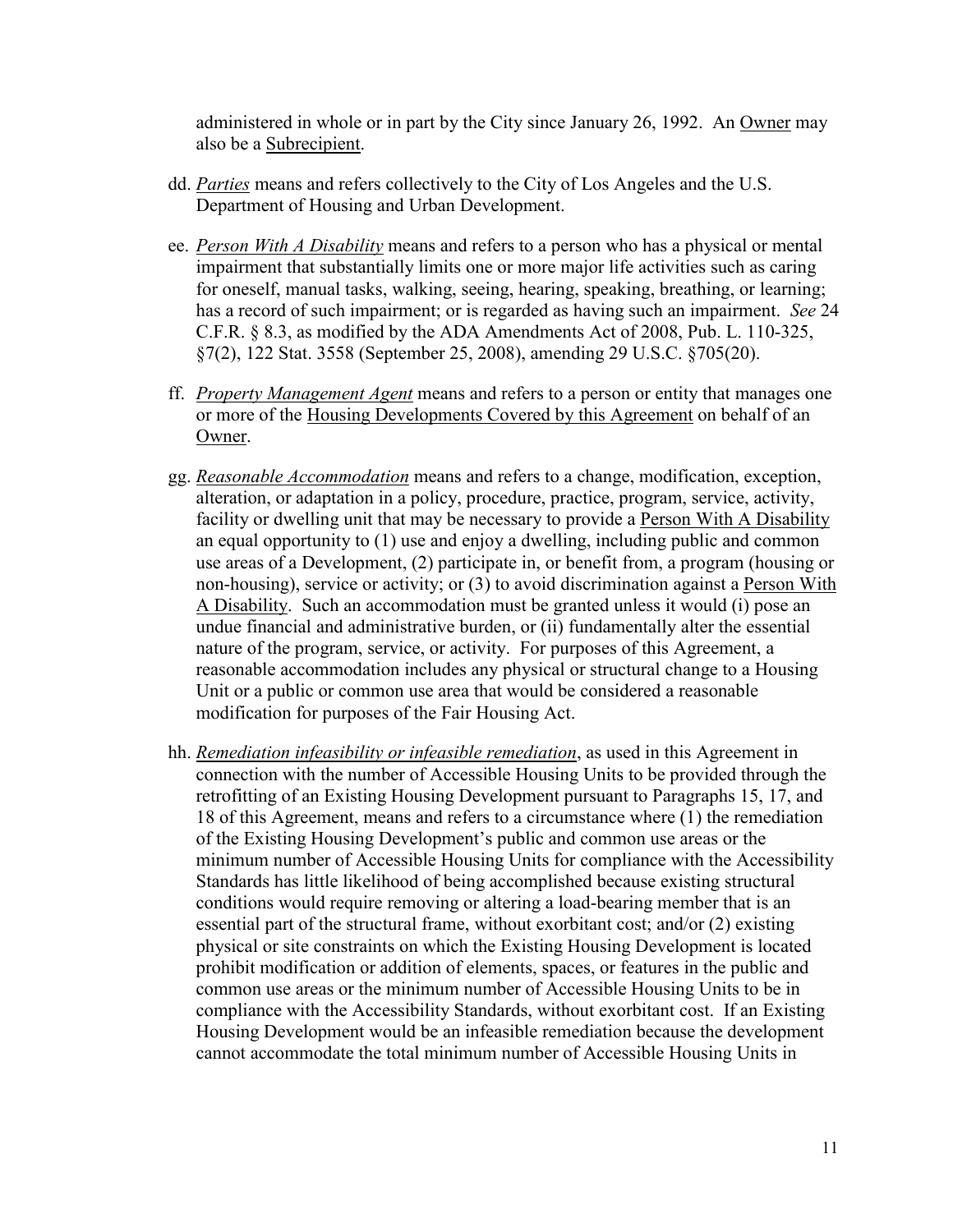compliance with the Accessibility Standards, the Existing Housing Development will contain Accessible Housing Units to the maximum extent feasible. If providing accessibility for individuals with certain disabilities (e.g., those who use wheelchairs) would be an infeasible remediation as defined here, accessibility shall nonetheless be ensured to persons with other types of disabilities, (e.g., those who use crutches or who have vision, hearing, speech, or mental impairments) in accordance with the Accessibility Standards.

- ii. *Subrecipient* means and refers to any public or private agency, institution, organization, or other entity or person to which Federal financial assistance or financial assistance from or through the City is extended. A Subrecipient also means and refers to a non-Federal entity that receives a sub-award from a pass-through entity to carry out part of a Federal program, but does not include an individual who is a beneficiary of such program. A Subrecipient may include a sub-grantee of the City. A Subrecipient may also be a recipient of other Federal awards directly from a Federal awarding agency. 2 C.F.R. § 200.93. A Subrecipient may also be an Owner.
- jj. *Target Number of Accessible Housing Units* or *Target Number of Units* means and refers to the target number, consisting of no less than Four Thousand Thirty-One (4,031) Accessible Housing Units, calculated in accordance with the provisions of Paragraphs 15 and 18.e.vii of this Agreement and required for the City to meet its obligation to make Existing Housing Developments Accessible pursuant to this Agreement.
- kk. *Term of the Agreement* means and refers to the term as set out in Paragraph 62 of this Agreement.
- ll. *Uniform Federal Accessibility Standards* or *UFAS* means and refers to a set of scoping requirements and standards for the design and construction of buildings and facilities to ensure that they are readily accessible to and usable by persons with disabilities. *See* Appendix A to 24 C.F.R. subpart 40 for residential structures, and Appendix A to 41 C.F.R. subpart 101-19.6 for general-type buildings (UFAS is also available on-line at www.access-board.gov). Pursuant to 24 C.F.R. § 8.32(a), effective July 11, 1988, the design, construction, or alteration of buildings in conformance with §§ 3-8 of UFAS shall be deemed by HUD to comply, *inter alia*, with the requirements of 24 C.F.R. § 8.22.

# <span id="page-11-0"></span>**III. REMEDIAL ACTIONS**

## <span id="page-11-1"></span>**A. Compliance with Civil Rights Requirements**

7. City's Commitment to Provide Affordable, Accessible Housing. The City shall take the actions set forth in this Agreement and such other actions as may be necessary to provide accessibility for Persons With Disabilities in its multifamily housing-related programs, and shall ensure that the City, Subrecipients, and Owners comply with the obligation to operate their multifamily housing programs and Housing Covered by this Agreement in accordance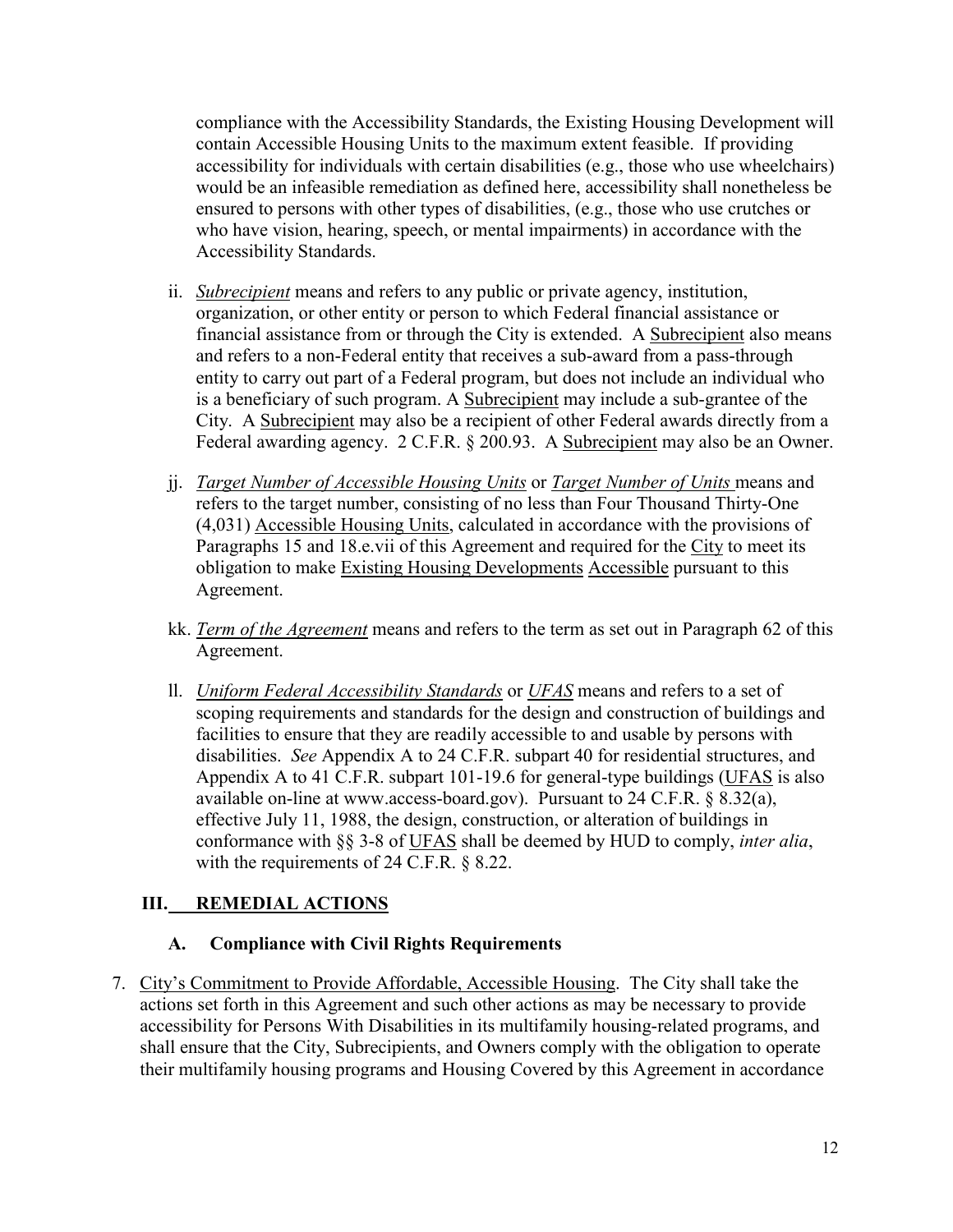with the Accessibility Standards. Among other things, the City shall ensure the production of the Target Number of Units, over the Term of the Agreement, by inspecting Existing Housing Developments to determine compliance with the Accessibility Standards, by providing Accessible Housing Units with Accessible Routes in Housing Developments Covered by this Agreement, and by causing Subrecipients and Owners to carry out construction to remedy non-compliance with the Accessibility Standards and other applicable requirements set out in this Agreement.

- 8. Funding. To accomplish the activities in this Agreement, the City shall carry out a program with a value that averages a minimum of \$20 million per year over the Term of the Agreement, which amount may be adjusted by mutual agreement of the Parties upon completion of the Target Number of Units. Completion of the Target Number of Units or expenditure of the minimum dollar amount shall not relieve the City of the obligation to comply with any other provisions of the Agreement.
	- a. Federal Funds. Any federal funds used to satisfy this Agreement may only be used to carry out eligible activities under HUD program requirements, and the use of such funds must comply with all applicable federal requirements and the terms of this Agreement.
	- b. Nonfederal funds. The remainder of funds required to carry out the obligations of this Agreement may include such municipal funds as the City may allocate and/or such other nonfederal funds from any other source(s) that are made available for program purposes.
- 9. City's Compliance. The City shall comply with the requirements of Section 504, the ADA, and the Fair Housing Act with respect to all aspects of its multifamily housing-related programs, services, and activities, including administration and financing.
- 10. Monitoring Compliance by Subrecipients and Owners. The City shall monitor its Subrecipients and Owners and require them to comply with the applicable requirements of Section 504, the ADA, the Fair Housing Act, and this Agreement in designing, constructing, altering, operating, administering, and financing housing. The City shall take progressive steps to remedy any failure or refusal of the Subrecipient or Owner to comply with the applicable requirements of Section 504, the ADA, the Fair Housing Act, and applicable provisions of this Agreement, and to compel compliance, including by taking the actions as set forth in Paragraph 55.
- 11. Reporting. Pursuant to its reporting obligations set out in Paragraph 53 and elsewhere in this Agreement, the City shall report the actions it takes to ensure its own and its Subrecipients' and Owners' compliance with Section 504, the ADA, the Fair Housing Act, and the terms of this Agreement.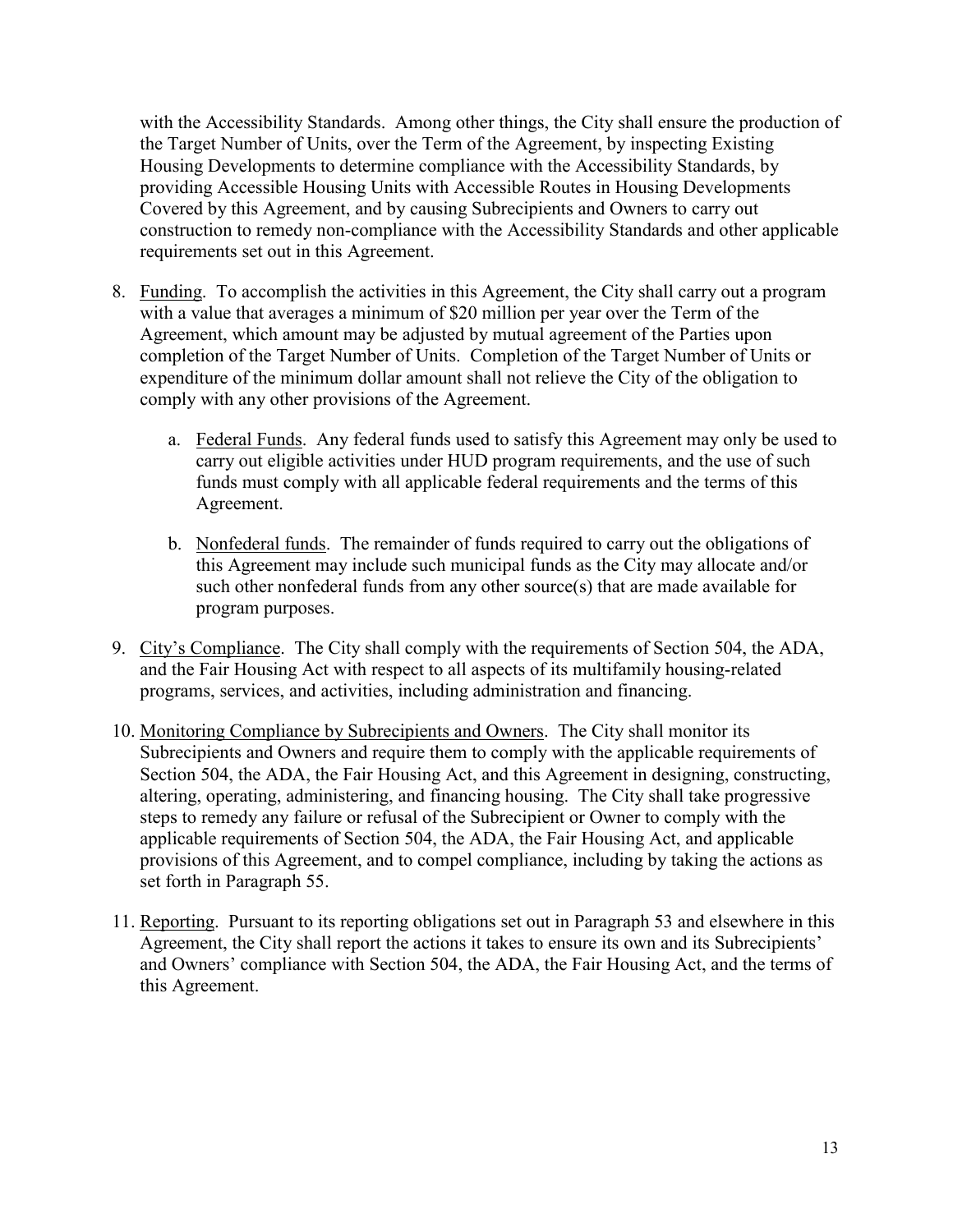## <span id="page-13-0"></span>**B. Requirements for Future Housing Developments, Housing Developments Currently Under Construction, Housing Developments Subject to Substantial Alterations, and Housing Developments Subject to Other Alterations**

- 12. Accessibility in Future Housing Developments, Housing Developments Currently Under Construction, and Housing Units Subject to Substantial Alterations. The City shall ensure that all Future Housing Developments and Housing Developments Currently Under Construction are designed and constructed in full compliance with the applicable Accessibility Standards. The City shall ensure that all Housing Developments Subject to Substantial Alterations are altered in accordance with the applicable Accessibility Standards. The City shall also ensure that fifteen percent (15%) of the Housing Units in Future Housing Developments, Housing Developments Currently Under Construction, and Housing Developments Subject to Substantial Alterations are Accessible Housing Units consistent with the requirements of Paragraph 18.e.v. With respect to designated Accessible Housing Units in Housing Developments constructed between February 9, 2016 and the Effective Date of this Agreement, all such units that receive a Certificate of Compliance pursuant to Paragraph 24 will count toward the Target Number of Accessible Housing Units.
- 13. Accessibility in Housing Developments Subject to Other Alterations. The City shall ensure that all Housing Developments Subject to Other Alterations are altered in accordance with 24 C.F.R. § 8.23(b) and 28 C.F.R. § 35.151 and the Accessibility Standards, as applicable.

# <span id="page-13-1"></span>**C. Requirements for Existing Housing Developments**

- 14. Representation of Existing Housing Developments by the City. The City hereby represents to the Department that the spreadsheets attached as Appendix 1 to this Agreement, provided to the Department on February 8, 2016, combined with the CRA Housing Developments listed in Appendix 2 are a full and complete listing of (1) all of the Housing Developments that received any Federal financial assistance from or allocated by the City since July 11, 1988, plus (2) all of the Housing Developments that were designed, constructed, altered, operated, administered, or financed, in whole or in part, in connection with a multifamily housing-related program administered in whole or in part by the City since January 26, 1992 as of February 8, 2016. The City further represents that there are no omissions from the listings in the appendices and that the City will promptly advise the Department and supplement the listing if it learns at any time that any Housing Development(s) that should have been on the listing was or were excluded.
- 15. Providing Physical Accessibility Through a Combination of Actions. The City shall do each of the following: (i) The City shall provide Three Thousand One Hundred (3,100) Accessible Housing Units through retrofits to Existing Housing Developments (Two Thousand Two Hundred and Fifteen (2,215) Housing Units with Mobility Features and Eight Hundred and Eighty Five (885) Housing Units with Hearing/Vision Features). Shortfall Units: On or by that date that is ten (10) years after the Effective Date of this Agreement, if the City is unable to meet the 3,100 Accessible Housing Units required through retrofitting, the number of any shortfall (i.e., the difference between 3,100 Accessible Housing Units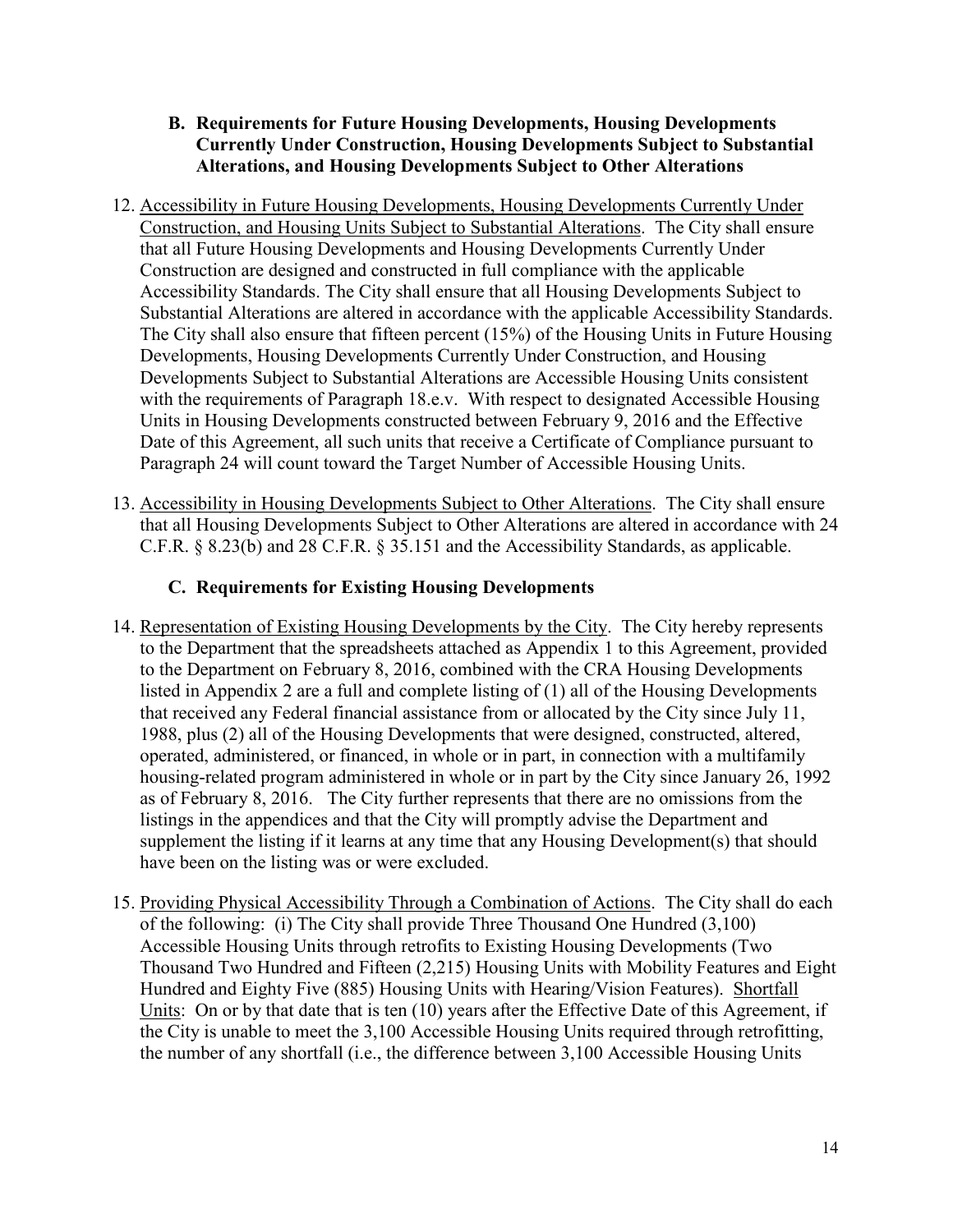minus any Accessible Housing Units achieved through retrofitting) will be added to the Target Number of Accessible Housing Units that the City must provide pursuant to the schedule in Paragraph 18.e.vii matching the type of unit (i.e., mobility-to-mobility and hearing/vision-to-hearing/vision). (ii) Considering the significant need for affordable Accessible Housing Units in the City, the City shall also ensure that, for the Term of this Agreement, fifteen (15%) percent of all Housing Units in Future Housing Developments, Housing Developments Currently Under Construction, and Housing Developments Subject to Substantial Alterations are Accessible Housing Units as specified in Paragraph 12 of this Agreement (11% Housing Units with Mobility Features and 4% Housing Units with Hearing/Vision Features). (iii) The City anticipates producing Ten Thousand (10,000) affordable housing units in the Ten (10) years following the Effective Date of this Agreement, to include One Thousand Five Hundred (1,500) Accessible Housing Units. (iv) The City shall provide the Enhanced Accessibility Program described in Paragraph 15.f. Through these combined actions, the City shall fulfill its obligation to provide a Target Number of Accessible Housing Units that includes no fewer than Four Thousand Thirty-One (4,031) Accessible Housing Units, including no fewer than Two Thousand Seven Hundred Sixteen (2,716) Housing Units with Mobility Features and no fewer than One Thousand Three Hundred Fifteen (1,315) Housing Units with Hearing/Vision Features. The method for establishing the Target Number of Accessible Housing Units is set out in Paragraphs 15.a., 15.b., and 15.c. below and represents the number of Accessible Housing Units necessary for program accessibility in the Existing Housing Developments.

- a. The Target Number of Accessible Housing Units was calculated by taking the sum of the minimum of five percent (5%) of Housing Units at each Existing Housing Development that are required to be Housing Units with Mobility Features pursuant to Section 504 and/or the ADA and adding it to the sum of the minimum of two percent (2%) of Existing Housing Units at each Existing Housing Development that are required to be Housing Units with Hearing/Vision Features pursuant to Section 504 and/or the ADA.
- b. In making this calculation on a Housing Development-by-Housing Development basis, any fractional Housing Units was rounded up as required by Section 504 and the ADA. (For example, in a Housing Development with 21 Housing Units, two (2) Housing Units must be Housing Units with Mobility Features, and one (1) Housing Unit must be a Housing Unit with Hearing/Vision Features. (5% of  $21 = 1.05$ , which is rounded up to 2, and  $2\%$  of  $21 = .42$ , which is rounded up to 1.)
- c. To arrive at the Target Number of Accessible Housing Units, this calculation was performed for each Existing Housing Development.
- d. No more than 15% of the Housing Units in any Housing Development may be counted toward the Target Number of Accessible Housing Units that the City must provide (specifically, no more than 11% of the Housing Units in any Development as Housing Units with Mobility Features, and no more than 4% of the Housing Units in any Development as Housing Units with Hearing/Vision Features) unless the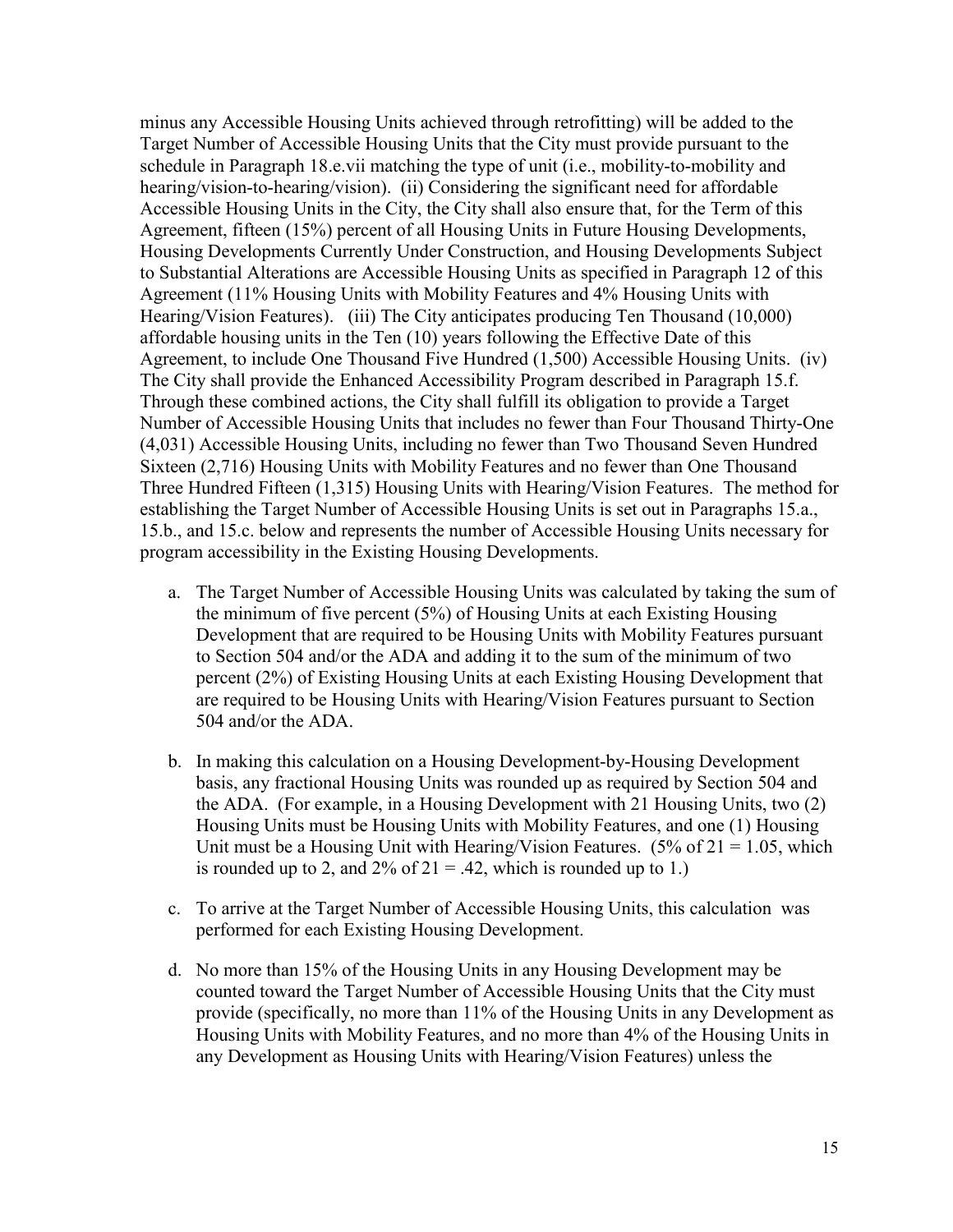Department provides specific written authorization to do so at a particular Development based on written and other documentary evidence provided by the City that a particular Housing Development affords Persons With Disabilities a housing location that is particularly desirable because of factors such as age/condition and amenities of the Housing Development or the neighborhood where the Housing Development is located.

- e. The City shall provide the Target Number of Accessible Housing Units in accordance with the Accessible Housing Unit Plan, which shall be developed by the City working together with the Independent Living Center of Southern California, the Fair Housing Council of San Fernando Valley, and Communities Actively Living Independent and Free (collectively referred to herein as "Private Plaintiffs"), the Department, and in consultation with the NAC. The Plan shall be reviewed and approved by HUD.
- f. The City shall, for the Term of this Agreement, develop and implement an innovative accessibility program in accordance with Section F of this Agreement. The program will ensure enhanced accessibility for persons with disabilities, including features to accommodate individuals with sensory and mobility disabilities. It will also ensure that Future Housing Developments and Housing Developments Subject to Substantial Alterations contain specified enhanced accessibility features. The Enhanced Accessibility Program shall be utilized in any competitive funding for developers of affordable housing in the City, including HOME and Nine Percent (9%) Low-Income Housing Tax Credit funding, and any future competitively awarded funding through any other programs the City employs during the Term of this Agreement. Developers that submit applications for competitively awarded funding from the City shall receive a minimum of a ten percent (10%) bonus in allocation points awarded on their application for participating in the Enhanced Accessibility Program, the elements of which are detailed in Appendix 5. The NAC shall, in accordance with Paragraph 24, verify compliance with the provisions of this paragraph. Throughout the Term of the Agreement, the City will market the Enhanced Accessibility Program to all housing developers in the City as part of its commitment to promote enhanced housing accessibility for persons with disabilities in all housing being constructed in the City.
- g. A Housing Unit cannot be counted towards meeting the Target Number of Accessible Housing Units until the NAC has verified that the Housing Unit, and the Development in which the Housing Unit is located, comply with the Accessibility Standards, including those required for Fair Housing Act compliance. The Accessible Housing Unit Plan, developed by the City working with the Private Plaintiffs and approved by HUD, will set forth the schedule for bringing the Housing Developments Covered by this Agreement into compliance with the Accessibility Standards. After all accessibility surveys of Existing Housing Developments have been completed, the City may request to count an Accessible Housing Unit towards meeting the Target Number of Accessible Housing Units before the NAC has verified and the City has certified that the Housing Development in which the Accessible Housing Unit is located complies with all Fair Housing Act Accessibility Standards.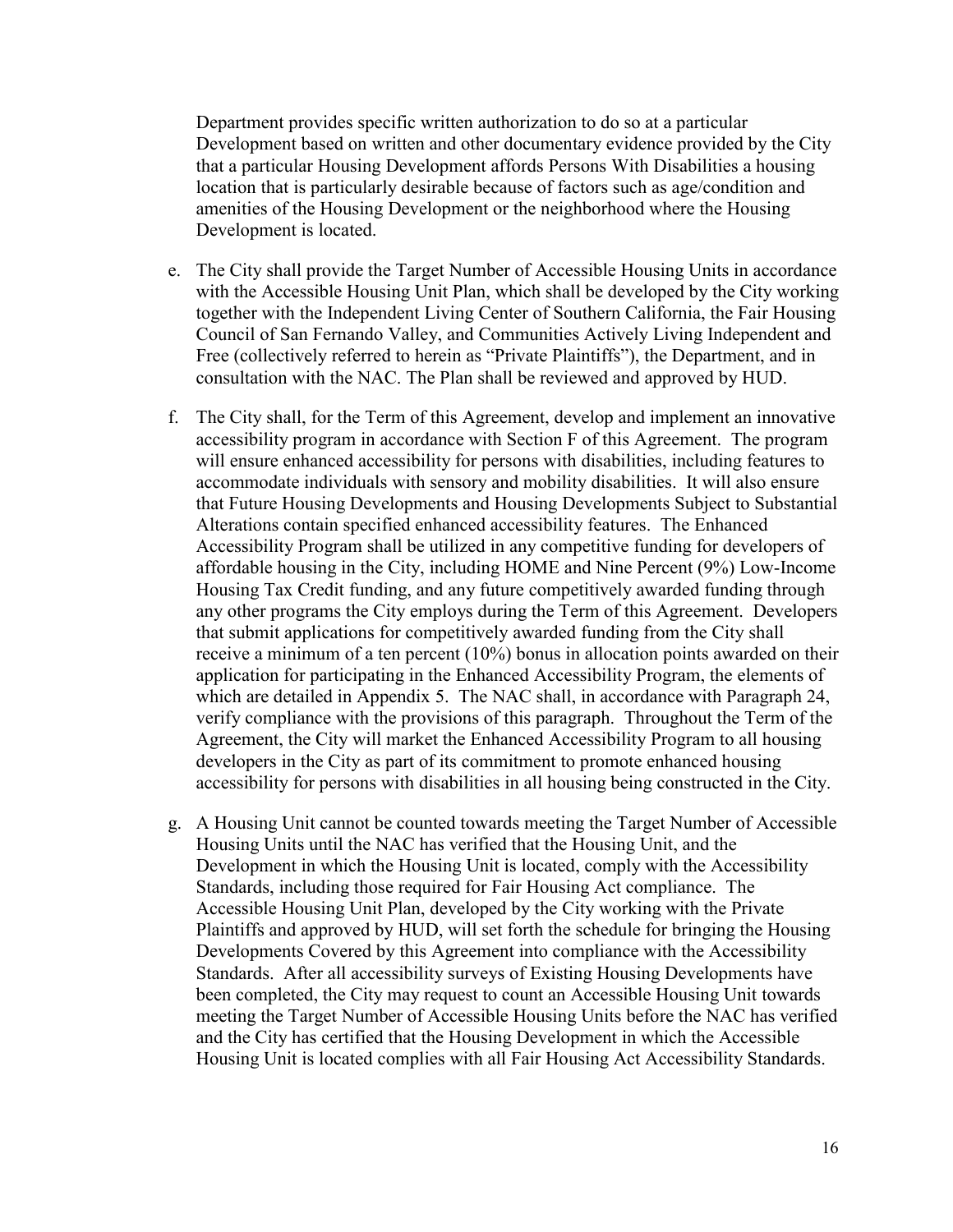Such request shall be assessed through the Accessible Housing Unit Plan or an annual update to the Accessible Housing Unit Plan. In deciding whether to grant such approval, among the factors the Department will consider are the factors identified in Paragraph 18.e.vi and the steps the City has taken in accordance with Paragraph 55 to bring the Development into compliance with the Fair Housing Act.

#### <span id="page-16-0"></span>**D. Neutral Accessibility Consultant (NAC)**

- 16. Retaining the Neutral Accessibility Consultant(s). The Department acknowledges that the City has retained an architectural firm pursuant to the agreement with the Private Plaintiffs. Within ninety (90) Days after the Effective Date, the City shall retain one or more architects approved in advance by the Department as having the requisite specialized knowledge, skills, experience, and expertise to successfully perform all of the NAC's responsibilities and functions set out in this Agreement to serve as an independent, neutral, consultant under this Agreement. The City shall retain a sufficient number of NACs so that the City can meet its obligations under this Agreement, including the deadlines in this Agreement. Each NAC plays a central role in ensuring that this Agreement results in Housing Units and Housing Developments that are accessible to Persons With Disabilities in compliance with the Accessibility Standards, and, accordingly, must have a high level of experience and expertise in interpreting, applying, and conducting training on all of the Accessibility Standards; developing protocols for, and training designated staff in HCID, the City Department on Disability, and the City Department of Building and Safety to perform functions required by this Agreement; conducting quality assurance oversight for on-site accessibility surveys and survey reports; reviewing proposed accessibility modifications to ensure that they will achieve compliance with the Accessibility Standards; developing an Accessible Housing Unit Plan; providing technical assistance on a wide variety of accessibility issues; and providing testimony in connection with lawsuits to enforce compliance. The City shall compensate each NAC in connection with all activities performed pursuant to this Agreement, without regard to outcome, including travel-related costs and expenses. One NAC, as designated by HUD, shall serve as the Chief NAC, who will provide oversight of any other NACs and quality assurance, as needed, to ensure that NAC functions under this Agreement are performed in a consistent, professional manner.
	- a. Prior to retaining each NAC, the City shall obtain from that individual documentation verifying that: (i) the individual has and will maintain at all times relevant to this Agreement errors and omissions liability insurance; (ii) the individual selected as the NAC will personally review and verify all findings and determinations made pursuant to this Agreement and personally supervise all NAC functions performed pursuant to this Agreement; and (iii) the NAC is and will be independent of any architectural and/or engineering firm/entity with whom the City contracts for the purposes of developing the plans/drawings/blueprints for any new construction, substantial alterations, alterations, and/or modifications subject to this Agreement.
	- b. Before the City can rely on the services of any replacement NAC to perform functions required by this Agreement, the replacement NAC must be approved in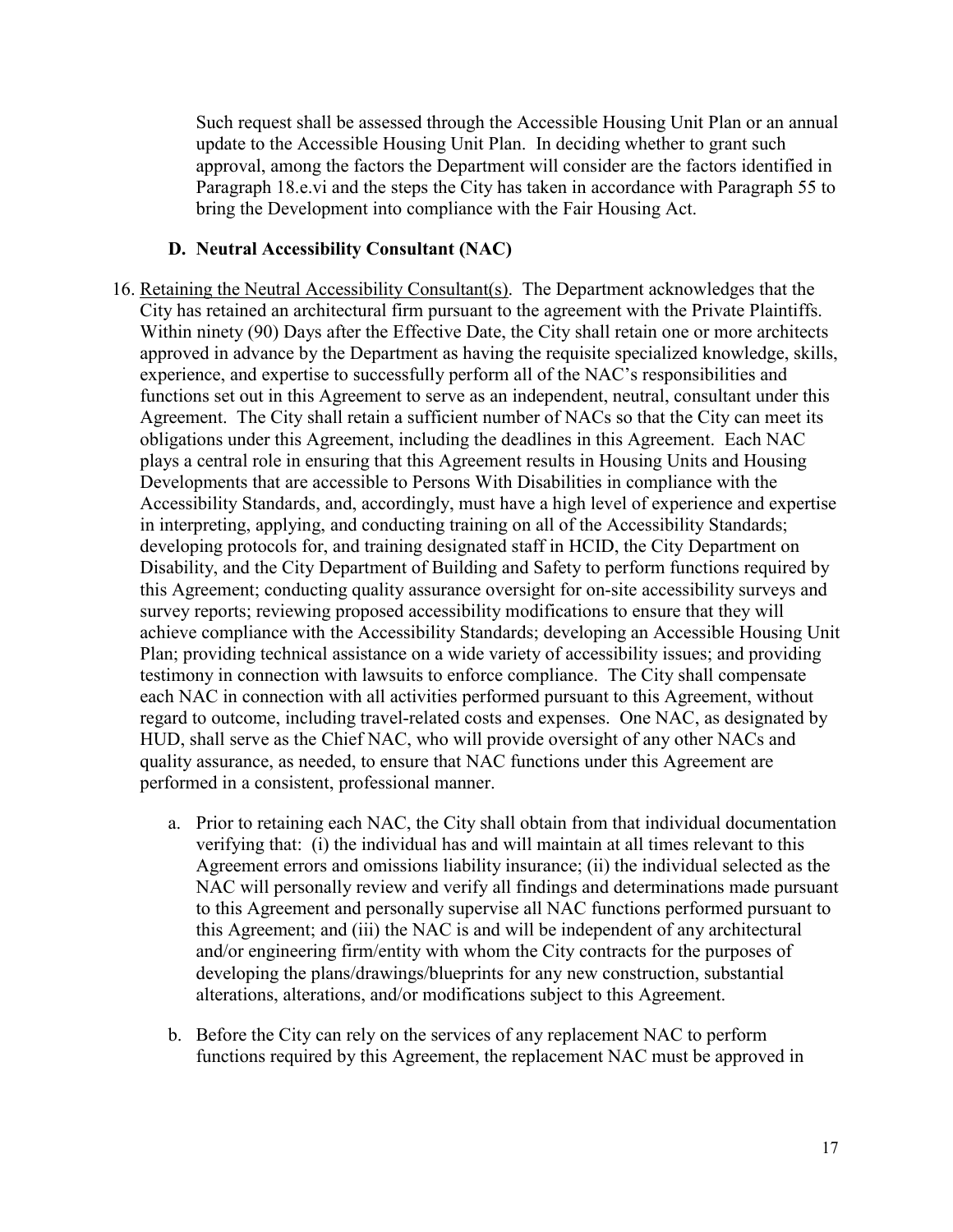advance by the Department as having the requisite specialized knowledge, skills, experience, and expertise to successfully perform all of the NAC's responsibilities and functions set out in this Agreement. The City may not terminate the services of a NAC or any replacement NAC without the Department's approval. The City must obtain a replacement NAC if the Department determines that the NAC is not performing in accordance with the terms of the Agreement, including by not requiring full compliance with the Accessibility Standards as set out in this Agreement.

- c. The City shall require the NAC to be available to consult with the City and the Department and report to the City and the Department regarding the City's, Subrecipients', and Owners' compliance with all provisions of this Agreement relating to compliance with the Accessibility Standards, including but not limited to Section III.D and Appendix 3 of this Agreement.
- 17. NAC Functions. The NAC will develop in consultation with the City, for HUD review and approval, survey tools, checklists, and protocols that comply with Section 504, the ADA, the Fair Housing Act, their implementing regulations, and the Accessibility Standards. As of the Effective Date, these materials have not been submitted to or approved by the Department. The City shall require the NAC to perform various functions as set out in this Agreement, including but not limited to the following functions:
	- a. On-site Accessibility Surveys and Survey Reports, pursuant to Paragraphs 18.a, 18.b, 18.c, and 19 of this Agreement.
	- b. Accessible Housing Unit Plan, pursuant to Paragraphs 18.c through g of this Agreement and shall provide the City and the Department information necessary for the development and review of the Plan (e.g., architectural survey data, cost estimates, architectural advice on innovative site-specific solutions, etc.).
	- c. Accessible Housing Distribution Site Map, pursuant to Paragraph 18.g of this Agreement.
	- d. Verifications. Verifications of Compliance for Housing Developments Covered by this Agreement, pursuant to Paragraphs 19 and 24 of this Agreement.
	- e. Enforcement Support. As needed to satisfy the terms of the Agreement, the City shall direct the NAC to provide oral testimony, surveys, written reports, or other evidence or materials in preparation for or in connection with enforcement actions against Subrecipients and/or Owners, or actions to enforce the VCA by HUD or the Department of Justice.
	- f. Oversight and Quality Assurance. The City shall require the Chief NAC to develop and implement a quality assurance and oversight program relating to the City's, Subrecipients', and Owners' performance of functions under this Agreement, pursuant to Paragraph 19 of this Agreement, which shall include performing, at a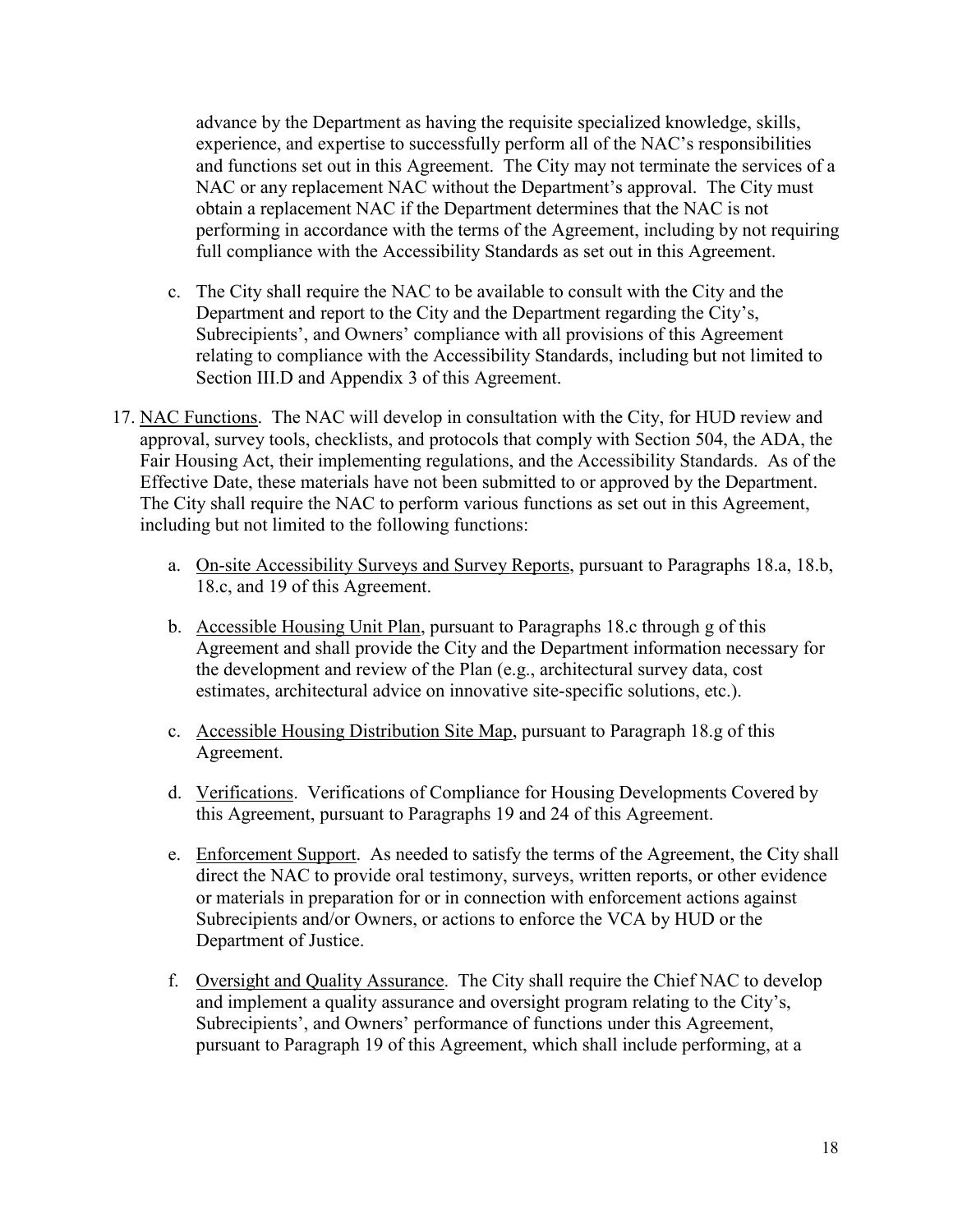minimum, the following functions and activities to ensure compliance with this Agreement:

- i. Developing a quality assurance program that ensures the quality and consistency of work performed by the City pursuant to this Agreement, advising the City of any performance issues identified through the quality assurance program, and addressing such performance issues (*e.g.*, additional training, extra oversight, limiting functions performed);
- ii. Assisting the City in developing protocols, assessment tools, checklists, and standards for ensuring accessibility of the Housing Developments and the City's housing programs;
- iii. Assisting the City to develop internal capacity to monitor and ensure compliance by the City, Subrecipients, and Owners with applicable accessibility requirements, including the Accessibility Standards, by providing training and oversight to designated City staff, including staff in HCID, the City Department on Disability, and the City Department of Building and Safety, regarding the interpretation and application of the applicable standards, conducting and documenting on-site accessibility surveys, review of survey reports, development of plans to remedy accessibility violations identified during an accessibility survey, and documentation of results;
- g. Architects and Developers Training Program. The Training for Architects and Developers shall be conducted annually and shall include: (i) a curriculum that is a minimum of two (2) days in length; (ii) a comprehensive explanation of all applicable accessibility standards including UFAS, the Alternative Accessibility Standard, Fair Housing Act Accessibility Guidelines, and the California Building Code, including differences among the standards and how to resolve conflicts among the standards; (iii) an explanation of the Enhanced Accessibility Program; (iv) an on-site survey of a development where trainees apply the Accessibility Standards; and (v) a written exam that requires application of the Accessibility Standards. The City will submit the training curriculum to the California Department of State Architect in order to qualify for continuing education credits under the American Institute of Architects' Health, Safety and Welfare requirements.
- 18. NAC Planning Functions To Facilitate Compliance for Existing Housing Developments:
	- a. On-Site Accessibility Surveys. The City has informed HUD that the architectural firm retained for purposes of the Private Plaintiffs settlement agreement has surveyed 104 developments as of the Effective Date. As stated in Paragraph 17, HUD has not approved the survey tools, checklists, and protocols. Within one hundred ninety (190) Days after the first NAC is retained, the City shall require the NAC to complete a review of the accessibility reports already prepared pursuant to the agreement with the Private Plaintiffs and shall require the NAC to determine the extent to which such reports may be used, with or without supplemental surveys as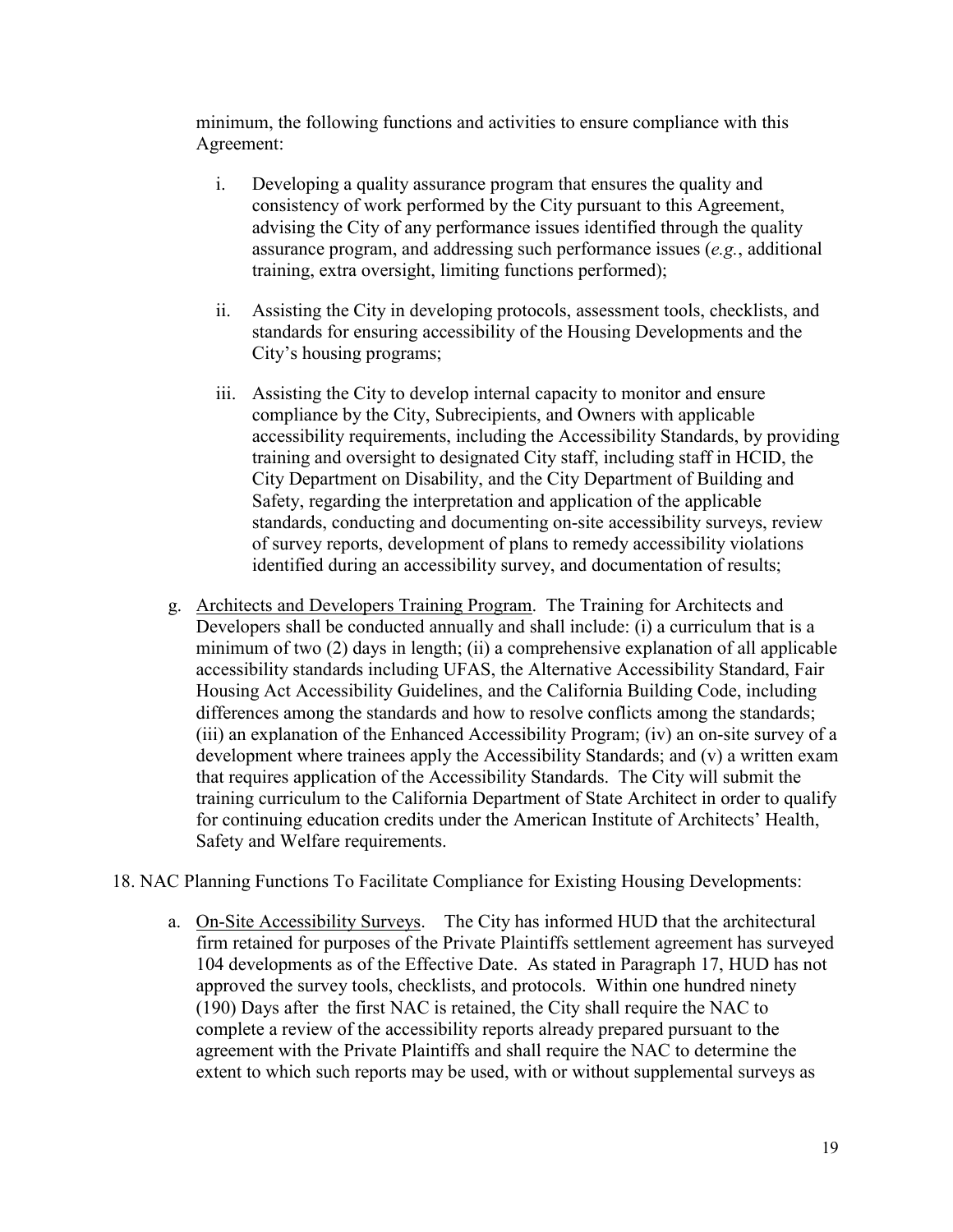the NAC deems prudent, to identify non-compliance with the Accessibility Standards and other requirements of this Agreement and modifications required to achieve compliance with the Accessibility Standards at the previously surveyed Housing Developments. The NAC's review of survey reports already prepared as of the Effective Date may include on-site reviews to determine the accuracy and sufficiency of the survey reports. If the NAC determines that a survey report already conducted is accurate and provides all of the information required to ensure compliance with the Accessibility Standards and other requirements of this Agreement, the accessibility report may be used for purposes of assessing the relevant Housing Development's compliance with the Accessibility Standards and the other requirements of this Agreement. If the NAC determines that a survey report is not accurate or is otherwise insufficient to provide the information relating to the Housing Development's compliance with the Accessibility Standards and other accessibility requirements of this Agreement, the City shall require the NAC to determine what additional steps must be taken to obtain an accurate on-site accessibility survey and survey report of the Housing Development's compliance with the Accessibility Standards and other requirements of this Agreement, which may include a partial or full re-survey of the Housing Development. The City may permit the NAC to rely on other accessibility surveys of any Housing Developments Covered by this Agreement that the NAC deems to be reliable.

b. The City shall require each Subrecipient and Owner, consistent with tenant notification requirements, to provide to the assigned NAC full and unlimited access to all internal and external areas of Housing Developments Covered by this Agreement, including Housing Units. During the three (3) year period that commences on the Effective Date of this Agreement, and subject to any extension granted by the Department pursuant to Paragraph 73 of this Agreement, the City shall require the NACs to survey all Existing Housing Developments. The purpose of this survey shall be: (1) to identify Developments and Housing Units that are Accessible; (2) to identify at each Development any noncompliance with the Accessibility Standards for Section 504, the ADA and, for Housing Developments designed and constructed for first occupancy after March 13, 1991, any noncompliance with the Accessibility Standards for the Fair Housing Act, (3) to identify the specific accessibility modifications that are required to make each Housing Development Accessible, including the provision of 5% of the total Housing Units in each Housing Development as Housing Units with Mobility Features and the provision of an additional 2% of the total Units in each Housing Development as Housing Units with Hearing/Vision Features, and to identify any noncompliance with the Accessibility Standards for the Fair Housing Act in each Housing Development designed and constructed for first occupancy after March 13, 1991; (4) identify the estimated costs of such accessibility modifications; and (5) identify any factors that make the Housing Development a particularly desirable or undesirable location for the placement of Accessible Housing Units, including any architectural or other conditions or constraints that merit consideration in the formulation and approval of the Accessible Housing Unit Plan for targeting the location of Accessible Housing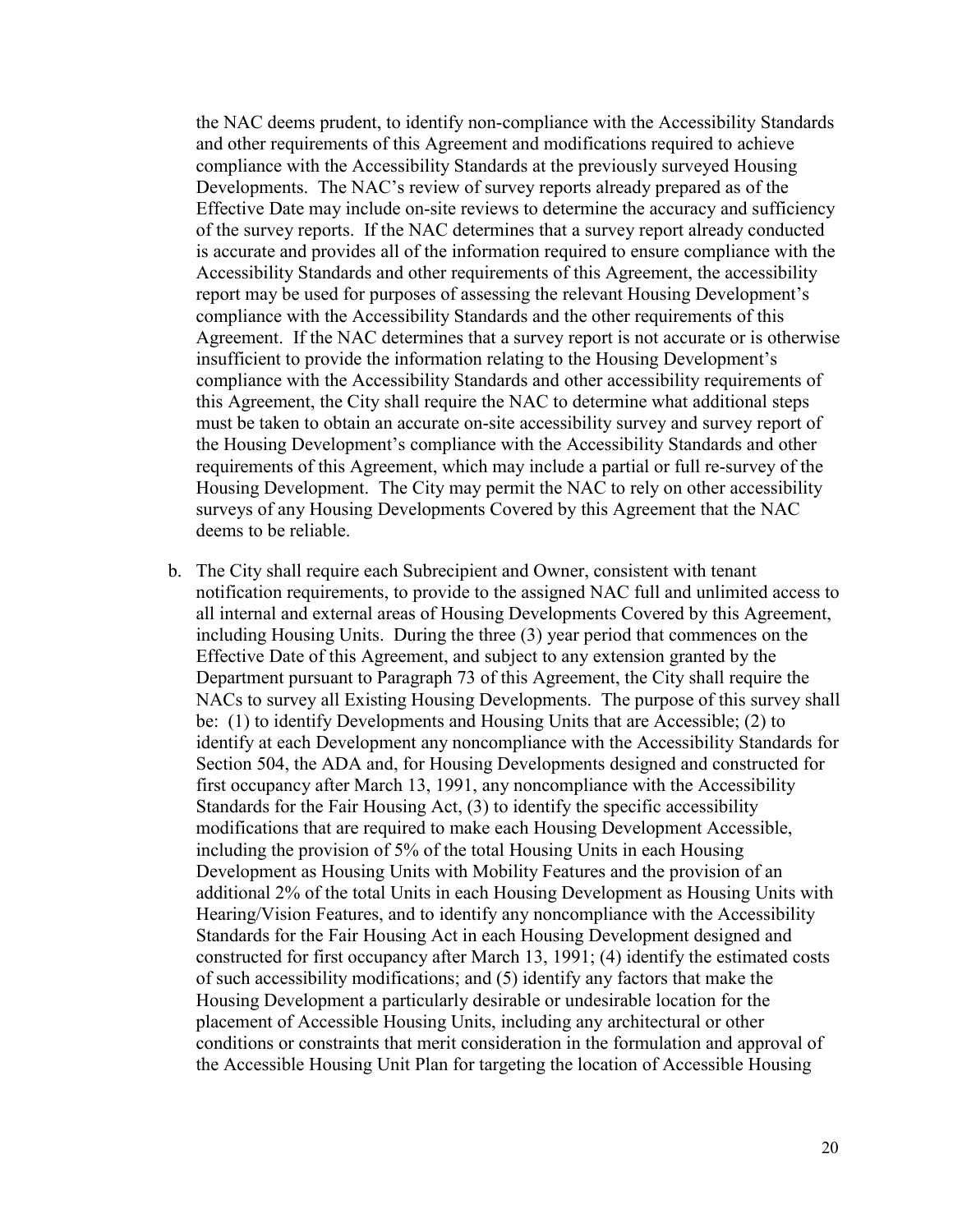Units. During the on-site accessibility survey, the City shall require the NACs to assess compliance using the Accessibility Standards in accordance with forms and protocols established by the Chief NAC.

- c. Survey Reports. Within thirty (30) Days after completion of an on-site accessibility survey, the City shall require the NACs to complete an on-site accessibility survey report for each of the Existing Housing Developments. Specifically, the City shall require the NACs to perform the following functions:
	- i. Within thirty (30) Days after completion of an on-site accessibility survey of an Existing Housing Development, prepare a survey report specifying the Accessibility Standards used, identifying and documenting all of the elements of the Development that do not comply with the Accessibility Standards and all structural modifications required to achieve full compliance, including requirements for dispersal of Housing Units with Hearing/Vision Features and Housing Units with Mobility Features.
	- ii. Each such report shall include: (i) a preliminary scope of work necessary to remedy such non-compliance; (ii) a preliminary estimate of the cost of carrying out the remediation; (iii) a description of any individual architectural and other constraints that, in the NAC's opinion, make the provision of Accessible Housing Units, dispersal of Accessible Housing Units by bedroom size, or remediations to achieve Accessible public and common use areas of the Development particularly challenging; (iv) notation of features of the Development and neighborhood that make the Development a particularly desirable site for Accessible Housing Units; and (v) other factors that may be relevant for consideration in preparing the Accessible Housing Unit Plan.
	- iii. Submit such reports to the City together with survey forms and documentation and any information and documentation requested by the City.
	- iv. Submit the report to the relevant Subrecipient and Owner.
- d. Public Participation in the Accessible Housing Unit Plan. At least sixty (60) Days before the Accessible Housing Unit Plan is required to be submitted to HUD pursuant to Paragraphs 18.e and 18.f, the City shall conduct a hearing for purposes of soliciting input from members of the disability community and organizations that advocate for persons with disabilities regarding the Accessible Housing Unit Plan. The City shall coordinate with the Department in planning and scheduling the hearing and shall ensure that the NACs and representatives of the City attend the hearing. The City shall notify the disability community and organizations that advocate for persons with disabilities about the hearing at least ten (10) Days in advance of the hearing by posting a notice on the City's main website and sending emails to organizations that advocate for persons with disabilities. The City shall consult with the Department to ensure that the list of such organizations is sufficient. In the notice and the emails, the City shall also solicit written comments from persons with disabilities and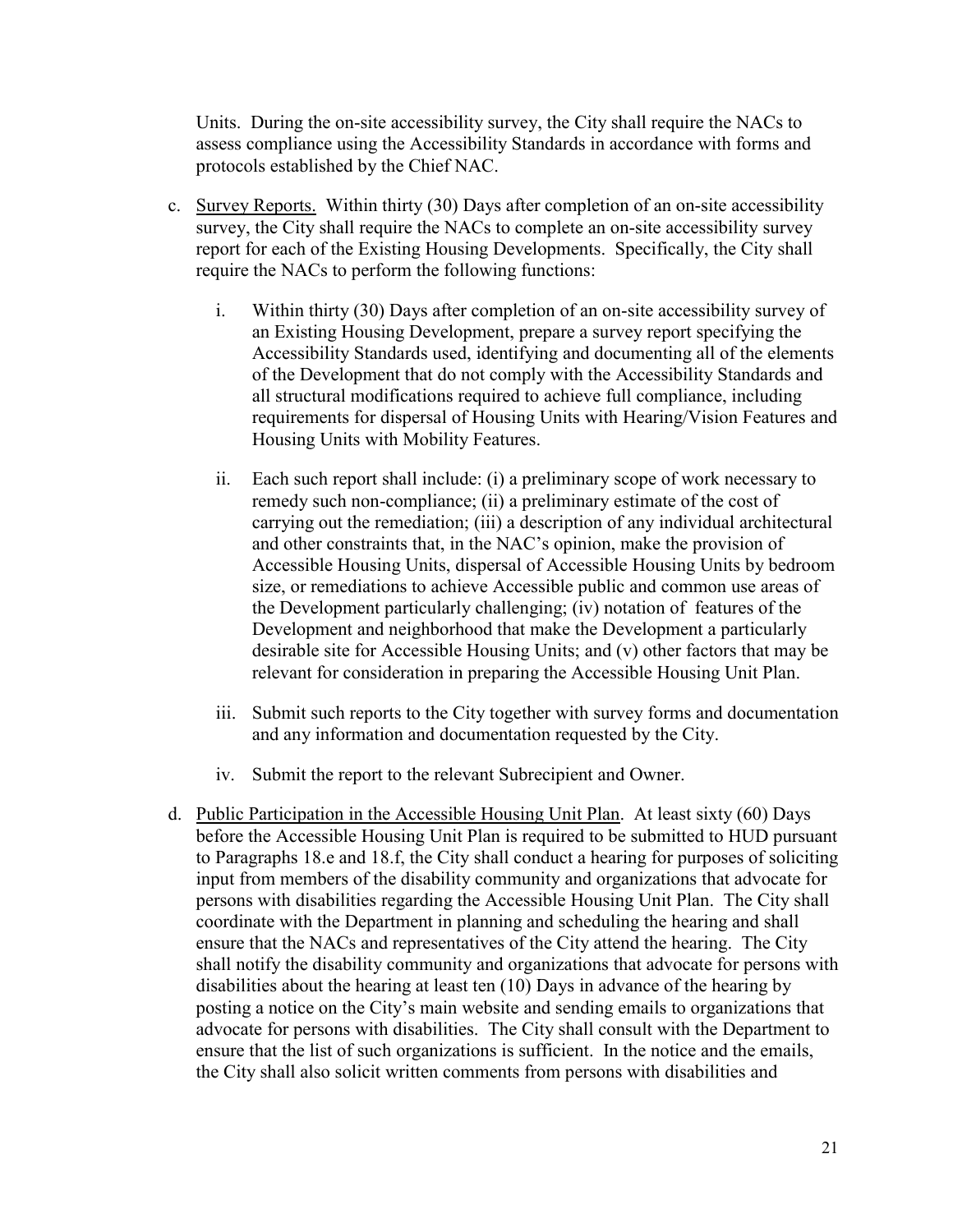disability advocacy organizations and provide procedures for the submission of such comments. The City shall promptly forward any such written comments to the Department and the NACs for consideration in formulating the Accessible Housing Unit Plan. The City shall conduct the hearing at a location that is accessible to persons with disabilities, and the City shall conduct the hearing and provide any materials distributed at the hearing in a manner that ensures effective communication with individuals with disabilities and ensures meaningful access for persons with limited English proficiency. At the hearing, the City shall provide an overview regarding Housing Developments Covered by this Agreement and shall solicit input from members of the disability community and organizations that advocate for persons with disabilities regarding information and factors to be considered in the development of the Accessible Housing Unit Plan. Within ten (10) Days after the hearing is conducted, the City shall provide the Department with a video and audio recording of the hearing as well as a hearing transcript.

- e. Accessible Housing Unit Plan. The Department acknowledges that the City has developed an Accessible Housing Unit Plan (AHUP) pursuant to the agreement with the Private Plaintiffs. The City shall work with the Private Plaintiffs to prepare or revise, in consultation with the Department, relying on the on-site accessibility surveys from Paragraphs 18.a, 18.b, and 18.c and taking into consideration comments from the public hearing held pursuant to Paragraph 18.d, the Accessible Housing Unit Plan. The City shall revise the current plan, as needed, to meet the requirements of this Agreement. The City shall complete and submit the draft Accessible Housing Unit Plan to the Department for review and approval no later than one (1) year after the Effective Date. After it is initially created based on surveys conducted before or in the first year and other factors, the Accessible Housing Unit Plan will be updated annually, as appropriate and subject to HUD approval, to reflect the results of additional surveys and other occurrences, including a HUD-approved change in the accessibility survey schedule. In the Accessible Housing Unit Plan, Housing Developments selected as the site for any Housing Unit to be counted towards the Target Number of Units will be selected so as to maximize the placement of Housing Units with Mobility Features in Housing Developments that comply with all applicable Accessibility Standards. Sites for Housing Units with Hearing/Vision features will be selected so as to maximize integration. The plan shall recommend locations of Accessible Housing Units in accordance with the following objectives:
	- i. Accessible Housing Units shall be geographically distributed throughout the Housing Developments so as to provide Persons With Disabilities with access to Housing Developments to the maximum extent feasible;
	- ii. Accessible Housing Units shall be provided in a range of Housing Unit sizes (*e.g.*, two bedroom) and amenities (*e.g.*, playgrounds and other recreation areas) so that individuals with disabilities have equal access to the different housing options provided in the City's housing programs;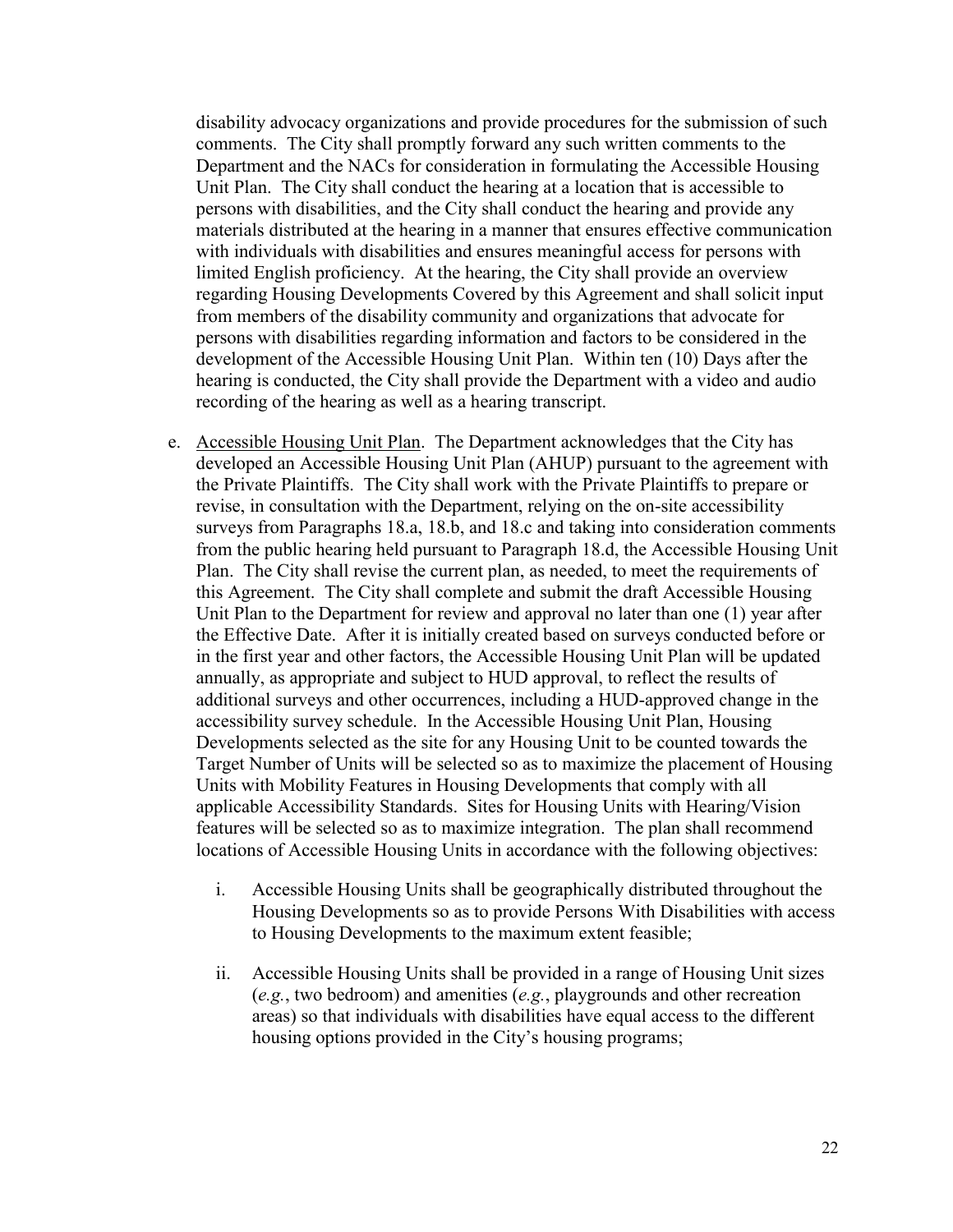- iii. Accessible Housing Units shall be provided so as to maximize affordability for low-income and moderate income individuals with disabilities, except that some market rate Housing Units with Mobility Features and Housing Units with Hearing/Vision Features shall be provided and geographically distributed in Housing Developments where market rate Housing Units are provided consistent with Section 504, ADA, and Fair Housing Act requirements; and
- iv. Accessible Housing Units shall be provided so as to maximize access to public transportation, proficient schools, employment opportunities, grocery stores, other retail establishments, medical providers, and parks, playgrounds, and other recreational areas and significant community amenities;
- v. No more than fifteen percent (15%) of the Housing Units in any Housing Development may be counted toward the Target Number of Accessible Housing Units that the City must provide (specifically, no more than eleven percent (11%) of the Housing Units in any Housing Development with Mobility Features and no more than 4% Housing Units in any Housing Development with Hearing/Vision Features) unless the Department provides specific written authorization to do so at a particular Development based on written and other documentary evidence provided by the City that a particular Housing Development affords persons with disabilities a housing location that is particularly desirable because of factors such as age/condition and amenities of the Housing Development or the neighborhood where the Housing Development is located.
- vi. While a key objective of this Agreement is to maximize the number of Housing Developments that are Accessible, the City may permit the NAC to determine that some Housing Developments provide much better housing options for persons with disabilities than others due to the current level of accessible features at a Housing Development, the age of the Housing Development, architectural and other constraints, capacity of emergency alarm systems to be readily upgraded to provide the requisite visual alarms, amenities and access issues for Persons With Disabilities in the neighborhood where a Development is located, and other information relating to the objectives subsections i. through v. above. The City, in consultation with the NAC and based on the Accessible Housing Unit Plan, shall balance these objectives and identify locations for the Target Number of Accessible Housing Units that the City shall provide under this Agreement and set out a schedule for the Housing Unit and Housing Development accessibility modifications that shall be required for the City to achieve the Target Number of Accessible Housing Units through retrofits to Existing Housing Developments within ten (10) years after the Effective Date of this Agreement; and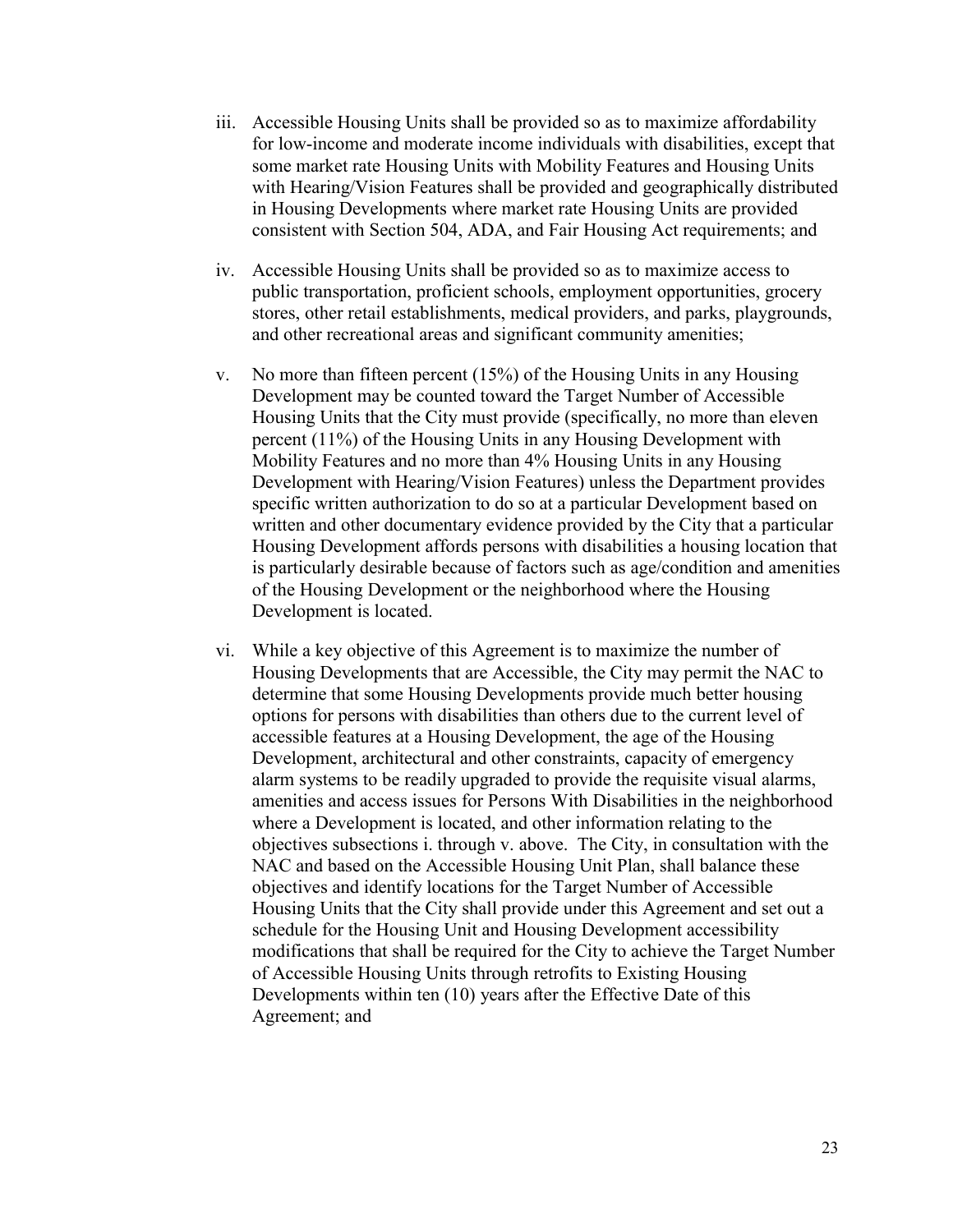vii. The Accessible Housing Unit Plan shall set out annual schedules for the completion of remediations at Housing Developments and the production of the Target Number of Units that will enable the City to meet its obligations under this Agreement to provide the Target Number of Accessible Housing Units within the ten (10) year period following the Effective Date and enable the Department to determine on an annual basis whether the City is on track in meeting its obligation to provide the Target Number of Accessible Housing Units. The production of Housing Units with Hearing/Vision Features shall be in accordance with Section III.F of this Agreement and the Accessible Housing Unit Plan. On the fourth  $(4<sup>th</sup>)$ , seventh  $(7<sup>th</sup>)$ , and tenth  $(10<sup>th</sup>)$  years from the Effective Date of this Agreement, the number of Shortfall Units described at Paragraph 15 shall be tallied for their respective unit type (i.e., mobility vs. hearing/vision), reported to the Department pursuant to Paragraph 53, and added to the Target Number of Accessible Housing Units based on the following schedule: 1,100 retrofits at year 4 (786 mobility and 314 hearing/vision); 1,000 retrofits at year 7 (714 mobility and 286 hearing/vision); and 1,000 retrofits at year 10 (714 mobility and 286 hearing/vision). However, if, ten (10) years from the Effective Date of this Agreement, 3,100 Accessible Housing Units achieved through retrofits to Existing Housing Developments pursuant to Paragraph 15 (2,215 Housing Units with Mobility Features and 885 Housing Units with Hearing/Vision Features) have received a Certification of Compliance, the Target Number of Accessible Housing Units will return to 4,031.

For example: If the shortfall of mobility units at year 4 is 50, 50 mobility units will be added to the Target Number of Accessible Housing Units, to total 4,081 (totaling 2,766 mobility units and 1,315 hearing/vision units). If on the 7<sup>th</sup> year from the Effective Date of this Agreement, there is a shortfall of 50 mobility units and 50 hearing/vision units, 50 units of each type will be added to the Target Number of Accessible Housing Units, to total 4,181 (2,816 mobility units and 1,365 hearing/vision units). If on the  $10<sup>th</sup>$  year from the Effective Date of this Agreement, there is no shortfall, the Target Number of Accessible Housing Units will return to 4,031. However, if on the  $10<sup>th</sup>$  year from the Effective Date of this Agreement, there continues to be a shortfall wherein 3,100 Accessible Housing Units through retrofits to Existing Housing Developments are not achieved, the new total Target Number of Accessible Housing Units will continue to be 4,181 (2,816 mobility units and 1,365 hearing/vision units).

f. Department Review and Approval of the Accessible Housing Unit Plan. The Department, after reviewing the draft Accessible Housing Unit Plan, and after consulting with the City, the Private Plaintiffs, and/or the NAC as the Department deems appropriate, will decide whether to approve the Accessible Housing Unit Plan or return the Plan to the City for further action. Once the Department approves the Accessible Housing Unit Plan, the City may still propose changes to the Plan,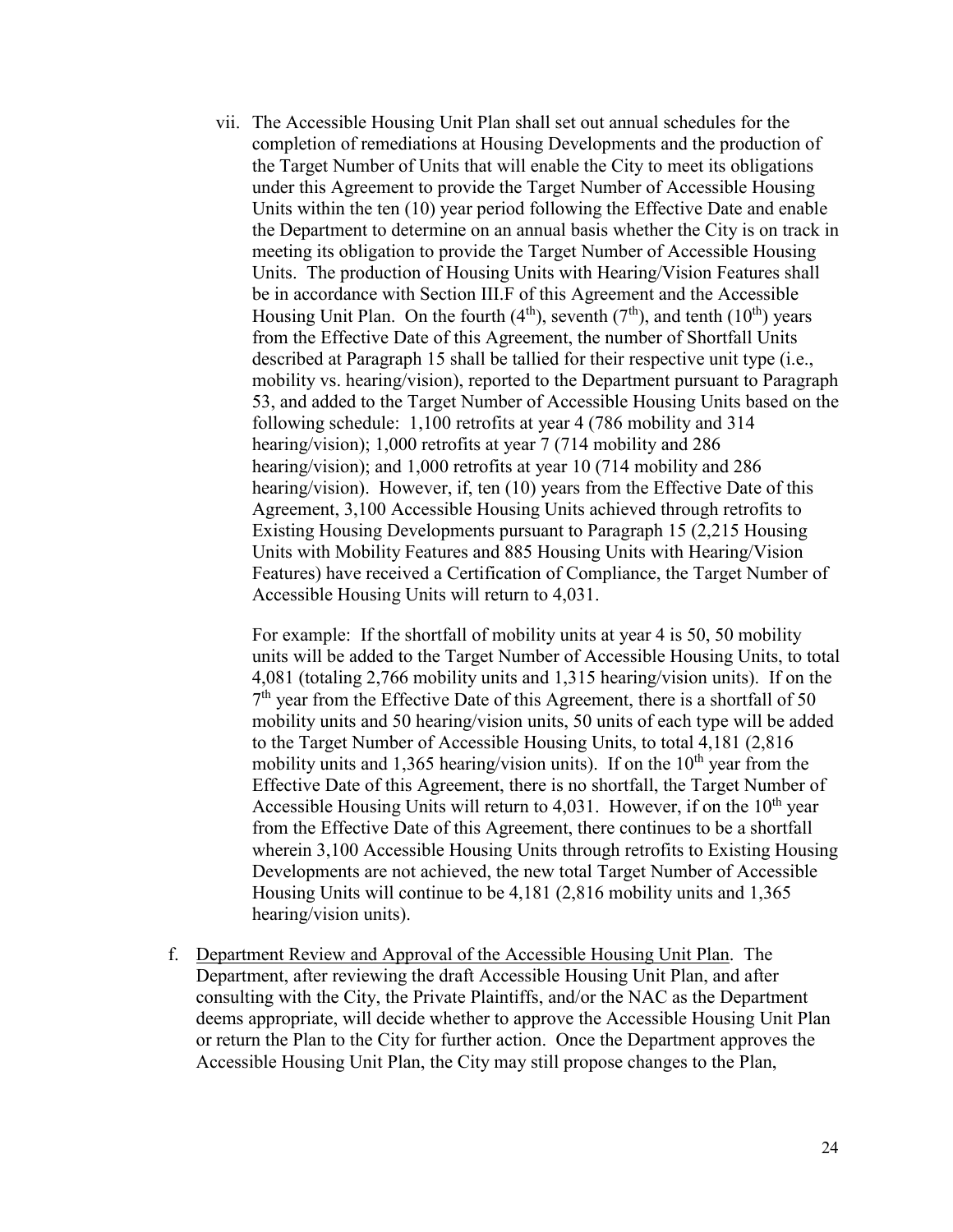including changes in Accessible Housing Unit production schedules and a change to the number of Accessible Units to be provided under the Plan based on evidence of changed circumstances. Any such changes to the Plan are subject to HUD approval. For purposes of this Agreement, the refusal of Owners to pay for retrofits shall not be deemed changed circumstances. If changed circumstances relating to retrofitting are sufficient to demonstrate Remediation Infeasibility, then the City may request, and HUD may approve, a determination that a specific Existing Housing Development cannot be remediated through retrofitting based on the changed circumstances demonstrated by the City. After approval by the City and the Department, the Accessible Housing Unit Plan may only be amended by mutual agreement of the Parties, which must be in writing and signed by the Parties.

- g. Accessible Housing Unit Distribution Site Map. Working jointly with the Chief NAC, the City shall prepare an Accessible Housing Unit Distribution Site Map to enable the Chief NAC to prepare and the Department to review the Accessible Housing Unit Plan. Concurrent with the submission of the Accessible Housing Unit Plan, the City shall submit for the Department's review, modification, and approval a City-wide Accessible Housing Unit Distribution Site Map. The purpose of this Site Map is to assist the Department in monitoring the distribution of Accessible Housing Units within the Housing Developments Covered by the Agreement and monitoring the completion of Accessible Housing Units and the accessibility of Housing Developments throughout the Term of this Agreement. The Department may, within thirty (30) Days of submission, require modifications to the City's Accessible Housing Unit Distribution Site Map. The City shall notify the Department on a quarterly basis of any proposed revision or modification to the Site Map, which shall be subject to the Department's review and approval. The Site Map will be provided in an electronic format to be determined in consultation with the Department and will include:
	- i. The name, location, address, and contact information of all existing and anticipated Housing Developments Covered by this Agreement;
	- ii. The proposed percentage of Housing Units with Mobility Features, the proposed percentage of Housing Units with Hearing/Vision Features, and the total number of Housing Units that are to be located at each Existing Housing Development upon completion of the modifications required to make each such Existing Housing Development Accessible pursuant to Paragraphs 15 to 20, and that are to be located at each Future Housing Development and Housing Development Currently Under Construction and Housing Development Subject to Substantial Alterations and Housing Development Subject to Other Alterations upon issuance of the City's Certification of Compliance;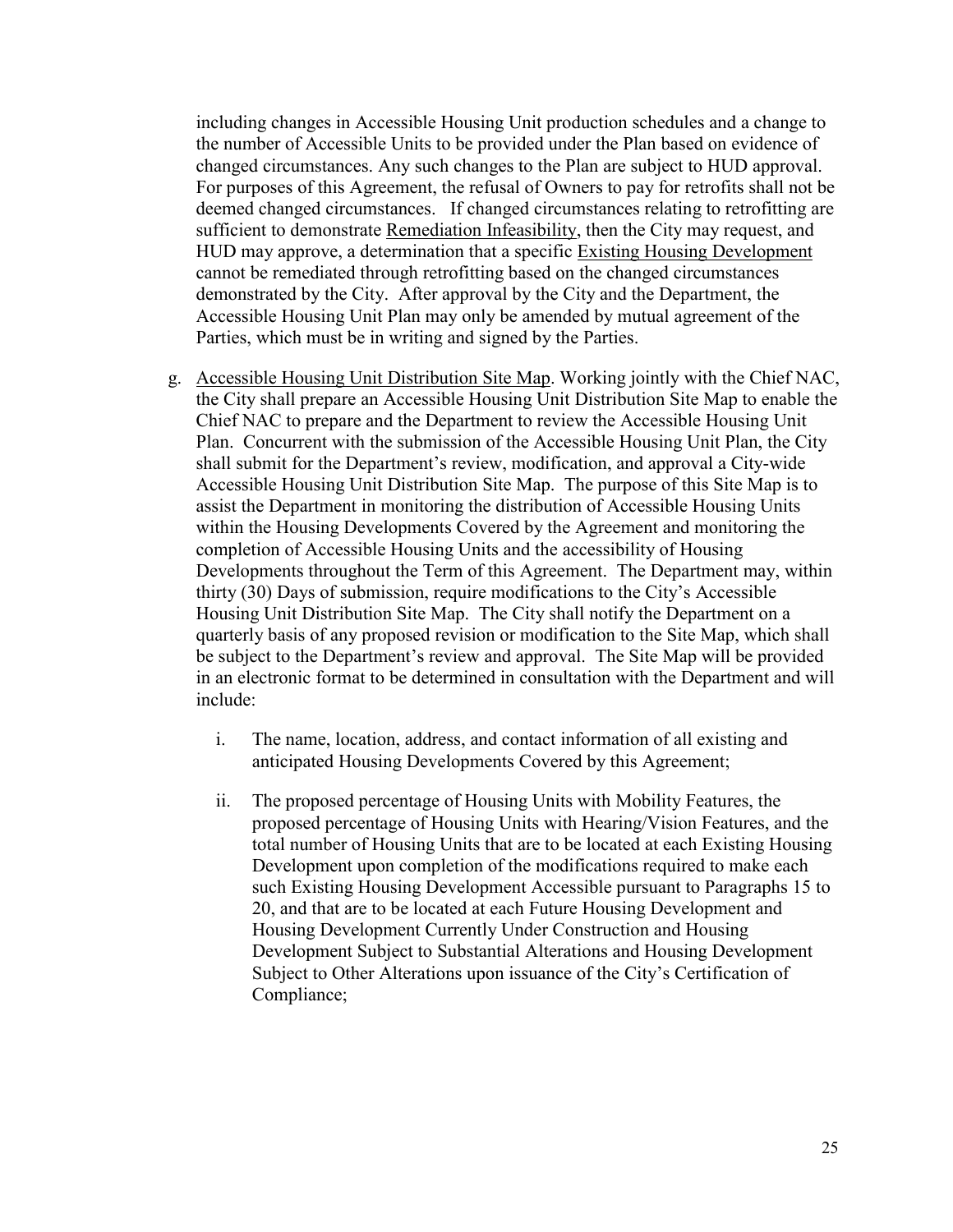- iii. The distribution of Unit bedroom sizes for all Units at each Development and specifically for Housing Units with Mobility Features and Housing Units with Hearing/Vision Features;
- iv. The street address and Housing Unit number for each Housing Unit with Mobility Features and each Housing Unit with Hearing/Vision Features in each Development;
- v. The date the remediation for the Housing Development was or is expected to be completed, including the dates for any current or anticipated substantial alterations or other alterations; and whether the Development was designed and constructed for first occupancy after March 13, 1991, and, if so, the Fair Housing Act-conforming standard used in the construction of the Development.
- vi. The amenities provided by the Housing Development at the time of the Survey;
- vii. Overlays for existing public transportation services.
- 19. NAC Monitoring and Oversight Functions to Facilitate Compliance for the Covered Housing Developments. The City shall require the NAC to perform the following monitoring and oversight functions to facilitate compliance with this Agreement and the applicable Accessibility Standards for the Housing Developments Covered by this Agreement:
	- a. Review construction plans submitted by Subrecipients and Owners and determine whether such plans comply with the Accessibility Standards;
	- b. Upon completion of construction of a Development, conduct and document an on-site accessibility survey of the Development to determine the extent of compliance with this Agreement and the applicable Accessibility Standards and requirements for dispersal of Housing Units with Hearing/Vision Features and Housing Units with Mobility Features;
	- c. Upon completion of the scope of construction or remedial work at a Development, resurvey the Development to determine if the Development is in compliance with the applicable Accessibility Standards, and to ensure that the work did not create new accessibility issues;
	- d. Review the survey documentation and produce a report identifying any noncompliant features of the Housing Development, the work required to assure completion consistent with the applicable Accessibility Standards, and such other information or documentation as is appropriate; the report shall specify each of the Accessibility Standards used to assess compliance, and identify and document each of the elements of the Development that do not comply with this Agreement or the applicable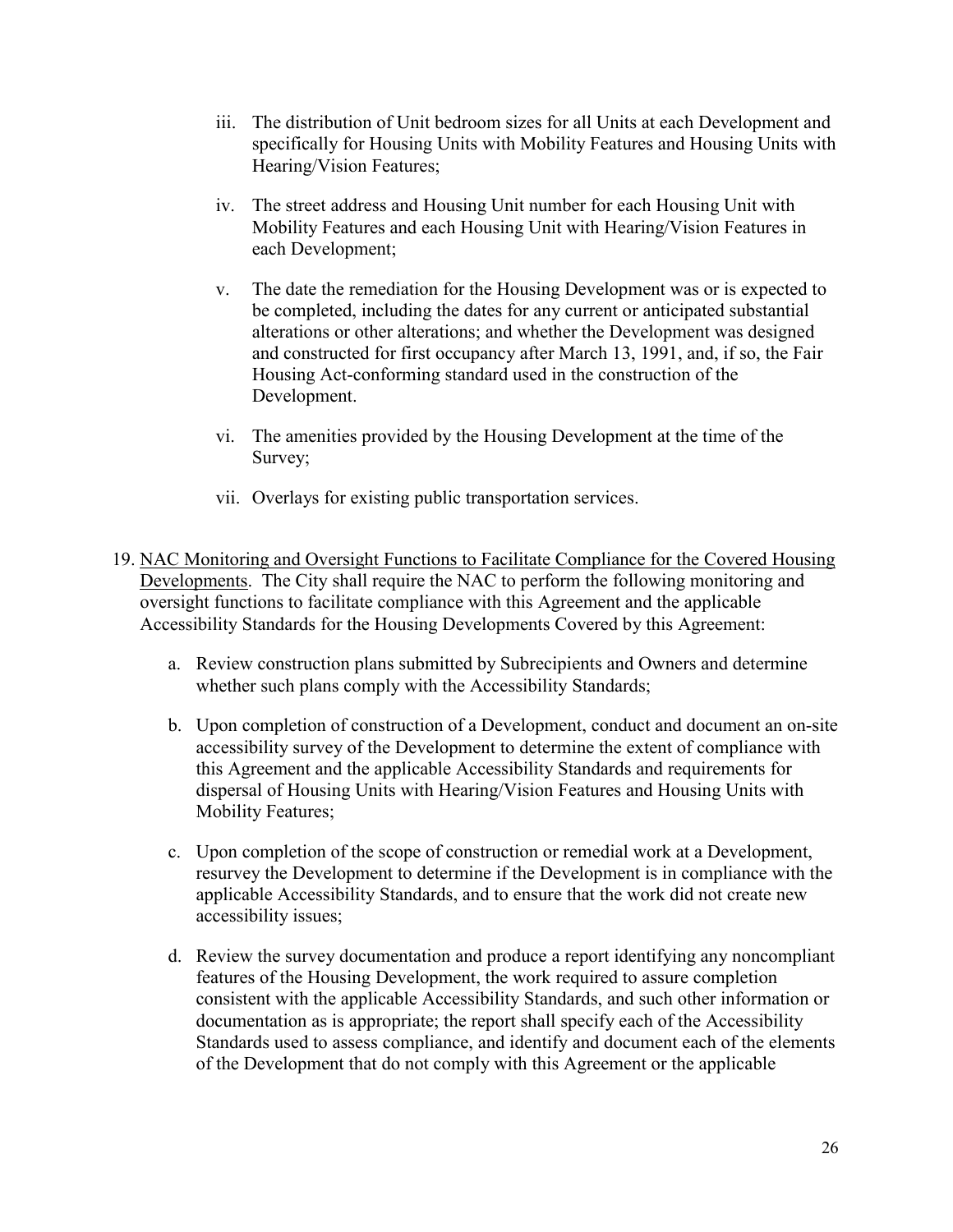Accessibility Standards and each structural modification required to achieve full compliance, including requirements for dispersal of Housing Units with Hearing/Vision Features and Housing Units with Mobility Features;

- e. Provide the survey report to the City, and the relevant Subrecipient and Owner and Property Management Agent;
- f. If the report identifies any noncompliance, work with the Subrecipient and Owner, including any architect, contractor, or other design and construction professional under agreement with a Subrecipient or Owner to prepare accessibility modification plans to remedy the identified noncompliance (or, if applicable, review accessibility modification plans provided by the Subrecipient or Owner to determine if the plans will remedy the identified noncompliance);
- g. Provide the accessibility modification plans to the City, Subrecipient and Owner;
- h. When all aspects of the Housing Development are in full compliance with this Agreement and the applicable Accessibility Standards, issue a Verification of Compliance for the Housing Development, signed by the NAC.
- 20. Relocation of Tenants. The City shall temporarily relocate, or require Owners to temporarily relocate, existing tenants occupying Housing Units to be retrofitted, at Owner or City expense, as appropriate based on the factors enumerated in this paragraph and as needed to comply with Reasonable Accommodation requirements under Federal law. The City shall comply with all otherwise applicable Federal relocation assistance law in carrying out temporary relocation under this Agreement, which may include the Uniform Relocation Assistance and Real Property Acquisition Policies Act of 1970 (URA), as amended, or Section 104(d) of the Housing and Community Development Act of 1974, as amended. In evaluating when relocation during retrofit work is appropriate, considerations shall include the scope of the work, the amount of time necessary to complete the work, interference with the usability of the apartment, the disability-related concerns of the occupant relating to the effects of the construction (e.g., noise, dust, or temporarily inaccessible paths of travel), and other relevant factors.

# 21. Adaptable Units.

- a. If the City opts to permit an Owner to provide any Adaptable Units in lieu of Accessible Housing Units in Housing Developments subject to the requirements of Section 504 or the ADA, within one hundred eighty (180) Days after the Effective Date, the City shall submit to the Department for review and approval a draft policy and procedure, with prior notice to, and opportunity for comment by the Department, that will ensure that:
	- i. Adaptable Units are subject to the tenanting priorities in 24 C.F.R. § 8.27;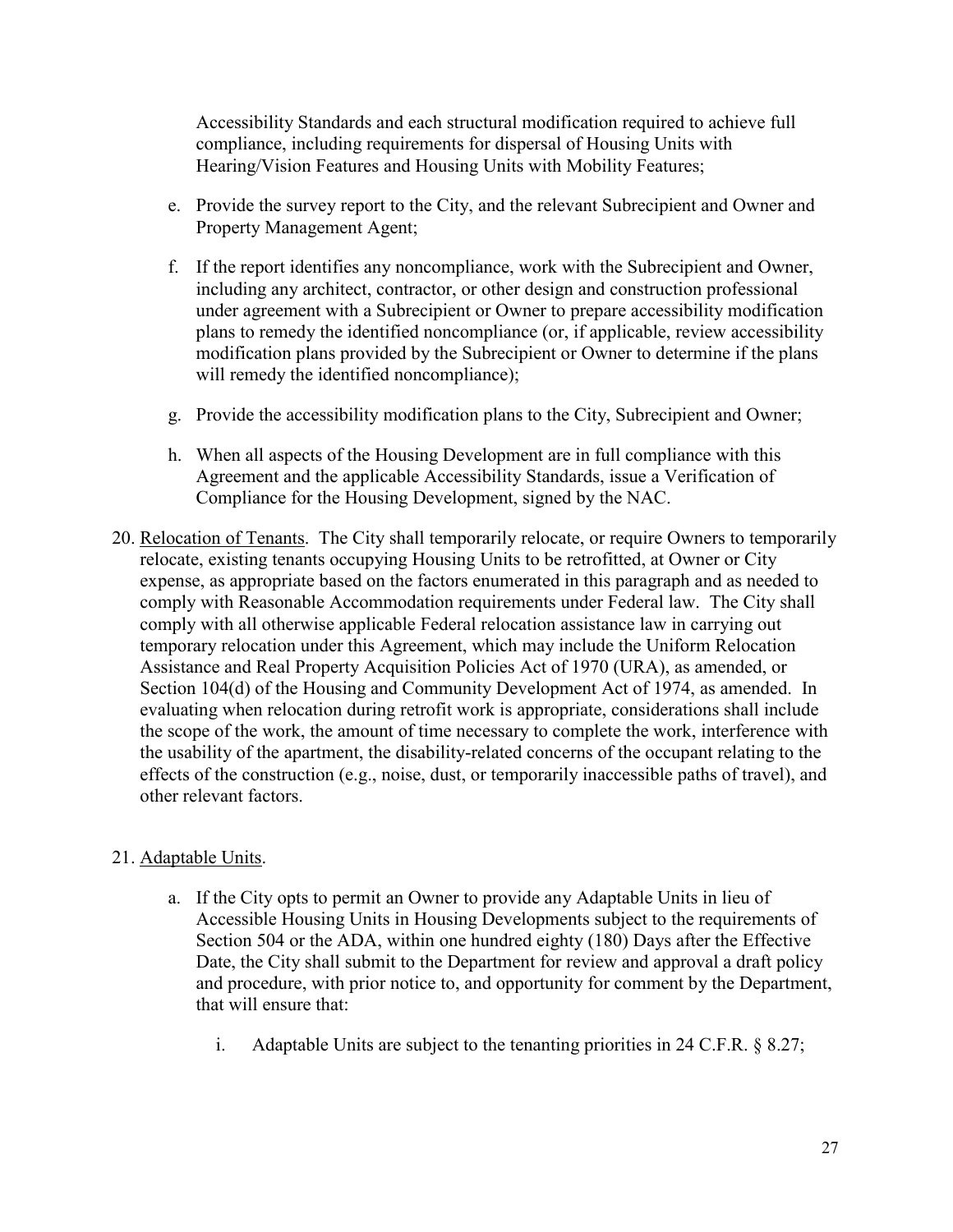- ii. All new residents will be informed about accessible and adaptable features prior to leasing the Housing Unit and afforded the right and opportunity to request that adaptable features be modified or altered to the preference of the new resident;
- iii. Consumer information about adaptable features will be provided within the unit prior to any move-in, in conformance with UFAS § 4.34.4;
- iv. Consumer information about adaptable features will be provided to residents during the annual recertification process;
- v. Requested modifications will be completed within 30 Days after a request for accessibility modifications is made; and
- vi. The procedures will identify the City's employees and/or offices responsible for monitoring the processing of and actions taken in response to requests for accessibility modifications so that such requests shall be fulfilled within thirty (30) Days after such requests are made.
- b. The City shall adopt and implement, and require its Subrecipients to adopt and implement, the Adaptable Unit policy as approved by HUD within thirty (30) Days following such approval. Absent HUD approval of an Adaptable Unit policy, the City may not provide Adaptable Units in lieu of Accessible Housing Units.
- 22. Notice of Anticipated Delays in Complying with Production Rates in Accessible Housing Unit Plan. The City shall provide the Department with at least ninety (90) Days of advance notice if the City receives notice or otherwise becomes aware that it cannot meet the production rates for the Target Number of Units set forth in the Accessible Housing Unit Plan approved by Department, including the annual production schedules. The City's notification to the Department shall include a detailed explanation for delays and of the actions the City will take to comply with the production rates.
- 23. Continued Applicability of Section 504, ADA, and Fair Housing Act Requirements. Nothing in this Agreement diminishes the City's obligation to comply with Section 504, the ADA, and the Fair Housing Act. This includes but is not limited to the City's obligation to administer programs and activities in the most integrated setting appropriate to the needs of qualified individuals with disabilities, 24 C.F.R. § 8.4(d), and to comply with 24 C.F.R. §§ 8.4(b)(1)(i), (ii), (iii), (vii), and (viii), which prohibit recipients of Federal financial assistance from providing housing to qualified individuals with disabilities that is not equal to that afforded others; or providing housing to qualified individuals with disabilities that is not effective in affording the individual with an equal opportunity to achieve the same result, to gain the same benefit, or to reach the same level of achievement as that provided to others. This includes the City's obligation to ensure effective communication with, and Reasonable Accommodations for, members of the public seeking information or raising issues with Housing Developments Covered by this Agreement, and the obligation to ensure that all of its multifamily housing-related programs, services, processes, and activities are accessible to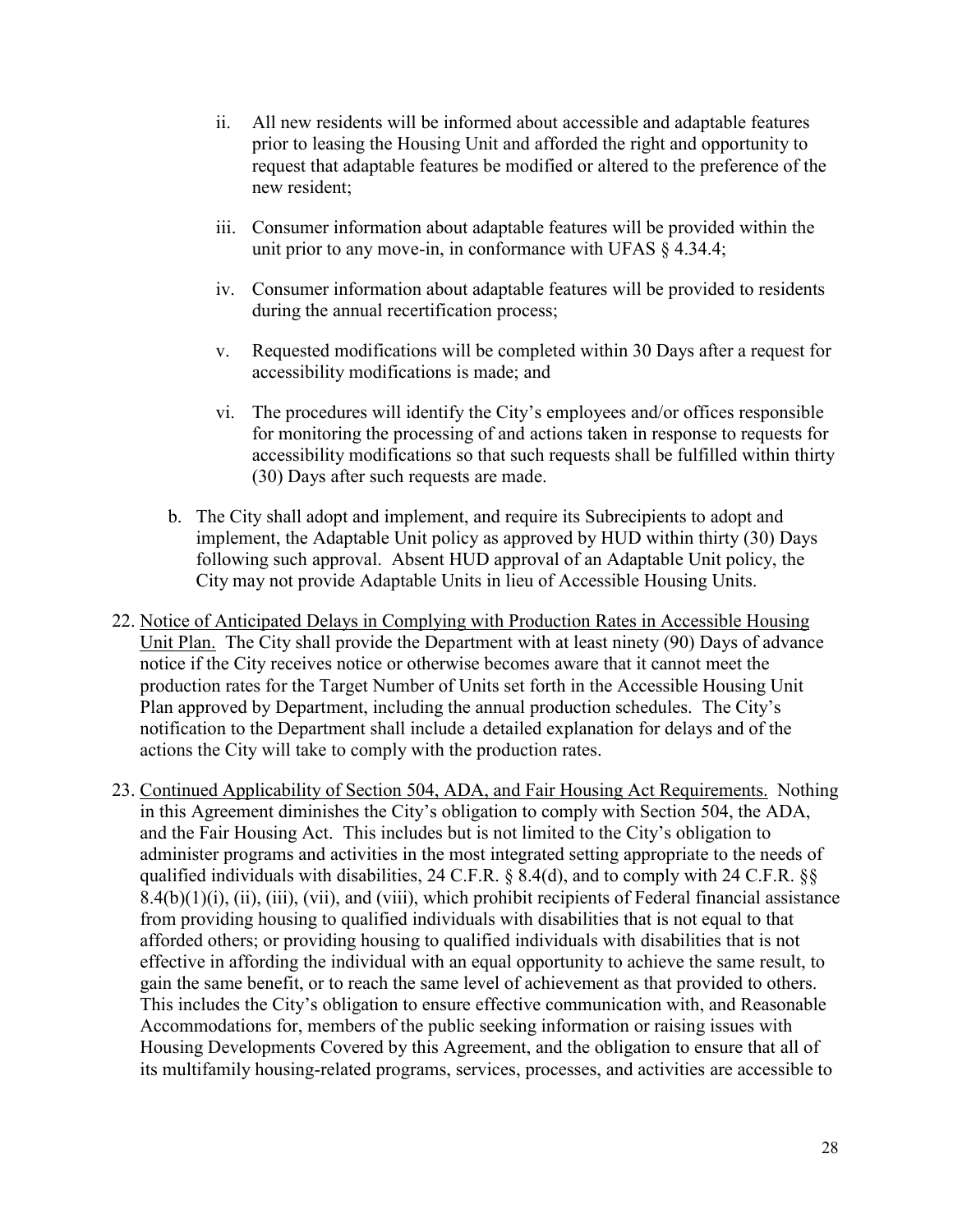individuals with disabilities. This includes processes involving inquiries, complaints and grievances; effective communication assistance to members of the public regarding multifamily housing-related programs; processes by which input by the disability community is sought concerning policy and compliance issues; internet-based information; inquiry and referral services; and community education, outreach, and affirmative marketing efforts.

- 24. Verification of Compliance by NAC. To verify compliance with the provisions of Paragraph 15 of this Agreement (Target Number of Units), the City shall provide to the Department for each Housing Development Currently Under Construction, each Future Housing Development, each Housing Development Subject to Substantial Alterations, each Housing Developments Subject to Other Alterations, and each Existing Housing Development where one or more of the Target Number of Units is located a Verification of Compliance signed by the NAC and a Certification of Compliance signed by the City. The Verification of Compliance shall be on a form that contains the same content as the form attached hereto as Appendix 3. The City's Certification of Compliance shall be on the same form that contains the NAC's Verification of Compliance, attached hereto as Appendix 3. The City shall not permit any Housing Development Currently Under Construction, any Future Housing Development, any unoccupied Housing Development Subject to Substantial Alterations, or any unoccupied Housing Development Subject to Other Alterations to be occupied until a Verification of Compliance for the Development has been issued by the NAC.
- 25. Verification by the Department. The Department reserves the right to conduct periodic onsite reviews of Housing Developments Covered by this Agreement, including the Accessible Housing Units, to verify compliance with this Agreement. The Department may accompany the NAC or other person during any City-authorized on-site accessibility surveys of Housing Developments Covered by this Agreement.

## <span id="page-28-0"></span>**E. Additional City Actions to Achieve Owner and Subrecipient Compliance with the Accessibility Standards.**

- 26. Owner and Subrecipient Compliance. The City shall provide Accessible Housing Units, Accessible Housing Developments, and Housing Developments that comply with the applicable Accessibility Standards set out in this Agreement. The City shall take all necessary actions to comply with its obligations under this Agreement, including actions to convince or compel Subrecipients and Owners to comply.
	- a. The Parties recognize that some Subrecipients and Owners may lack the financial resources necessary to bring their Housing Developments into compliance with the Accessibility Standards. To assist these Subrecipients and Owners in meeting their obligations to comply with the Accessibility Standards, the City shall establish a program to assist Subrecipients and Owners that demonstrate the lack of financial resources needed to fund the accessibility modifications required for compliance with the Accessibility Standards. The City shall establish this assistance program within twenty-four (24) months after the Effective Date and shall continue this program until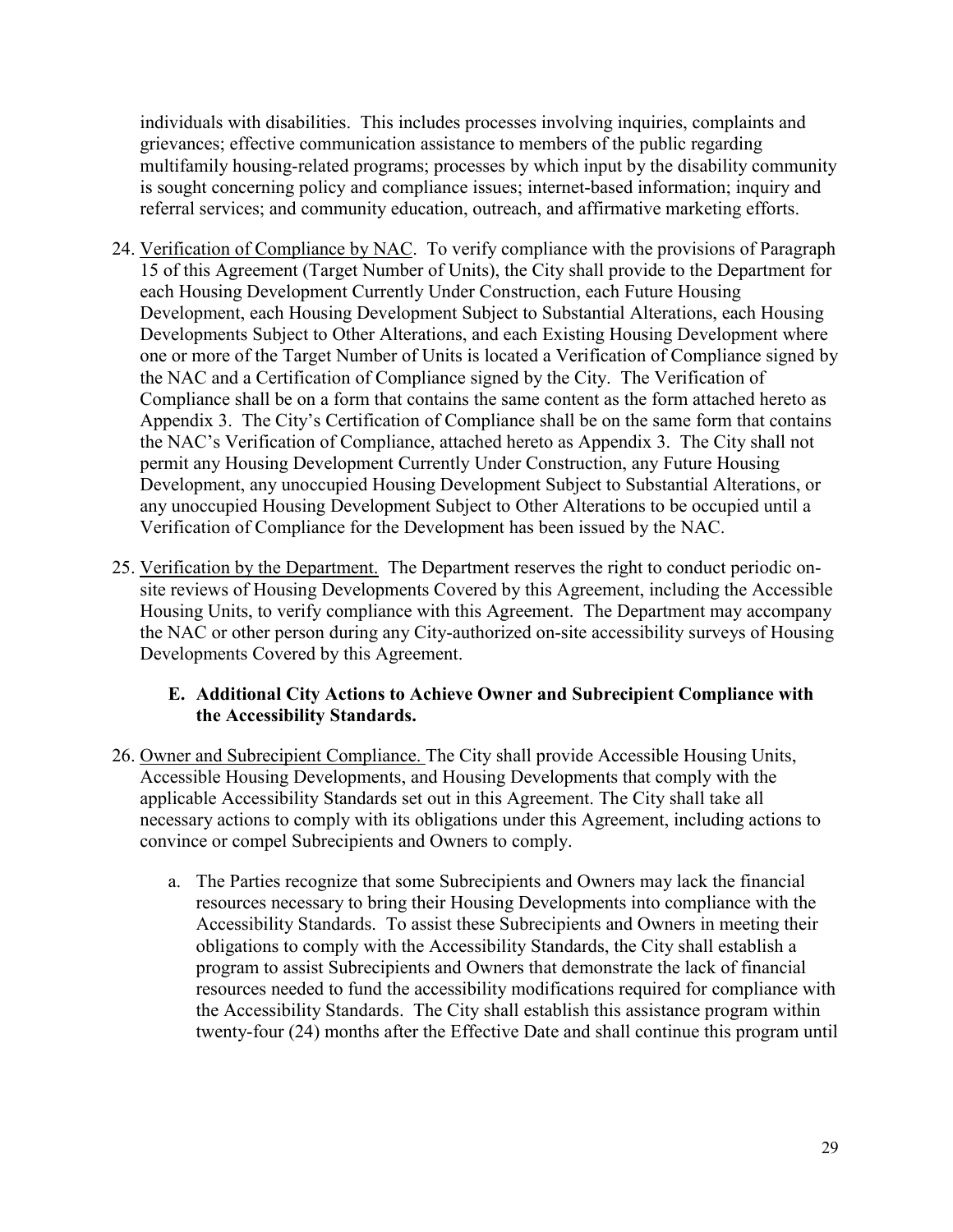such time as the City has met its obligations to provide the Target Number of Accessible Housing Units.

b. The Parties recognize that some Subrecipients and Owners that have the financial resources to fund the accessibility modifications required for compliance with the Accessibility Standards may resist doing so. To address such situations, the City shall take actions to compel compliance with the provisions of Section III of the Agreement, as set forth in Paragraph 55 of this Agreement.

### <span id="page-29-0"></span>**F. Enhanced Housing Accessibility Program for Individuals with Disabilities**

- 27. Development and Implementation of Program. The City shall design and implement a new program that is targeted to meeting the housing-related accessibility needs of individuals with disabilities. The program shall include:
	- a. An outreach and public information component to identify individuals with disabilities who have housing-related accessibility needs and inform them about the benefits of and procedures for applying to the program; and
- 28. The provision of Auxiliary Aids and services and enhanced accessibility features for individuals with sensory disabilities who reside in Housing Developments Covered by this Agreement.Auxiliary Aids and Accessibility-Related Features for Individuals with Sensory Disabilities. In its multifamily housing-related programs, to meet the needs of individuals with sensory disabilities, within one hundred eighty (180) Days after the Effective Date, the City shall develop and submit to the Department for review and approval a program for Subrecipients, Owners and Property Management Agents to provide Auxiliary Aids and Accessibility-Related Features to meet the needs of individuals with sensory disabilities who reside in Housing Developments Covered by this Agreement. Prior to establishing the program, the City shall conduct outreach to its disability community to obtain feedback on the Auxiliary Aids and Accessibility-Related Features that persons with sensory disabilities most commonly need in housing, and that feedback shall be considered and incorporated into the procedures developed and implemented by the City for the provision of Auxiliary Aids and Reasonable Accommodations by Subrecipients, Owners, and Property Management Agents as referenced in Paragraphs 35-39. The procedures shall ensure that individuals with sensory disabilities who request Auxiliary Aids and/or Accessibility-Related Features related to their disability promptly receive them. This program shall continue throughout the Term of this Agreement. The City shall take such other steps as may be necessary to ensure that the accessibility needs of residents with sensory disabilities, including Auxiliary Aids and Accessibility-Related Features, are met in the Housing Developments Covered by this Agreement.
	- a. For persons who are blind or have low vision, Auxiliary Aids and Enhanced Accessibility Features provided pursuant to the City's program shall include, but are not limited to, the following: appliances and gym equipment with buttons, knobs, tactile markings, and audio features rather than touch screens; intercom and other security systems at apartment building main entrances must be accessible to persons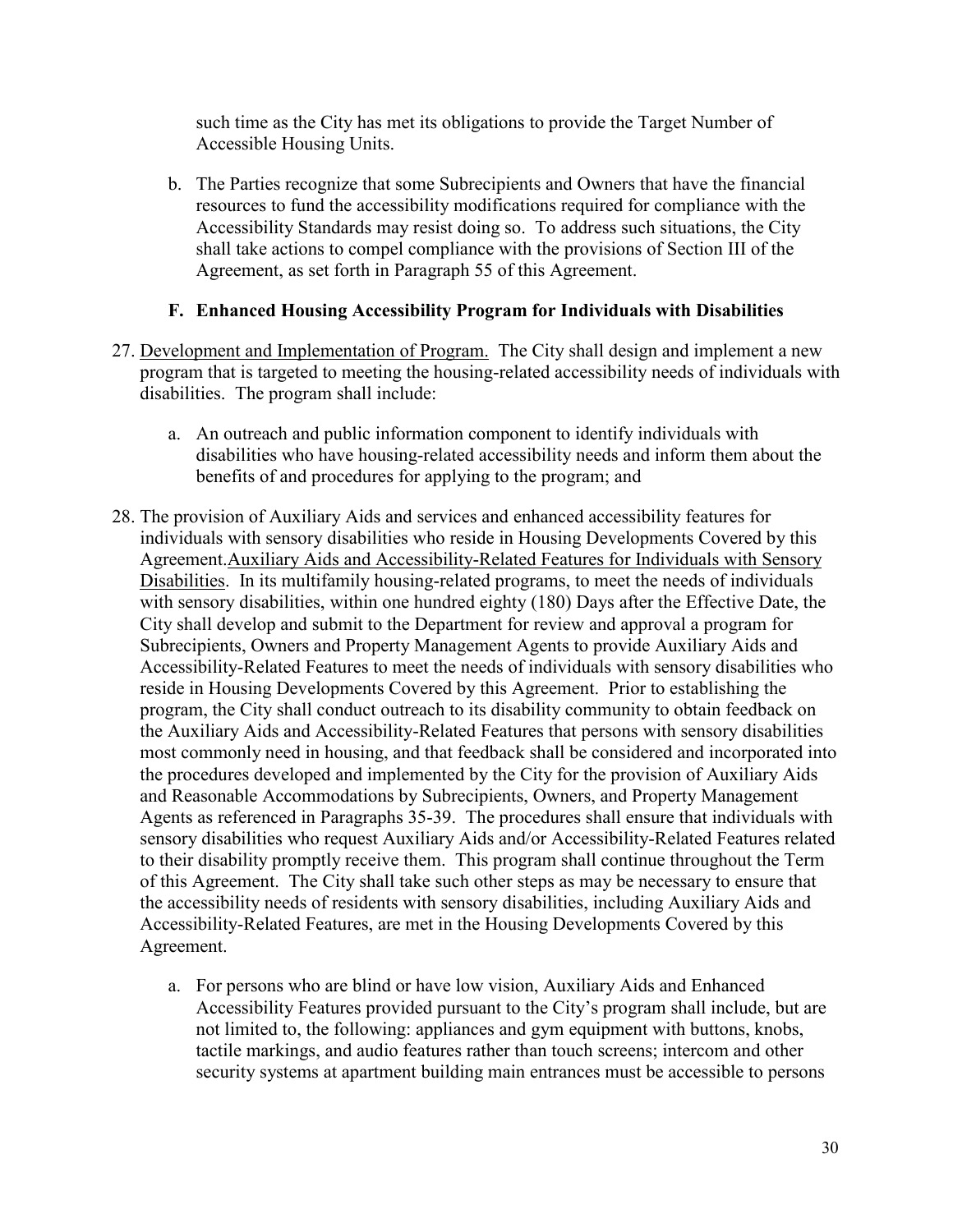with sensory disabilities. Entry system cannot rely on a resident's or guest's ability to see; key fob access to controlled areas rather than touch screens or key cards, must be provided; thermostats and air conditioning controls must have buttons rather than touch screens and must provide audio feedback; apartment mailboxes must have bump dots or raised lettering; vending machines must have braille, large print or audio features that enable use without vision; apartment doors and doors to public and common use areas must have raised letters/numbers, braille and large print signage; elevator buttons with braille and raised/large print; audible elevator floor indicators, accessible electronic copies of leases, Development rules and Development notices that conform to the W3C's Guidance on Applying WCAG 2.0 to Non-Web Information and Communications Technologies (WCAG2ICT) for shorter documents and the International Digital Publishing Forum's EPUB3 standard for lengthy or complex documents; enhanced lighting; emergency evacuation information in accessible formats, handrails on stairways, contrast on stair noses; and effective communication training provided to Development personnel upon request. When gym equipment and appliances are provided, including but not limited to exercise equipment, ranges, microwaves, dishwashers, washers and dryers, they must be provided so they are accessible to persons who are blind or have low vision.

- b. For persons who are deaf or hard of hearing, Auxiliary Aids and Accessibility-Related Features provided by Subrecipients, Owners, and Property Management Agents pursuant to the City's program shall include, but are not limited to, the following: emergency systems (e.g., fire alarms, carbon monoxide detectors, smoke alarms) with light alerts or other visual or tactile alerting (e.g., bed shakers); doorbells with light alerts or other visual alerting; intercom and security systems at building entrances that do not rely on a resident's or guest's ability to hear; sign language interpreters available to provide access to meetings and social gatherings; use of audio amplification systems and assistive listening systems at resident meetings; activated closed-captioning on televisions located in public areas; using telephone relay systems or other electronic methods (e.g., text messaging) to communicate with deaf individuals; and effective communication training provided to Development personnel upon request; video phones provided in common use areas with high speed internet; video connections for intercoms; message boards in text format; close captioning turned on at all times on all televisions and projected media in common use areas; assistive listening devices and loops in rooms where there are public presentations; and acoustically designed common areas.
- 29. Housing Units with Hearing/Vision Features and Mobility Features. The City shall provide Housing Units with Hearing/Vision Features in Existing Housing Developments in accordance with the following procedures:
	- a. In Existing Housing Developments where at least two percent (2%) of the Housing Units are Housing Units with Hearing/Vision Features that comply with the requirements of UFAS or the corresponding provisions of the Alternative Accessibility Standard, within eighteen (18) months after the Effective Date, the City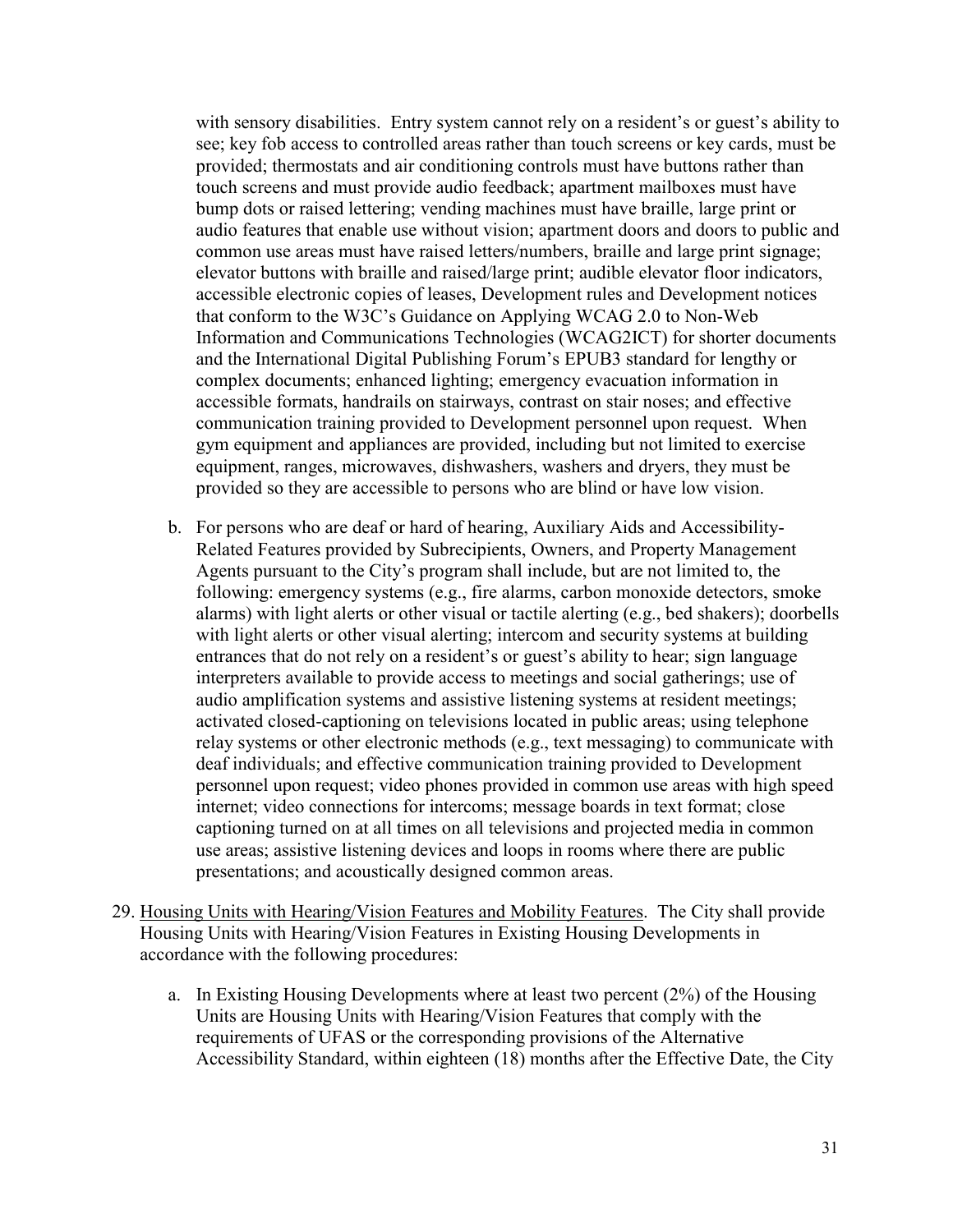shall take the appropriate steps necessary to ensure that those Housing Units with Hearing/Vision Units are tenanted with individuals with disabilities who require those features;

- b. In Existing Housing Developments where fewer than two percent (2%) of the Housing Units are Housing Units with Hearing/Vision Features and where fewer than five percent (5%) are Housing Units with Mobility Features that comply with the requirements of UFAS or the corresponding provisions of the Alternative Accessibility Standard, the City shall prioritize vacant Housing Units for remediation for use by individuals with disabilities who require the accessibility features provided in Accessible Housing Units with Hearing/Vision Features or Housing Units with Mobility Features. The City shall take the appropriate steps necessary to require tenanting priorities for such Housing Units in the following order: first, to current tenants with disabilities who require the accessibility features and, second, to current tenants with disabilities who occupy Housing Units under common control and who require the accessibility features, and third, to applicants with disabilities who require the accessibility features. If there are no current tenants with disabilities, tenants with disability occupying units under common control, or applicants with disabilities on the waiting list who need the accessibility features of the Accessible Housing Unit, the City shall take steps, up to and including the steps identified in Paragraph 55, to require the Owner of the Housing Development to use the Accessible Housing Website described in Paragraph 40 to advertise any available Accessible Units and obtain referrals of individuals with disabilities who require the accessibility features of such Units. The City shall take the appropriate steps necessary to require the accessibility features required in a Housing Unit with Hearing/Vision Features or Housing Units with Mobility Features to be installed prior to occupancy by an individual with a disability who needs the accessibility features or by the date set out in the Accessible Housing Unit Plan, whichever is earlier. The City shall take the appropriate steps necessary to ensure that the Accessible Housing Units in any Development are tenanted in accordance with 24 C.F.R. § 8.27. The City or a Subrecipient or Owner may provide additional Accessible Housing Units beyond the required minimum in a Housing Development but written approval from HUD is required to apply the tenanting priority to any such additional Housing Units that are in excess of fifteen percent (15%) (i.e., HUD approval for anything above eleven percent (11%) Accessible Housing Units with Mobility Features and/or four percent (4%) Accessible Housing Units with Hearing/Vision Features) of the total Units in a Housing Development.
- c. The City shall take the appropriate steps necessary to require Accessible Housing Units to be provided in Existing Housing Developments so there is dispersal in terms of location within the Development and Housing Unit size (e.g., 2 bedrooms) so as to provide comparable access to larger Housing Units for families with children.

If architectural or other constraints prevent at least two percent (2%) of total Housing Units in an Existing Housing Development from being provided as Housing Units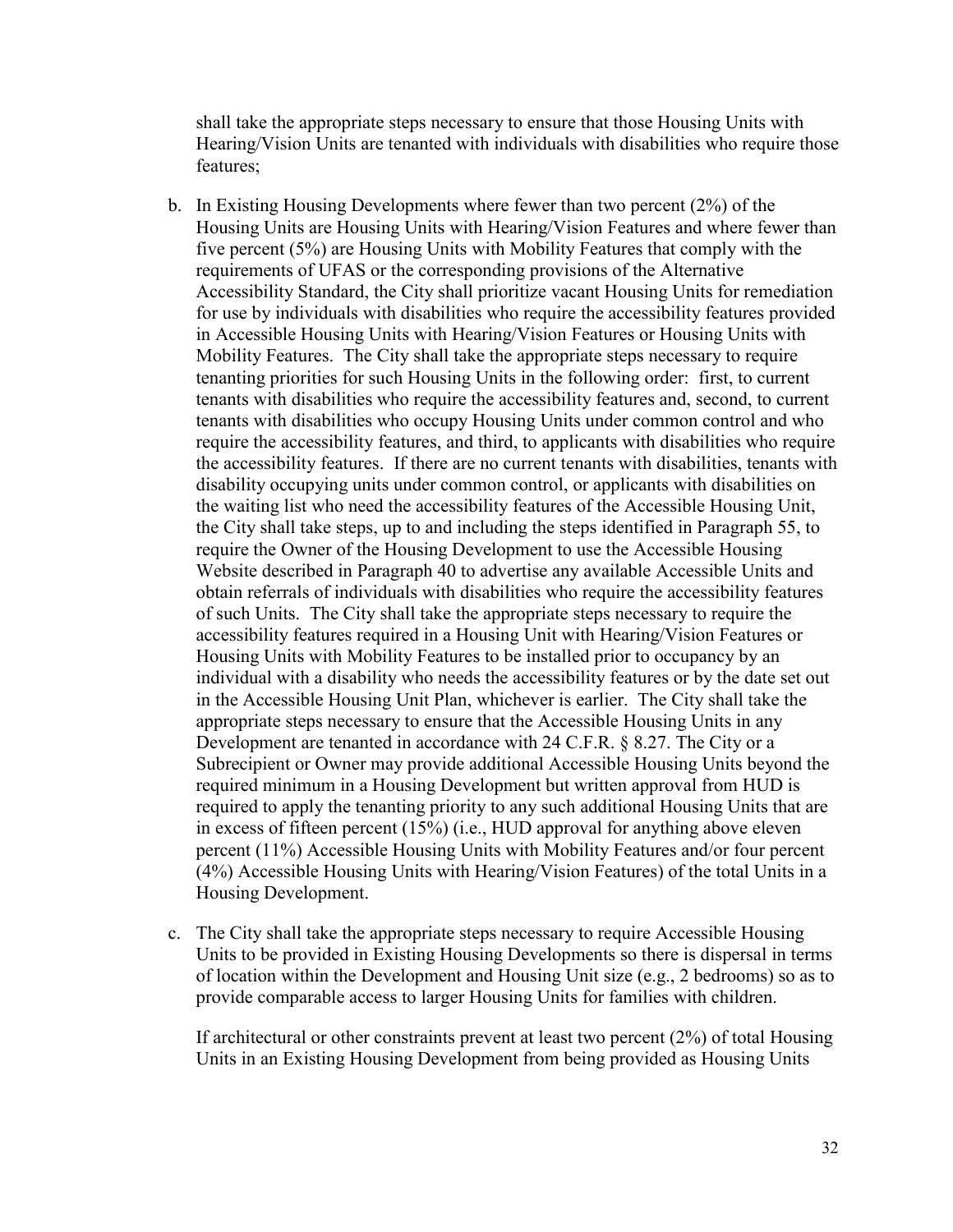with Hearing/Vision Features, an alternative site for those Housing Units with Hearing/Vision Features shall be identified in the City's Accessible Housing Unit Plan approved by HUD. Written approval from HUD shall be required for tenanting priorities pursuant to 24 C.F.R. § 8.27 for Housing Units with Hearing/Vision Features to apply to more than four percent (4%) of the total Housing Units in a Development.

30. Enhanced Accessibility in Future Housing Developments and in Housing Development Subject to Substantial Alterations for Competitively Awarded Funding Programs. Throughout the Term of this Agreement, as part of its commitment to increase the availability of affordable, accessible housing throughout the City of Los Angeles' multifamily housing-related programs, and consistent with the terms of the Agreement, the City is adopting an Enhanced Accessibility Program for its competitively awarded funding programs. Developers that commit to participating in the Enhanced Accessibility Program receive bonus points in competitively awarded funding programs. However, the City encourages developers for all housing programs to consider incorporating enhanced accessibility features into the design and development of housing developments throughout the City. Certain of these features will result in less cost while ensuring greater accessibility. The Enhanced Accessibility Program is further described at Appendix 5 to this Agreement.

## <span id="page-32-0"></span>**G. VCA Administrator and Section 504/ADA Coordinator**

- 31. Voluntary Compliance Agreement Administrator. Within thirty (30) Days of the Effective Date, the City shall appoint an acting VCA Administrator and provide that individual's name and contact information to the Department. Within ninety (90) Days of the Effective Date, the City shall hire or appoint a permanent VCA Administrator and provide that individual's name and contact information to the Department. Thereafter, the City shall have a VCA Administrator throughout the Term of the Agreement. The City shall commit sufficient resources, authority, and independence so that the VCA Administrator can successfully accomplish his or her responsibilities under this Agreement. The City shall require the Acting or Permanent VCA Administrator to perform the following functions:
	- a. The VCA Administrator will report directly to the General Manager of HCID concerning matters relating to this Agreement.
	- b. The VCA Administrator will coordinate all compliance activities under this Agreement, including:
		- i. Implementation of the provisions of this Agreement;
		- ii. Coordination of the activities of City personnel who will implement this Agreement;
		- iii. Serving as administrator in implementing this Agreement;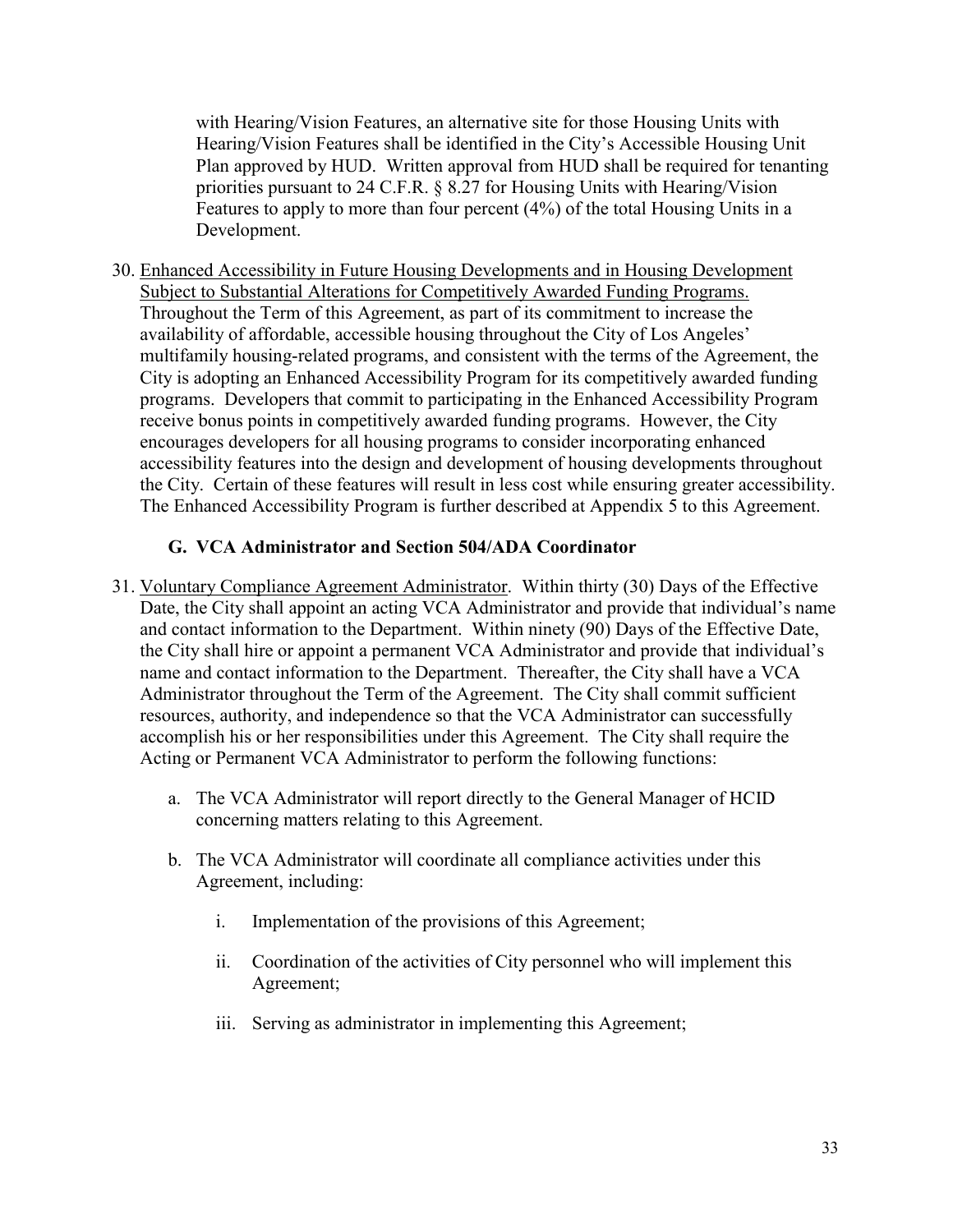- iv. Issuing Certificates of Compliance on policy issues pursuant to Paragraph 38 below; and
- v. Preparation, or review and oversight of preparation, and submission of all reports, records, and plans required by this Agreement within the prescribed time frames.
- c. In connection with the reporting described in this Agreement, the VCA Administrator will have the authority and responsibility to perform the following activities:
	- i. Reviewing and contributing to reports submitted as required by this VCA, as well as any underlying documentation;
	- ii. Consulting, as needed or as the VCA Administrator deems appropriate, with appropriate City personnel or representatives to obtain information concerning the City's compliance with the terms of the VCA;
	- iii. Providing training or overseeing training as identified in Section III.K;
	- iv. Overseeing the development and implementation of the Accessible Housing Website and the City's implementation of assistance in financing remediations, as set out in Sections III.I and III.E, respectively;
	- v. Conducting or overseeing field spot checks of Housing Developments to confirm compliance with the policy provisions of this Agreement, including Sections III.H and III.J; and
	- vi. Adopting and carrying out procedures under which the VCA Administrator will accept, review and resolve grievances or complaints arising under this Agreement from the disability community, residents in and applicants for tenancy at the Housing Developments Covered by this Agreement, and other organizations that advocate for persons with disabilities and the City's responses thereto. The City shall adopt grievance procedures within thirty (30) Days of the Effective Date of the VCA, which shall be submitted to HUD for approval. Grievance procedures shall cover complaints about City and Owner actions related to this Agreement, as well as complaints about the Website. The grievance procedures shall comply with the requirements of 28 C.F.R. Sec. 35.107, and shall at a minimum:
		- (a) Describe the procedures and timelines for submitting a complaint and obtaining a response;
		- (b) Provide for accessibility, effective communications, and Reasonable Accommodations in utilizing the procedures;
		- (c) Identify staff responsible for investigating and resolving complaints,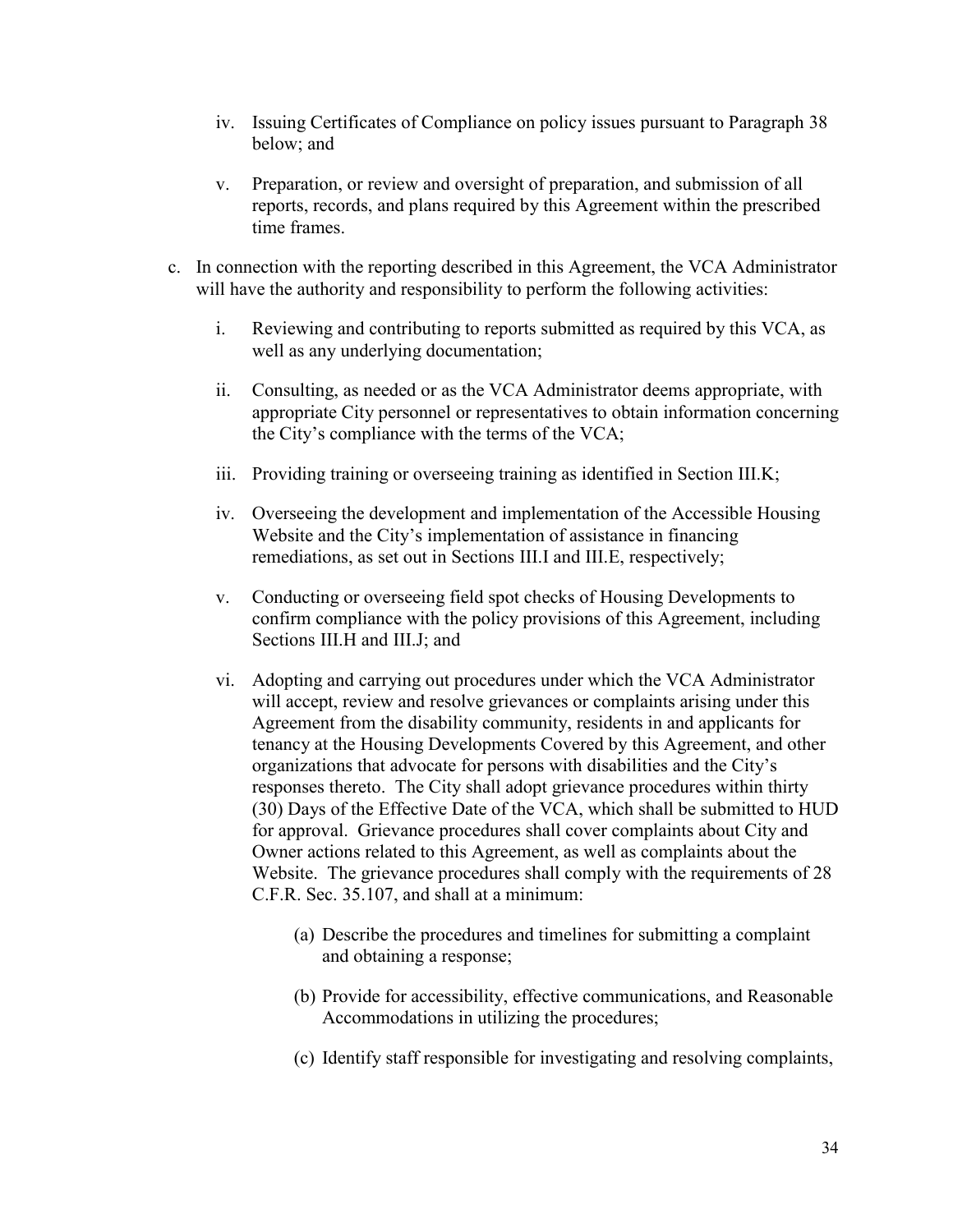- (d) Provide and describe a progressive set of sanctions that the City may use against Owners for policy noncompliance; and
- (e) Include maintenance of a log of complaints and their resolution or outcome.
- d. At all times during the Term of this Agreement, the City shall ensure the VCA Administrator has:
	- i. The responsibility and authority to receive and respond to inquiries, grievances, and complaints regarding the implementation of the VCA by the City, the Subrecipients, the Owners, and Property Management Agents;
	- ii. The responsibility and authority to recommend, subject to approval by HUD, the adoption or modification of the City's policies and procedures in the VCA;
	- iii. The responsibility and authority to perform oversight of the City, Subrecipients, Owners, and Property Management Agents regarding the policy provisions of this VCA (Sections III.H through III.K) to ensure that they do not waive, ignore, or otherwise fail to identify and address noncompliance with Federal fair housing and civil rights requirements or any requirements of this VCA;
	- iv. The responsibility and authority to ensure the City's adoption of and compliance with written policies and procedures approved by HUD concerning the implementation of the VCA;
	- v. The responsibility and authority to respond to HUD's requests for information and documents relating to any provisions of the VCA.
- e. The VCA Administrator may utilize staff and designees to carry out activities and obligations of the VCA Administrator, but the City shall require the VCA Administrator to retain the responsibility and the authority for performing VCA Administrator functions.
- 32. Ensuring VCA Administrator Continuity. In the event the VCA Administrator resigns, is assigned other duties, or becomes otherwise unable or unavailable to perform the activities set out in this Agreement, the City shall designate an acting VCA Administrator within thirty (30) Days of such occurrence. Upon designation, the City shall provide the Department with the name and contact information of the individual selected to serve as the Acting VCA Administrator. Within one hundred eighty (180) Days after the designation of the Acting VCA Administrator, the City shall select a Permanent VCA Administrator. Upon designation, the City shall provide the Department with the name and contact information of the Permanent VCA Administrator.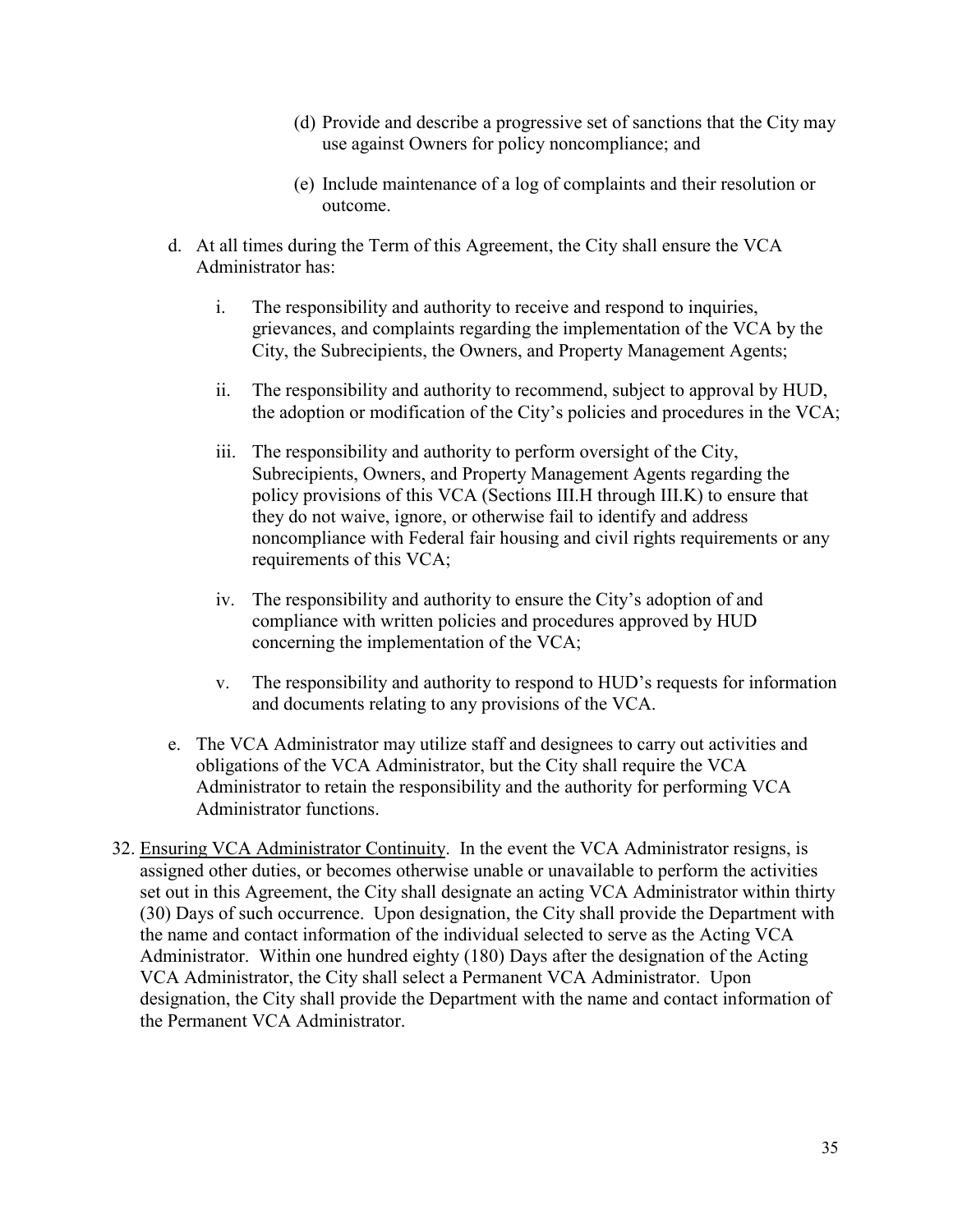- 33. Annual Reporting to City Council. Commencing no later than the first anniversary of the Effective Date and no less than annually thereafter, the VCA Administrator shall prepare a report containing qualitative and quantitative data detailing the activities carried out under this Agreement for the preceding reporting period. Quantitative data shall include the number of properties inspected, numbers/types of Housing Units under construction, number/types of Accessible Housing Units completed, number of Housing Developments in/out of compliance with policy obligations, number/types of Accessible Housing Units occupied by persons with disabilities who need the accessibility features, number/types of Accessible Housing Units occupied by persons who do not need the accessibility features, number of persons with disabilities on waitlists and transfer lists for Housing Developments, numbers of Developments in compliance with Accessible Housing Website posting requirements, number of persons with disabilities on the web-based registry, number of requests for Reasonable Accommodations granted or denied, number of grievances filed with Owners and their resolution, number of grievances filed with the City and their resolution, and other data that the City deems relevant. The report shall be submitted to the City Council for review together with a written evaluation of the City's performance under the Agreement by the Office of the City Administrator, the City Attorney's Office and the City's Department on Disability.
- 34. Section 504/ADA Coordinator. The City has appointed a Section 504/ADA Coordinator to perform the functions set out in 24 C.F.R. § 8.53(a) and 28 C.F.R. § 35.107. The City shall maintain a Section 504/ADA Coordinator, designating replacement(s) as needed for compliance with the City's obligations under Section 504 and the ADA should the Section 504/ADA Coordinator resign or otherwise become unable to perform the duties and responsibilities of the position. The City shall advise the Department of the name and contact information of any person designated as Section 504/ADA Coordinator within thirty (30) Days after designation.

## <span id="page-35-0"></span>**H. Policies Implementing Section 504, ADA, and Fair Housing Act Requirements**

- 35. Policies. The City shall require that all policies of the Housing Developments Covered by this Agreement comply with the requirements of Section 504, the ADA, and the Fair Housing Act. The City must include the following requirements in the standardized policies, which shall be incorporated into the Rental Occupancy Policy and which the City shall require the Owners and Property Management Agents of the Housing Developments Covered by this Agreement to adopt and implement, following HUD approval of the Rental Occupancy Policy:
	- a. Affirmative Marketing Policy/Plan: The City shall ensure that each Development has an Affirmative Marketing Policy/Plan that directs outreach efforts towards individuals with disabilities and disability-related advocacy groups as well as any target population related to the Federal financial assistance received. The Affirmative Marketing Policy/Plan shall include procedures that will enable interested individuals with disabilities to obtain information concerning the existence and location of accessible services, activities, and facilities.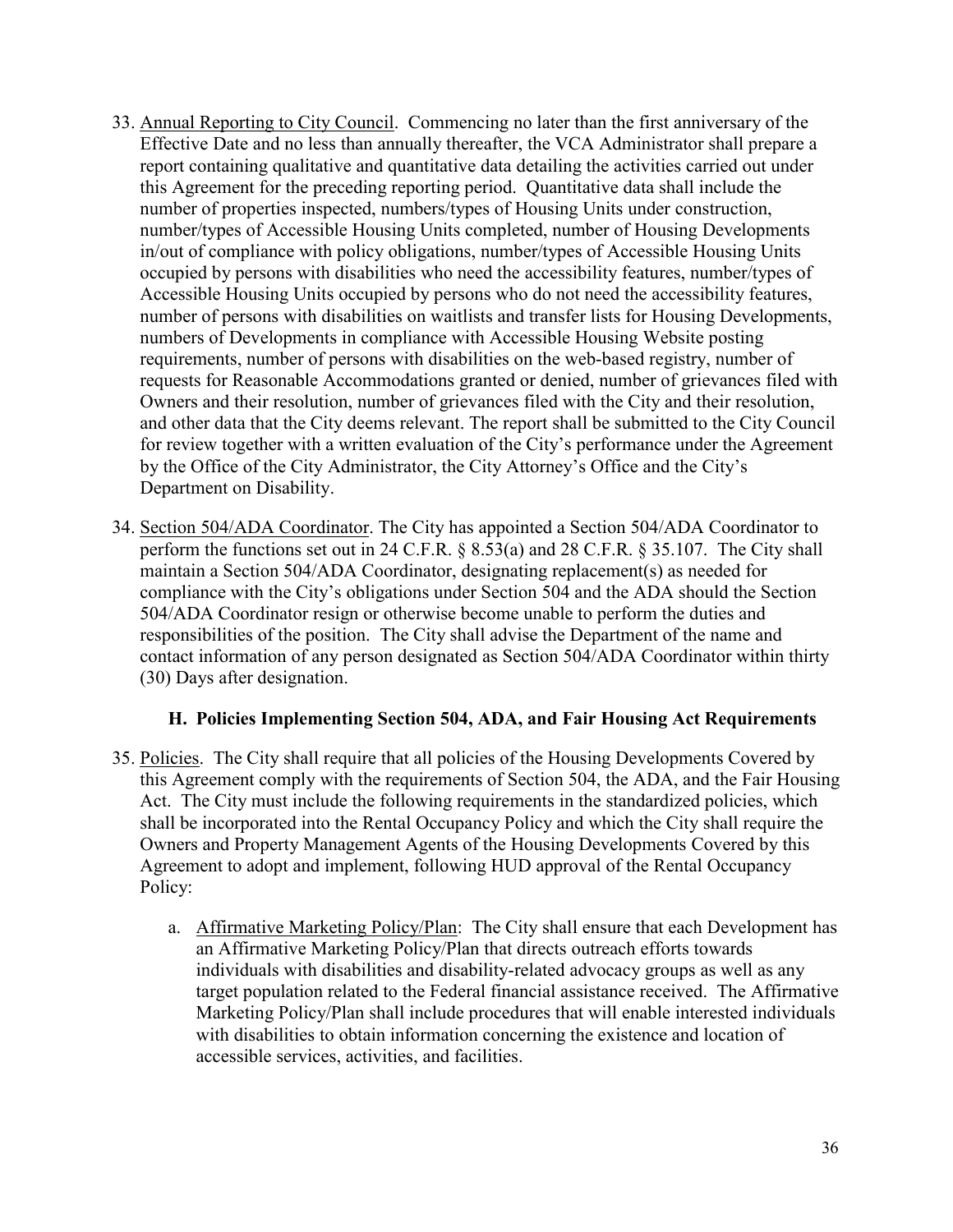- b. Admissions Policy: The City shall ensure that Developments revise their Admissions Policy to replace the current lottery system with a system that complies with all of the provisions of this Agreement and takes into *separate* account individuals with disabilities, so as to allow for proper utilization of Accessible Housing Units in accordance with 24 C.F.R. § 8.27 and this Agreement.
- c. Reasonable Accommodation Policy: The City shall require each of the Housing Developments Covered by this Agreement to adopt a Reasonable Accommodation Policy that contains, at a minimum, the following information: (1) a definition of Reasonable Accommodation as set out in this Agreement; (2) the process through which the Development will notify applicants and residents about the Reasonable Accommodation Policy; (3) specific timeframes regarding the processing and disposition of Reasonable Accommodation requests; (4) a commitment that requested disability-related accommodation will be granted unless they fundamentally alter the nature of the Development's program or impose undue financial and administrative burdens, considering all resources available to the Development; (5) a description of the interactive process used if a request poses a fundamental alteration or undue financial and administrative burden; (6) a commitment to seek only the minimum information needed to determine if the accommodation sought would serve an individual's disability-related need; (7) the formal appeal/grievance procedures for the Reasonable Accommodation process; and (8) form letters that will be used to document each Development's responses to the Reasonable Accommodation request(s) they receive, including approval letters, denial letters, request for additional information letters, appeal/grievance forms and implementation letters.
- d. Reasonable Accommodation Logs. The City shall require each Housing Development to log information related to each Reasonable Accommodation request by or on behalf of applicants and residents. The Reasonable Accommodation Log will include, at a minimum, the following information for Reasonable Accommodation requests, including transfer requests and requests to rent an Accessible Housing Unit: (1) name of requestor and current address or unit number, (2) description of the request, (3) size of unit requested, and whether the request is for an accessible unit or a transfer to a different unit, (4) date of request, (5) current status of the request, (6) whether the request was approved or denied in whole or in part, (7) if denied, the reason for denial, (8) anticipated implementation date for fulfillment of the request, (9) the date the accommodation or modification was provided or completed, and (10) pending and final appeals/grievances of denied or delayed Reasonable Accommodation requests, including the date of the appeal/grievance, the date of the final decision, and the final outcome, including implementation information if the request is granted.
- e. Submission of Logs. The City shall require each Housing Development to submit the Reasonable Accommodation Log to the HCID on a quarterly basis throughout the Term of this Agreement. The Reasonable Accommodation Log from each Housing Development must be kept on file for the Department's review. On a yearly basis,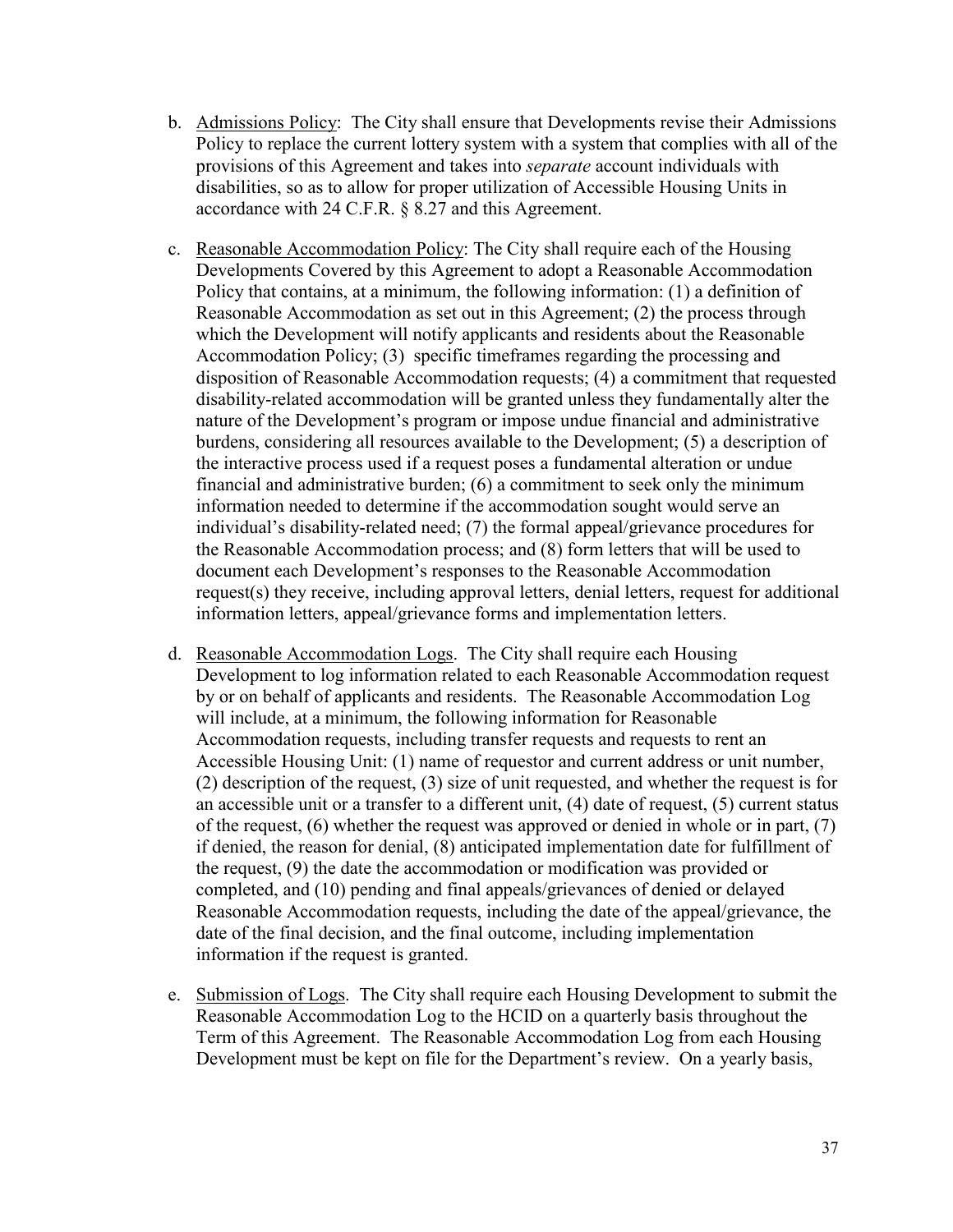starting with the first anniversary date of the Effective Date, the City shall require the Section 504/ADA Coordinator to inform the Department of the status of the submissions, including a list of Housing Developments that failed to comply with this section of the Agreement and the efforts taken by the City to secure compliance, including any sanctions or other penalties imposed.

- f. Assistance Animal Policy: The City shall ensure that the Rental Occupancy Policy incorporates an Assistance Animal Policy addressing the right of applicants/residents with disabilities to have Assistance Animals as a Reasonable Accommodation as set out in HUD's Notice on Service Animals and Assistance Animals for People with Disabilities in Housing and HUD-Funded Programs. This policy shall, at a minimum, incorporate the following provisions: (1) the definition of the term Assistance Animal as set out in this Agreement, (2) equal recognition will be given to service animals and Assistance Animals that are not trained, including emotional support animals; (2) the policy will contain no weight and/or breed restrictions; and (3) no deposit, nor any fee shall be charged in connection with an Assistance Animal.
	- i. The City shall require each Development to include the Assistance Animal Policy as a part of the lease by reference. The City shall require each Development to provide the Assistance Animal Policy to each applicant at the time of application or to each resident during annual recertification.
	- ii. Within ninety (90) Days after adopting the Rental Occupancy Policy, the City shall require each Development to issue refunds to each resident who paid a deposit or any other fee in connection with an Assistance Animal. The City shall require each Development to provide a list to the Section 504/ADA Coordinator identifying each resident, including address and refund amount, who received reimbursement of fees related to an Assistance Animal. The City shall forward this list to the Department with its second quarterly report following the Department's approval of the Rental Occupancy Policy. The City shall refer non-compliant Developments to the Department consistent with Paragraph 55.
- g. Effective Communication Policy: The City shall ensure the Rental Occupancy Policy includes an Effective Communication Policy that sets out the steps the Development will take to ensure effective communication with applicants, residents, employees and members of the public. The City shall ensure the Effective Communication Policy incorporates the provisions of Section III.F of the Agreement and shall otherwise comply with the standards set forth in 24 C.F.R.  $\S 8.6$  and 28 C.F.R.  $\S 35.160 -$ 35.164. The City shall ensure the Effective Communication Policy:
	- i. Ensures that interested persons, including persons with hearing, vision, speech, manual, and other communication-related disabilities can obtain information concerning the existence and location of accessible services, activities, and facilities;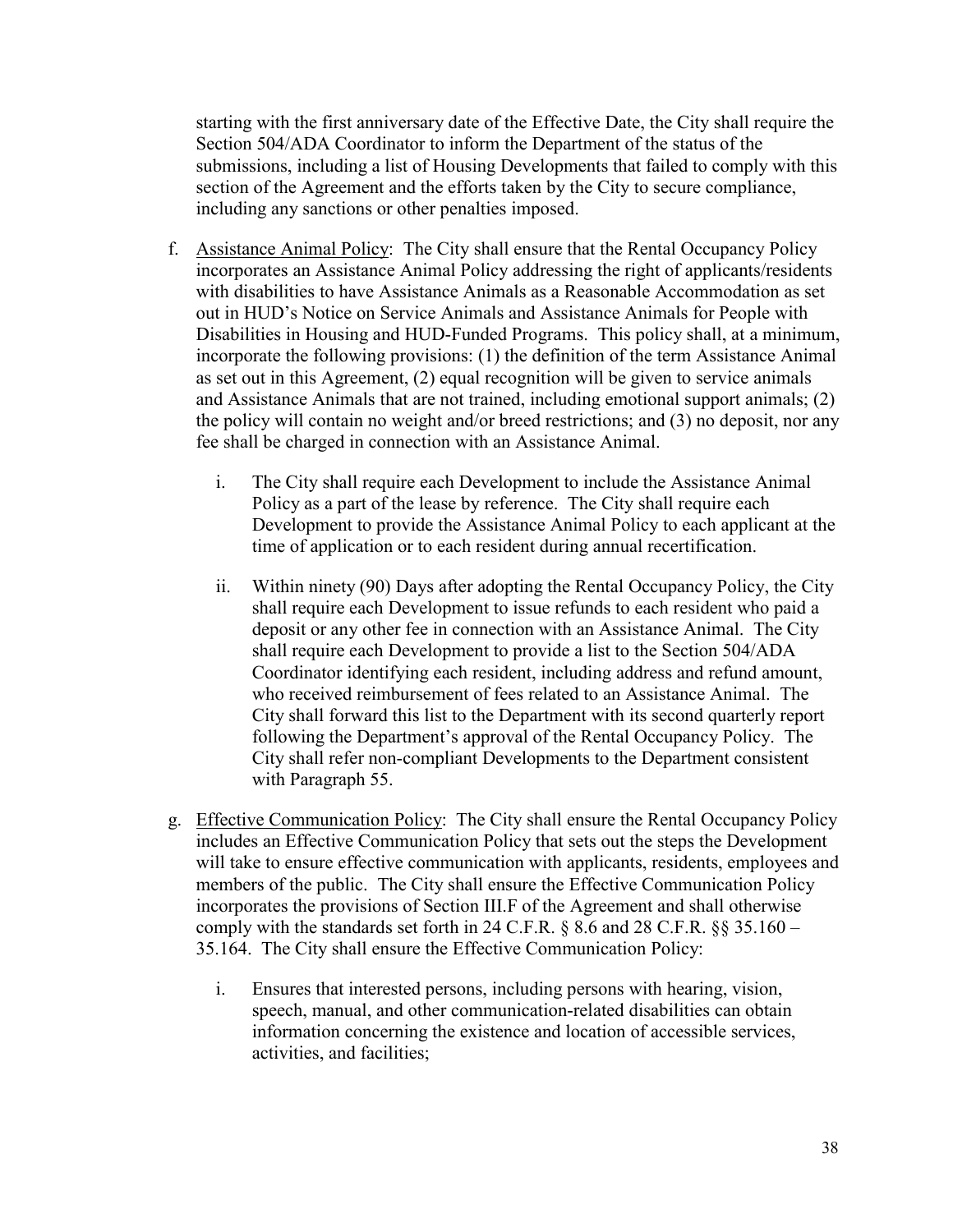- ii. States that that individuals will not be asked or required to provide and/or pay for their own interpreters or other Auxiliary Aids;
- iii. Ensures that the Development furnish appropriate Auxiliary Aids, where necessary, to afford an individual with a disability an equal opportunity to participate in, and benefit from, the Development's programs, services and activities. In determining which Auxiliary Aids to provide, the Effective Communication Policy shall ensure that the Development gives primary consideration to the requests of the individual with a disability unless doing so would result in an undue financial and administrative burden;
- iv. Provides for individuals who are blind, have low vision, or have cognitive disabilities to receive forms, notices, and other information in alternative formats, as requested, including requests to automatically receive in a requested alternate formats all print materials distributed, posted, or made available to applicants and residents;
- v. Provides the phone numbers for accessing the Telecommunication Device for the Deaf (TDD) or the California Relay Service; and
- vi. Within one hundred eighty (180) Days of the Effective Date, the City shall ensure that the Development provides training to all staff that has contact with residents and applicants, including maintenance staff, on the operation of the TDD's and/or the California Relay Service and provide effective communication with persons with hearing, visual, cognitive, or other communication disabilities.
- h. Lease Addendum: The City shall ensure the Rental Occupancy Policy includes provisions that require use of a Lease Addendum to require residents without a disability who occupy an Accessible Housing Unit or a unit with accessible features to relocate to a vacant, non-accessible unit of comparable size, finishes, and amenities, at the same Development and at the Development's expense, within thirty (30) Days of notice by the Owner or Property Management Agent, or the minimum amount of notice required by state law, that there is an eligible applicant or existing resident with a disability who requires the accessibility features of the unit. Effective immediately upon the Development's adoption of the Rental Occupancy Policy implemented pursuant to this Agreement, the City shall take steps, up to and including the steps at Paragraph 55, to ensure that each Development implements and enforces procedures so that: (1) all new residents sign the Lease Addendum contemporaneously with signing a lease; (2) all current residents with an unexpired lease sign the Lease Addendum by the later of (i) one year from the date of the adoption of the Rental Occupancy Policy, or (ii) the date when a new lease is signed; (3) residents with month-to-month tenancy are given the period of notice required by state law of changes in the terms of the residents' tenancy consistent with the requirements for the Lease Addendum outlined herein; and (4) the Development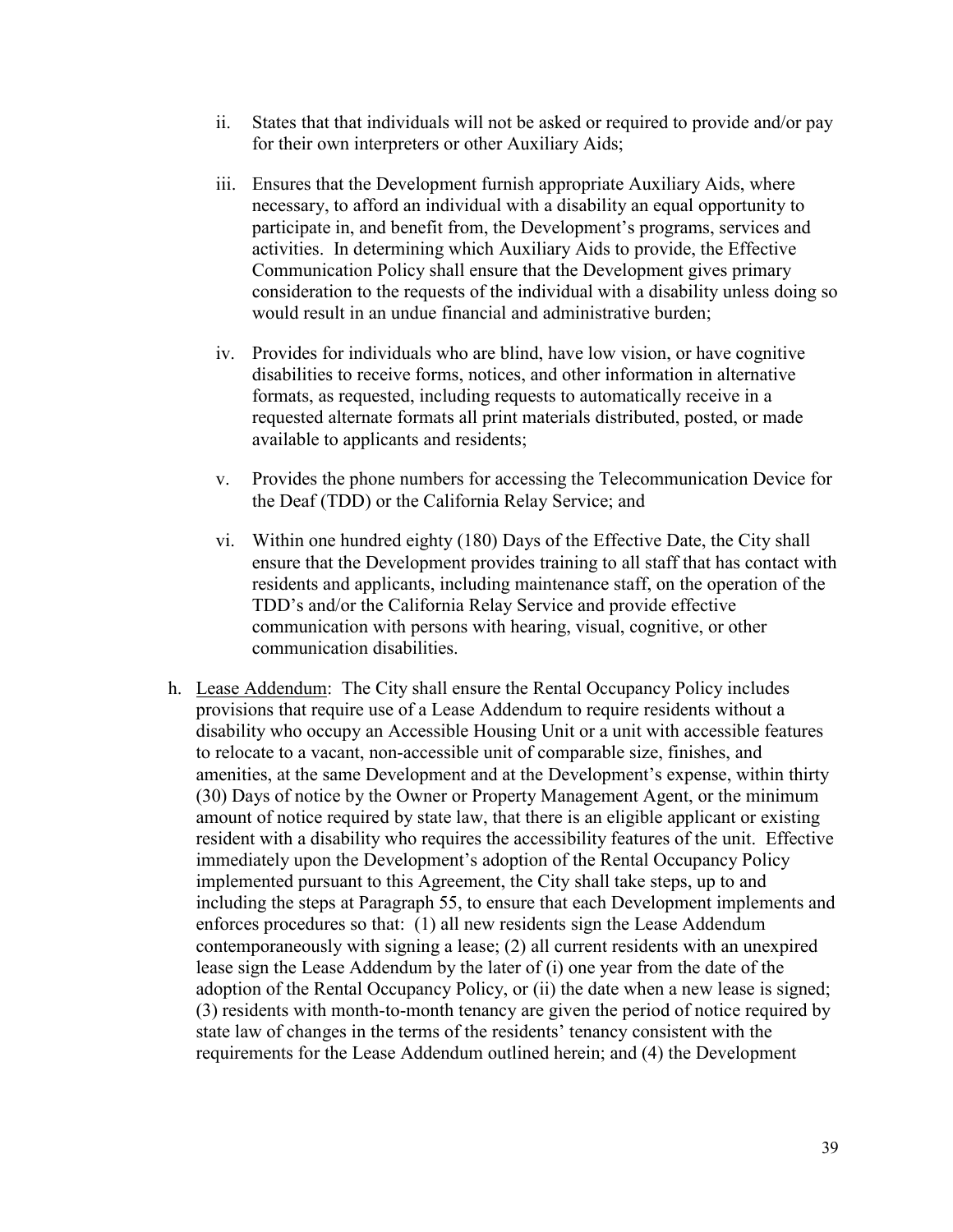thereafter enforces the provisions of the Lease Addendum and the notice to month-tomonth tenants. The City will refer any Owner or Property Manager Agent which refuses to implement the requirements of this Paragraph to HUD consistent with the requirements in Paragraph 55. Nothing in this Agreement shall be construed to require that the City mandate the eviction of any resident.

- i. Transfer Policy: The City shall ensure that the Rental Occupancy Policy includes a Transfer Policy that with the following provisions:
	- i. The utilization of Accessible Housing Units shall be accomplished with the following priorities: When an Accessible Housing Unit becomes available, the Development, before offering such unit to a non-disabled applicant, shall offer the unit in the following order of priority to (1) current tenants with disabilities in the same Housing Development, (2) tenants with disabilities in a Housing Development under common control, (3) eligible qualified applicants with disabilities on the Housing Development's wait list who require the accessible features, (4) current tenants of a Housing Development Covered by this Agreement who need the accessible features of the Housing Unit and are registered with the Website provided pursuant to Section III.I of the Agreement, and (5) qualified applicants who need the accessible features of the Housing Unit and are on the City's Website. If there is no eligible current tenant or applicant in need of the accessible features, then the Development shall conduct targeted outreach and marketing to attempt to identify an individual in need of the accessible features. If none of those steps are successful, then the unit may be offered to a non-disabled applicant provided that such applicant signs a Lease Addendum;
	- ii. Each Development shall pay the reasonable moving-related expenses for residents with disabilities who require a transfer to another Housing Unit or Development as a Reasonable Accommodation;
	- iii. Each Development shall pay the reasonable moving-related expenses for residents without disabilities who occupy an Accessible Housing Unit and are required to relocate pursuant to a Lease Addendum;
	- iv. Transfers of residents with disabilities and placement of applicants with disabilities requiring Accessible Housing Units will be centrally coordinated through the development's Management Office;
	- v. Tenants who request a transfer as a Reasonable Accommodation for their disability will be given priority on the transfer list over tenants who request transfers for any reason other than emergencies affecting health or safety; and
	- vi. Each Development shall keep a list of all relocations that are carried out under the terms of the Lease Addendum. The VCA Administrator shall submit this list to the Department as part of the quarterly/semiannual reporting.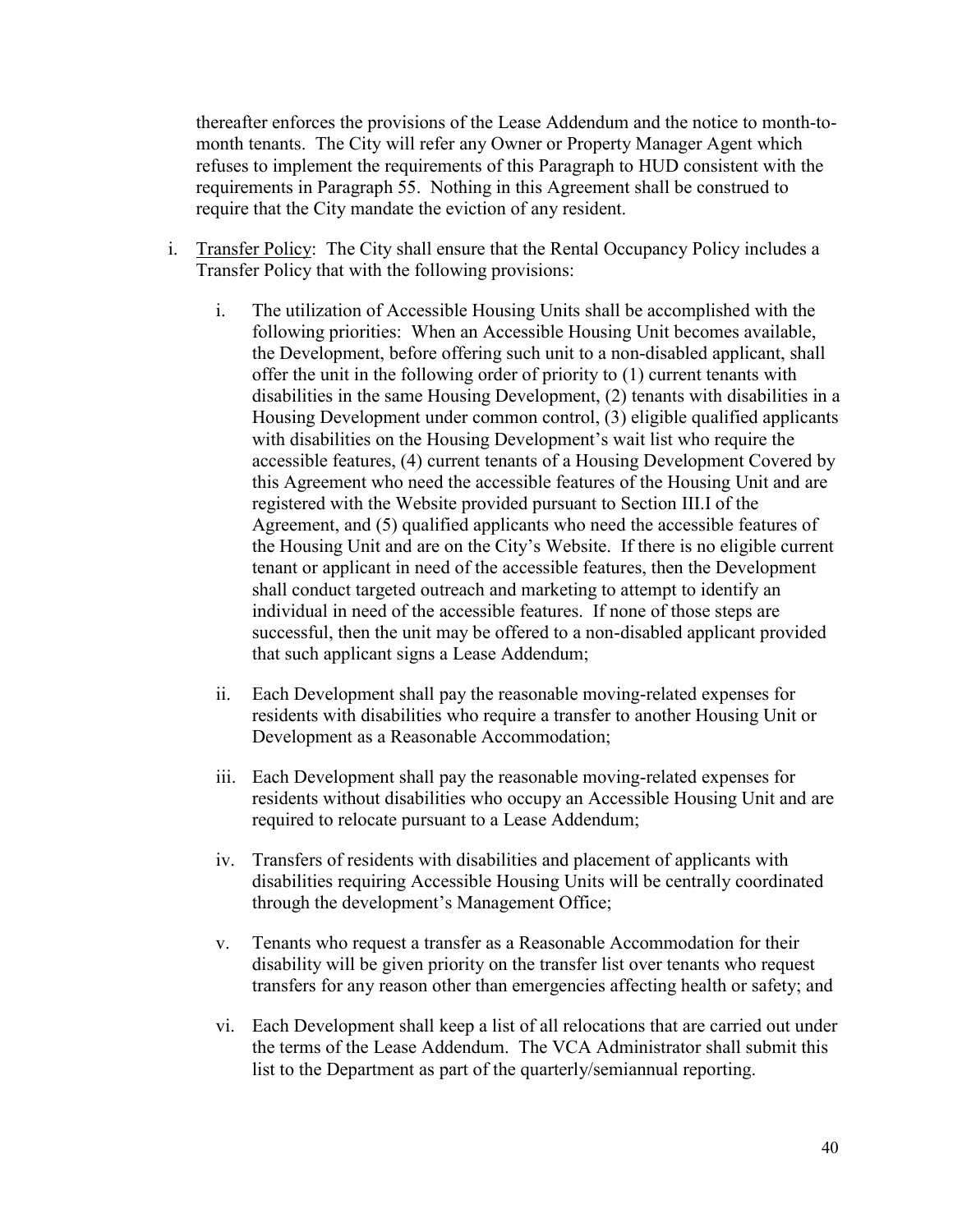#### <span id="page-40-0"></span>**I. Submission, Review, Revision, and Implementation of Policies.**

- 36. Pursuant to the terms of a settlement agreement with the Private Plaintiffs, the City has developed a number of accessibility- and access-related policies and procedures for Housing Developments, along with related forms and logs that Owners and Property Management Agents will be required to use in Housing Developments Covered by this Agreement to implement the terms of City's agreement with Private Plaintiffs. As of the Effective Date of this Agreement, the City has provided the Department with some of the policies required under this Agreement, which include the following: Owner Policies Related to Disability; Tenant Handbook Related to Disability and Appendices; Effective Communication Policy; and Grievance Procedures. Within thirty (30) Days after the Effective Date, to ensure consistency with the terms of this Agreement, the Department will provide its approval or comments on such policies. If additional review is necessary, and the Department has any further comments on such documents, it will provide them to the City within fifteen (15) Days after receipt of such documents from the City or, if no additional changes are required, the Department will approve the policies, procedures, forms, and logs. To the extent HUD requires any changes to any policy it will review under this Agreement, HUD will coordinate with Private Plaintiffs and the City in order to reach an agreement on any change to the policy. Immediately upon receiving Departmental approval, the City shall implement the revised policies, procedures, forms, and logs.
	- a. Within fifteen (15) Days after receipt of any comments by the Department, the City shall revise the Rental Occupancy Policy consistent with the Department's comments and provide a copy of the revised Rental Occupancy Policy to the Department.
	- b. Within thirty (30) Days after receiving final approval of the Rental Occupancy Policy by the Department, the City shall require that all Housing Developments Covered by this Agreement adopt and implement the Rental Occupancy Policy by, among other things, distributing a copy of the Rental Occupancy Policy to each resident or resident's designee.
	- c. The City shall require each Owner to submit to the City within one hundred eighty (180) Days of the Effective Date a certification that the Development has complied with the requirements of Paragraphs 35 and 36. by:
		- i. Adopting and implementing the Rental Occupancy Policy, including the required logs and revisions to waiting and transfer lists,
		- ii. Adopting and implementing a revised Affirmative Marketing Policy/Plan that complies with all provisions of the Rental Occupancy Policy and this Agreement,
		- iii. Issuing refunds to each resident who paid a deposit or any other fee in connection with an Assistance Animal. Each Development will provide a list to the City identifying each resident, including address and a refund amount,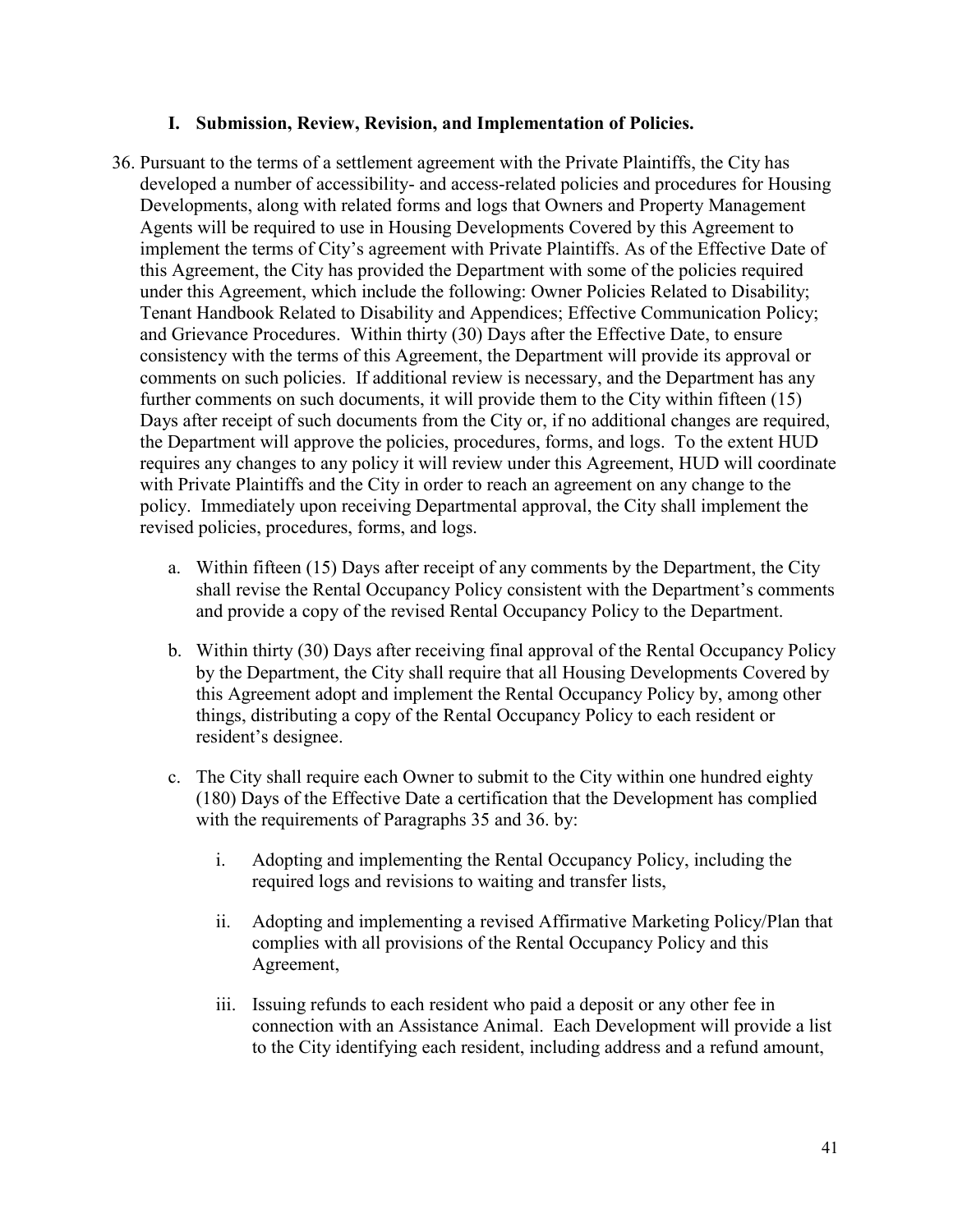who received reimbursement of a deposit or fees related to an Assistance animal;

- iv. Conducting the activities and providing information as required by Paragraphs 36 through 39 of the VCA;
- v. Providing training to all staff that has contact with residents or applicants, including maintenance staff, on the operation of the TTYs and/or the California Relay Service and providing effective communication with persons with communication disabilities (*e.g.*, hearing, vision, speech, manual, cognitive).
- d. Within one hundred fifty (150) Days after the date on which HUD approves the Rental Occupancy Policy, the City shall submit to HUD a certification that each Development has provided the certification pursuant to Paragraph 35.d of this Agreement. Within eighteen (18) months after the Effective Date, the City shall verify the Owner's certification in connection with the Development's Occupancy Audit described in Paragraph 41.
- 37. Notice about Policies. Within fifteen (15) Days after the implementation of the HUDapproved Rental Occupancy Policy, the City shall require the Owner or Property Management Agent of each Development to distribute a copy of the Rental Occupancy Policy, including the Development's Affirmative Marketing Policy, the Admissions Policy, the Reasonable Accommodation Policy, the Assistance Animal Policy, the Effective Communication Policy, and the Transfer Policy to each resident or resident's designee. The City shall require the Owner or Property Management Agent to post copies of these policies in each management office during the duration of this Agreement. The City shall post the Rental Occupancy Policy and a list of all Housing Developments Covered by this Agreement on its website. The City shall make copies of the Rental Occupancy Policy and the Development's specific policies available to tenants, applicants, and any other party upon request.
- 38. Follow-up Notices about Policies. Throughout the Term of this Agreement, the City shall require the Property Management Agent or Owner of each Development to provide Cityapproved summaries of the above-mentioned policies to each head of household, or the resident's designee, at the time of annual recertification or lease renewal.
- 39. Certification of Policy Compliance. To verify compliance with the provisions of Paragraphs 35 through 38 of this Agreement and the related training requirements, the City shall require the VCA Administrator to provide to the Department a Certificate of Policy Compliance with respect to each of the Housing Developments Covered by this Agreement, as follows:
	- a. For each of the Housing Development Covered by this Agreement that is occupied by residents, within one hundred eighty (180) Days of the Effective Date, the City shall forward to the Department evidence of the Owners' self-certifications of compliance. Once the audits described in Section III.K. of this Agreement have been completed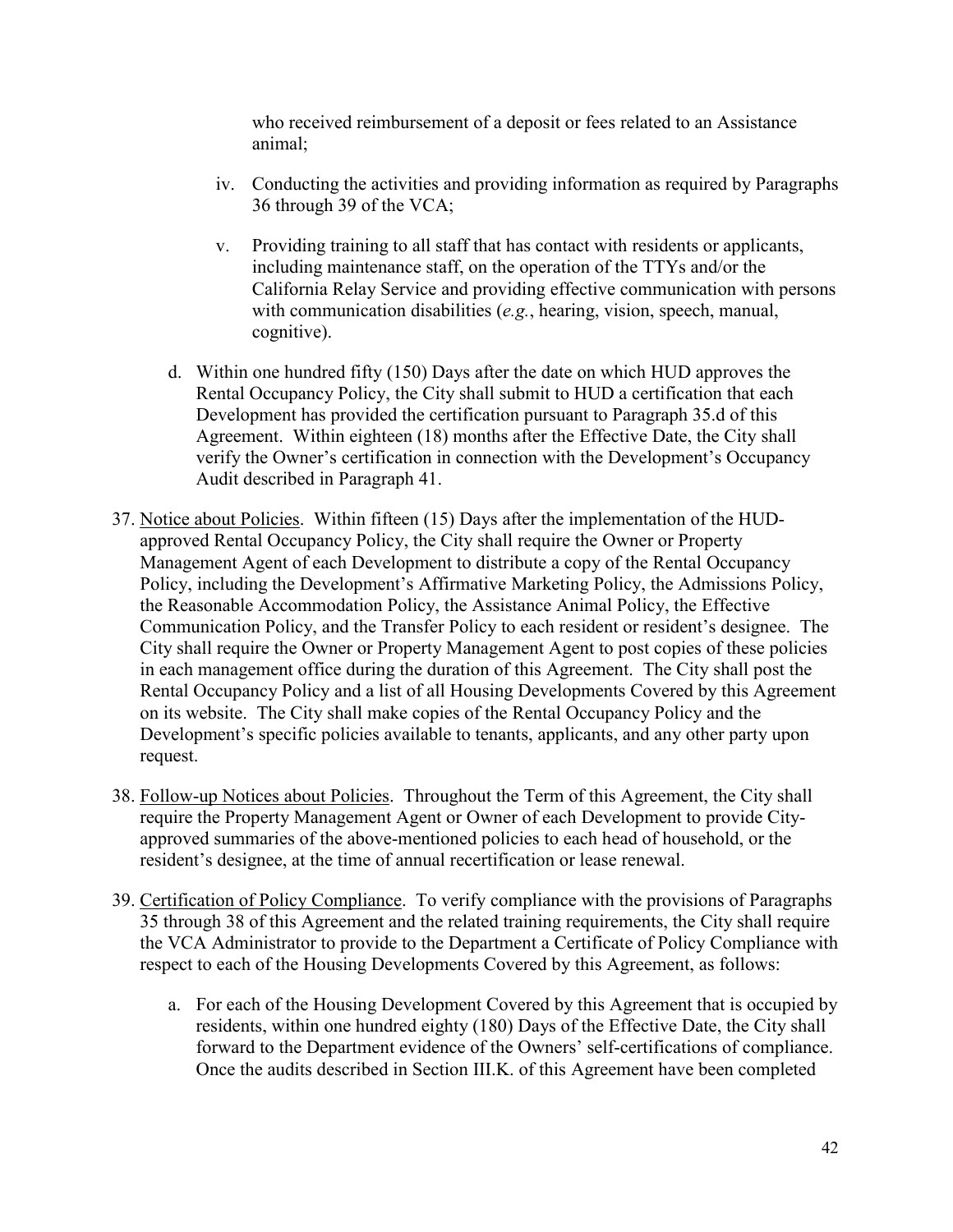but in no case later than two (2) years after the Effective Date, the City shall require the VCA Administrator to provide to the Department a Certificate of Policy Compliance with respect to each Existing Housing Development.

- b. For each Housing Development Currently Under Construction, each Future Housing Development, and, when not occupied by residents at the time of alterations, each Housing Development Subject to Substantial Alterations and each Housing Development Subject to Other Alterations, the City shall provide the Certification prior to initial leasing.
- c. The City shall take progressive steps to compel compliance against any Subrecipient, Owner, or Property Management Agent with respect to any Housing Development that falls out of compliance with the policy and training requirements of the VCA and may file a complaint with HUD or otherwise refer such Subrecipient, Owner, or Property Management Agent to the Department for technical assistance regarding their obligations to comply with Federal law and further action as set forth in Paragraph 55.

### <span id="page-42-0"></span>**J. Accessible Housing Website**

40. Accessible Housing Website. As part of the City's Affirmative Marketing efforts, the City shall take the following actions:

a. While HUD acknowledges that the City has developed a website for purposes of its implementation of the Private Plaintiff's agreement, the City shall ensure that within One Hundred Eighty (180) Days after the Effective Date that the existing website can be accessed on-line by the general public, that is accessible to persons with disabilities and developed in consultation with organizations that advocate for persons with disabilities, that lists all of the accessible Housing Units in the Housing Developments Covered by this Agreement (including Accessible Housing Units and Housing Units that comply with the accessibility requirements of the Fair Housing Act by Development, bedroom size, accessibility features, rent information (for available Housing Units), and other Unit and Development amenities and features. The purposes of the Website include: (1) ensuring that Accessible Housing Units are occupied by individuals with disabilities who need the accessible features of those Units, (2) enabling individuals with disabilities to get onto the waiting lists for Accessible Housing Units or apply to rent available Accessible Housing Units, (3) providing detailed information to persons with disabilities about Accessible Housing Units that are available to rent, especially since many individuals with disabilities may have difficulties engaging in travel to multiple sites, (4) assisting persons with disabilities in obtaining current information from Owners or Property Management Agents about Accessible Housing Units, (5) assisting Owners and Property Management Agents in conducting targeted outreach to persons with disabilities about available Accessible Housing Units, and (6) assisting Owners and Property Management Agents in complying with their obligations to lease Accessible Housing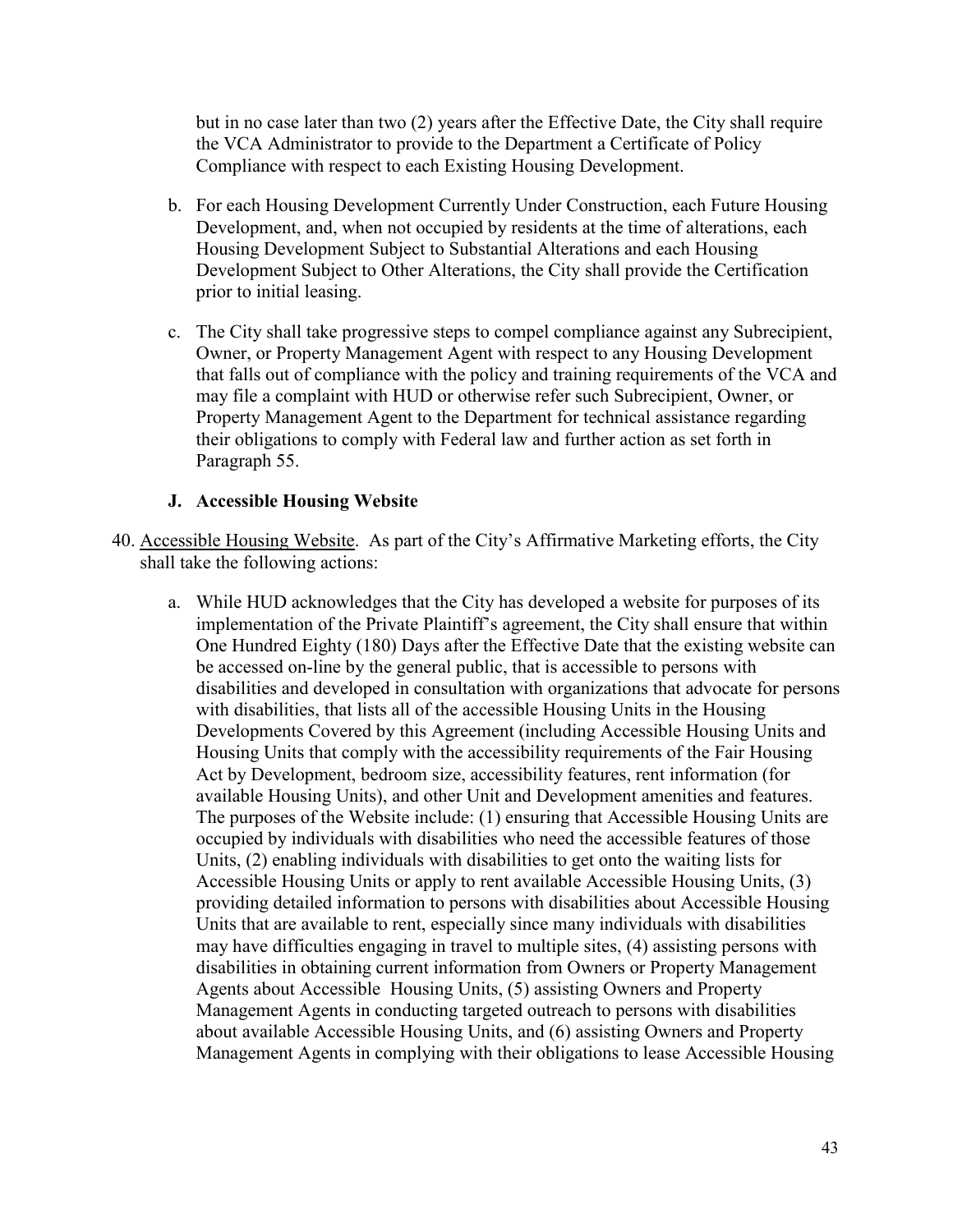Units to households that include persons with disabilities who need the accessible features of those Units.

- b. The City shall meet with the Department at least quarterly in the first year following the Effective Date and at least annually thereafter to review the functionality of the Website and identify and report to the Department any access issues and problems with the Website and needed improvements. The City shall allow the Department to beta test new features and the operation of the Website and provide feedback to the City and HUD. The City, in consultation with the Department, shall ensure the Website has various functions, including:
	- i. Within One Hundred Eighty (180) Days after the Effective Date, provision of accurate, timely, and regularly updated information from all Housing Developments Covered by this Agreement about Accessible Housing Units pursuant to (c) below;
	- ii. Within One Hundred Twenty (120) Days after the Effective Date, having a functional outreach list that enables individuals with disabilities to sign up for timely email notifications about Accessible Housing Units that are available or become available for rent, including the ability to sign up to be notified about available Accessible Housing Units (Mobility Units, Hearing/Vision Units, or both) at particular Developments or at all Developments; and
	- iii. Within One (1) year after the Effective Date, having an on-line rental application and waiting list function that will enable individuals with disabilities to file on-line applications to rent available Accessible Housing Units or be placed on waiting lists for Accessible Housing Units at Housing Developments Covered by this Agreement.
- c. As provided in (b)(i), this Website shall include up-to-date information on Accessible Housing Units that are available for rental, the contact information for each Housing Development, and transportation options. Whichever approach to providing a Website is selected, the City shall ensure that the data submitted pursuant to this Paragraph is updated in a timely manner. The Website must remain operational and accessible to the public, and accessible to persons with disabilities, throughout the Term of this Agreement.
- d. Within one (1) year after the Effective Date, the Website shall also have functions allowing Housing Developments in the City not covered by this Agreement to post the same information on the Website.
- e. As specified in (b)(ii) above, the City shall also use the Website to establish and maintain an on-line system through which individuals with disabilities can sign up to be notified in accessible electronic format about Accessible Housing Units that are or become available for rent. The City shall require Subrecipients, Owners, and Property Management Agents to use the applicant and waiting list information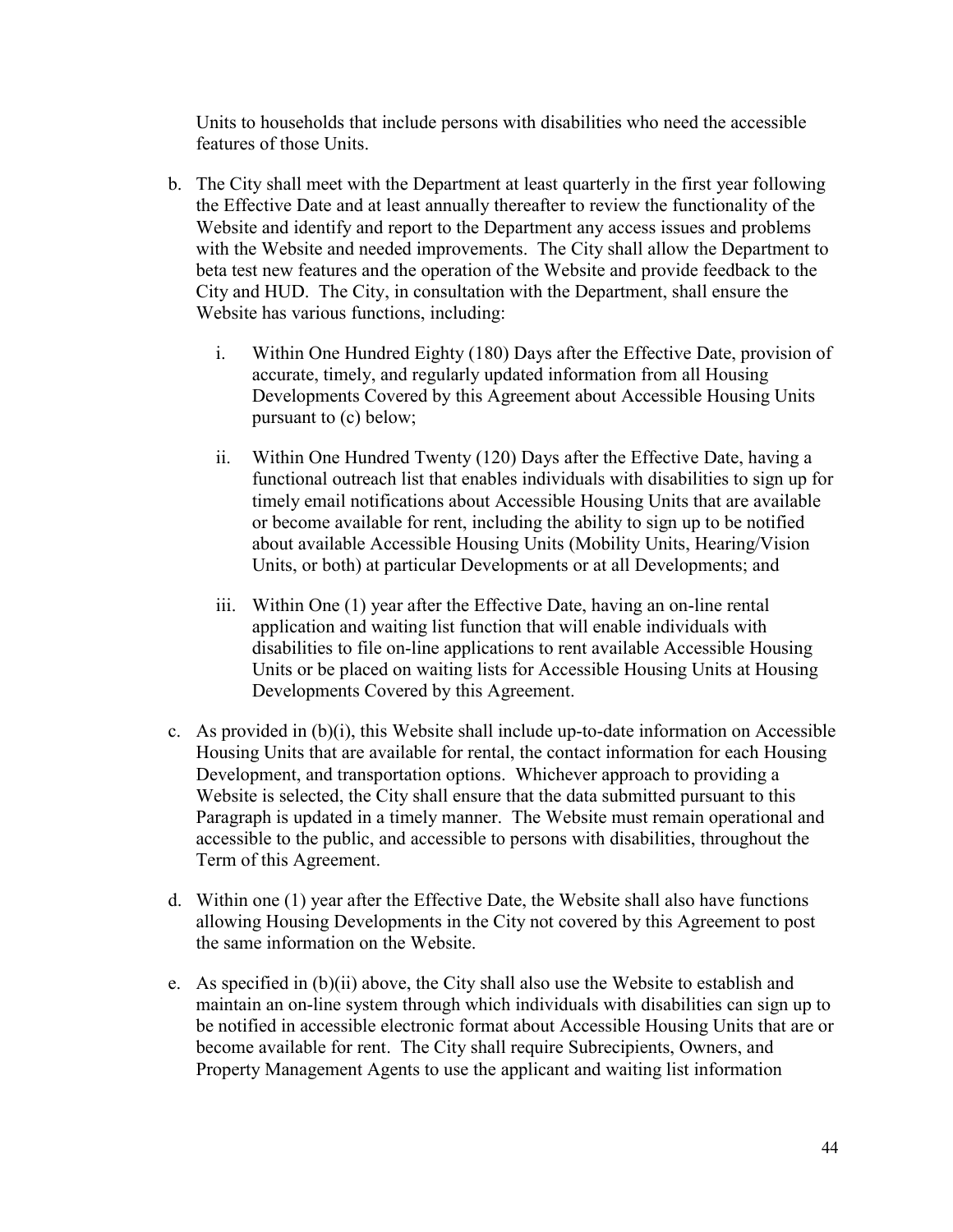provided through the Website in filling Accessible Housing Units when there are no individuals with disabilities who are eligible to rent the Accessible Housing Unit who have applied for a transfer or on the Development's waiting list.

- f. In accordance with the timeframes set out in (a) through (e) above, the City shall develop a mechanism for providing information and options equivalent to those on the Website to persons with disabilities who do not have internet access or whose disabilities limit their ability to communicate electronically. The information provided via the Website shall also be made available to the public upon request in requested alternative formats including foreign languages, large print, Braille, and accessible electronic formats (e.g., HTML or MS Word), which allow for increasing font size in a word processor or web browser – not PDF; WCAG 2.0 AA; documents conforming to the W3C's Guidance on Applying WCAG 2.0 to Non-Web Information and Communications Technologies (WCAG2ICT that can be recognized and read by software commonly used by individuals who are blind or have low vision to read digital information. Within One Hundred Twenty (120) Days after the Effective Date, the City shall also post and maintain in an easily locatable place and accessible format (i.e., HTML or MS Word – not PDF) on its main website a list of all Housing Developments Covered by this Agreement, which shall be maintained throughout the Term of the Agreement and updated on a quarterly basis, as needed.
- g. All pages and content on the Website that the City relies on for purposes of complying with this VCA and that are part of the process for obtaining the information in  $(a) - (f)$  shall comply with the website accessibility requirements of Title II of the Americans with Disabilities Act and version 2.0, level AA of the Web Content Accessibility Guidelines (WCAG) published by the Web Accessibility Initiative (WAI) of the World Wide Web Consortium (W3C), any subsequent versions that are published by W3C during the Term of this VCA, or any other requirements that may be imposed by the ADA which provide for a higher level of accessibility. The City shall take the requisite steps to ensure that the accessibility features of the Website are maintained throughout the Term of the Agreement, that all postings to the Website are accessible to individuals with disabilities, and that the Website provides live staff to respond to questions from persons with disabilities and to assist them in using it.

#### <span id="page-44-0"></span>**K. Audits, Unit Utilization Plan, and Notices about this Agreement**

41. Occupancy Audit. The City shall take steps to require Subrecipients, Owners, and Property Management Agents to conduct a survey of residents pursuant to City instructions to determine whether existing residents who reside in designated Accessible Housing Units need the accessible features of those Housing Units and to provide such information to the City. The City shall provide the results of this survey to the Department within one hundred eighty (180) Days of the Effective Date of the VCA. Within eighteen (18) months after the Effective Date, the City, using its own trained staff, shall conduct and submit to the Department an audit of the occupancy of the designated Accessible Housing Units in each of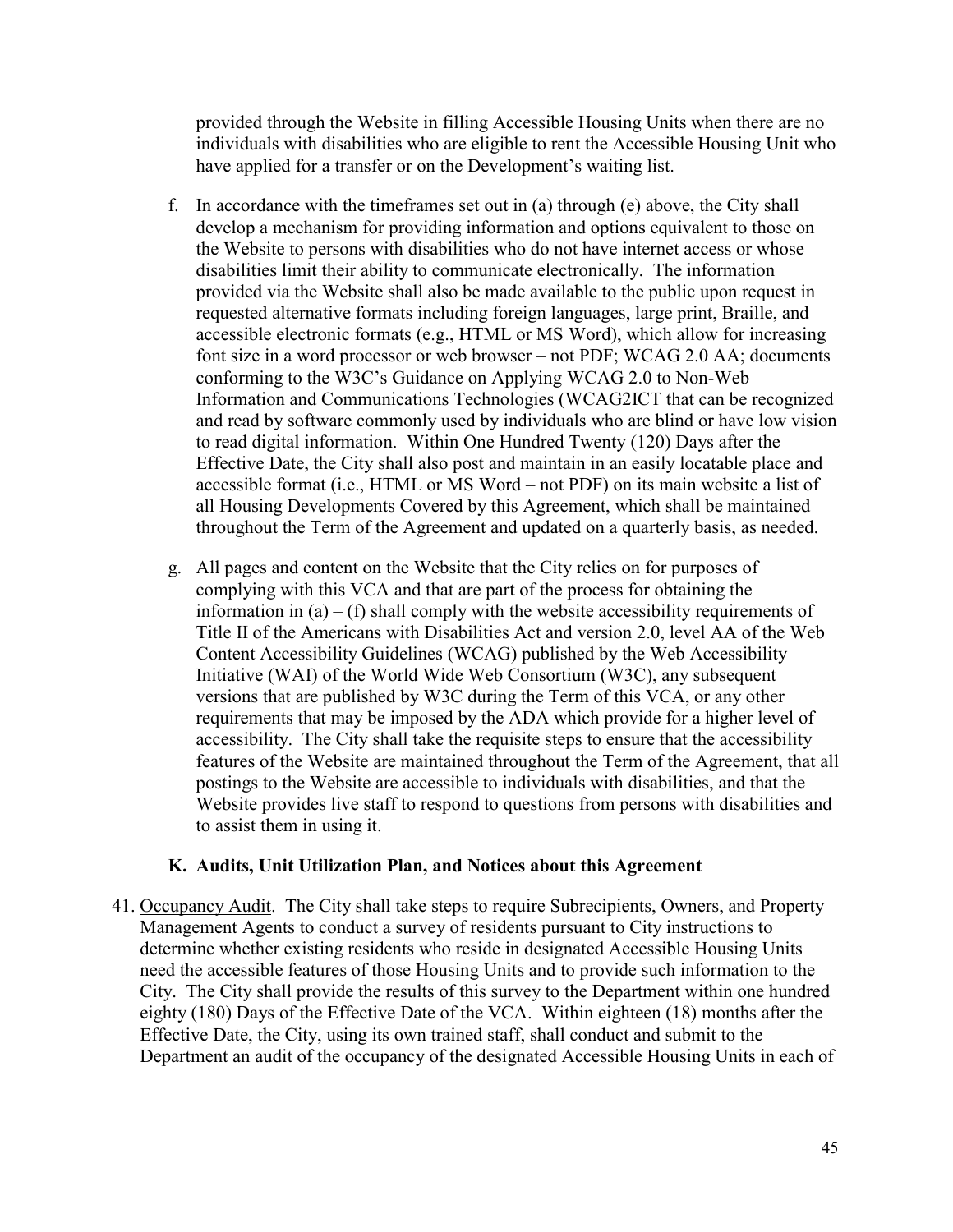the Housing Developments Covered by this Agreement. The Occupancy Audit shall include the following information:

- a. A list of each designated Accessible Housing Unit by Development name and address, Housing Unit number, bedroom size, and accessibility type (mobility features, hearing/vision features) that is occupied by a resident who does not require the accessibility features of the unit;
- b. A list of each vacant designated Accessible Housing Unit by Development name and address, Housing Unit number, bedroom size, and accessibility type; and
- c. For each occupant who does not require the features of an Accessible Housing Unit, whether the resident executed (or within the timeframes established by this VCA, under Paragraph 34.h. above, is scheduled to execute) a Lease Addendum requiring relocation upon notice by the Development that there is an applicant or resident who requires the features in the Housing Unit and, if applicable, a description of the reasons for the resident's continued occupancy. The City shall require Subrecipients, Owners, and Property Management Agents to take all steps as may be necessary to make Accessible Housing Units available for occupancy by individuals with disabilities who need the accessibility features of the Units except that this Agreement shall not require the eviction of any resident.
- 42. Transfer Audit. The City shall take steps to require Subrecipients, Owners, and Property Management Agents to conduct a survey to determine whether any existing residents desire a transfer to an Accessible Housing Unit whether or not they previously made such a request, and the City shall conduct and submit to the Department an audit of the current residents who have requested a transfer to another Housing Unit due to their disability. Within one hundred eighty (180) Days after the Effective Date, for each such resident who has a mobility disability or a sensory disability and requires the features of an Accessible Housing Unit, the City shall provide to the Department: (a) the resident's name, address, and the name of the Development where the resident lives; (b) the required bedroom size; (c) the date of the transfer request; and (d) a description of the Development's efforts to meet the resident's accessibility needs.
- 43. Waiting List Audit. Within one hundred eighty (180) Days after the Effective Date, the City shall take steps to require Subrecipients, Owners, and Property Management Agents to review their waiting lists, based on City instructions, to determine whether any individuals on their waiting lists requested a Housing Unit with accessibility features. If the application did not solicit the information needed to make this determination, the Owners or Property Management Agents for the Development shall contact everyone on their waiting list to determine which, if any, applicants need a Housing Unit with accessibility features and the type of accessibility features they need (e.g., mobility features, hearing features, vision features). The City shall take steps to require the Owner or Property Management Agent to submit the information to the City pursuant to City instructions. Within eighteen (18) months after the Effective Date, the City shall conduct and submit to the Department an audit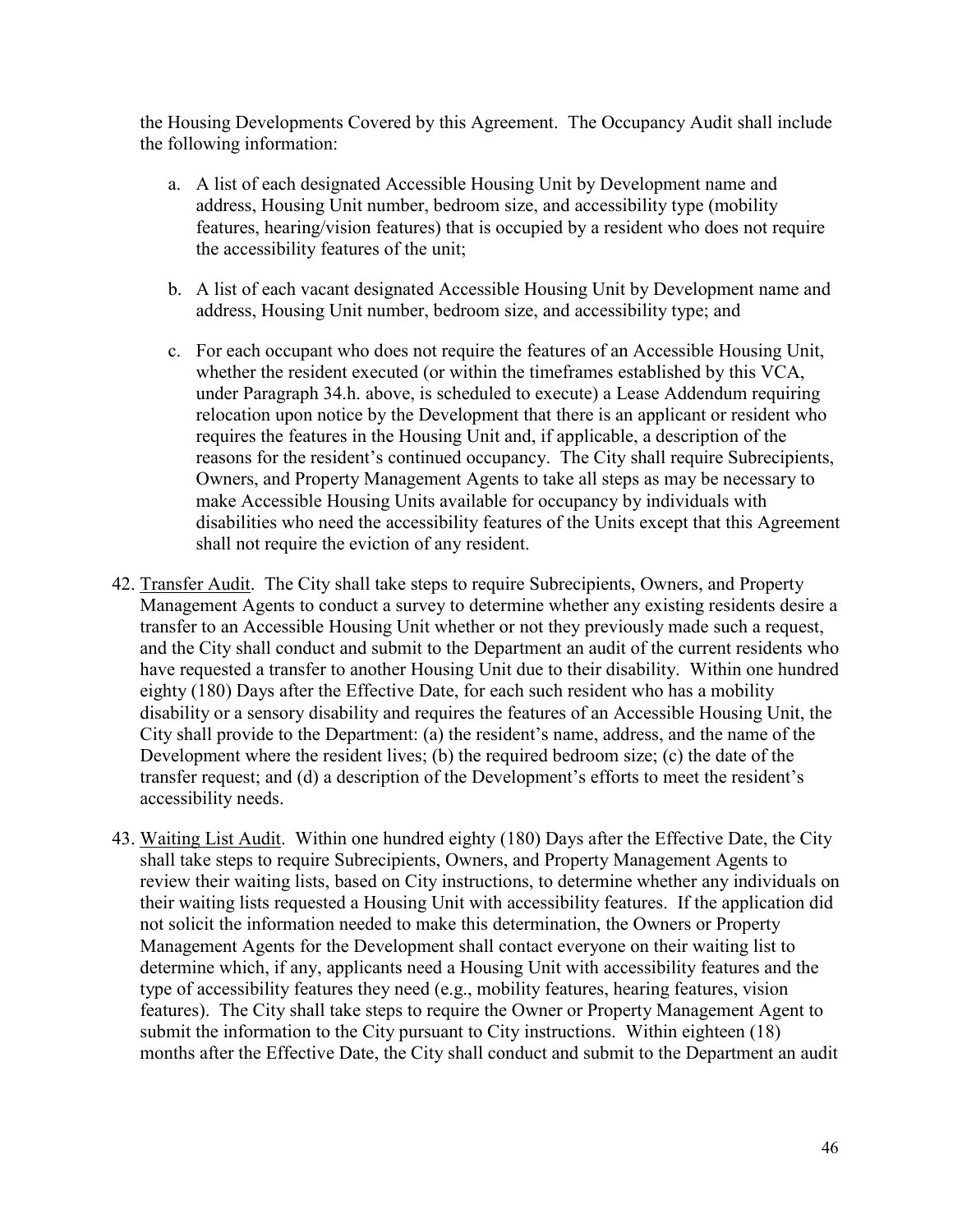of each Development's waiting list. The Waiting List Audit will examine, by date of application, applicants with mobility disabilities and applicants with hearing or vision disabilities who have requested a Housing Unit with accessibility features. The Waiting List Audit shall also determine if any individual Development's application form did not solicit information about whether an applicant was seeking a Housing Unit with accessibility features and the type of accessibility features sought (i.e., mobility features, vision features, hearing features). The Waiting List Audit shall provide a list of all applicants on the waiting list or by follow-up question who need an accessible Housing Unit and the type of accessibility features needed with the current status of each application for each development as follows: (a) applicant's name; (b) initial application date; (c) required bedroom size; (d) verification, at the time an Accessible Housing Unit becomes available, of the need for an accessible Housing Unit; (e) any Reasonable Accommodation offer(s) made to the applicant; (f) If applicable, the date the resident reached the top of the waiting list and an accessible unit was not available; and (g) any Reasonable Accommodation requested by the applicant.

- 44. Housing Unit Utilization Plan. Based upon the results of the Occupancy Audit, the Transfer Audit, and the Waiting List Audit, the City shall develop a Unit Utilization Plan that applies to all Developments which will: (1) articulate the reasonable nondiscriminatory steps that the Developments will take to maximize the occupancy of the Accessible Housing Units by persons who need the features of the Housing Units; and (2) provide details on the monitoring by the City on the utilization of the Housing Units at each Development. This Plan will be submitted to the Department for approval within two hundred twenty (220) Days after the Effective Date. The Department will approve the Housing Unit Utilization Plan or provide comments within thirty (30) Days after receipt. The City will implement the plan, consistent with any comments received from the Department, within thirty (30) Days after receiving approval or comments from the Department.
- 45. Notice About Agreement. Within thirty (30) Days after the Effective Date, the City shall distribute a letter or electronic mail describing the terms of this Agreement to all of the Housing Developments Covered by this Agreement. This letter will provide: (1) a summary of the general provisions of this Agreement; (2) the policy and operational changes that the City, the Subrecipients, and the Developments must implement in order to comply with this Agreement; and (3) the City's, the Subrecipients', and the Developments' responsibilities to comply with the civil rights laws and regulations set forth in this Agreement, including, but not limited to, Section 504, the ADA, the Fair Housing Act, and the responsibility under such laws and this Agreement to provide and pay for Reasonable Accommodation(s) and Auxiliary Aids for persons with disabilities.
- 46. Notices to New or Rehabilitated Developments. Throughout the Term of this Agreement, within ten (10) Days of the occupancy of any new or rehabilitated Development, the City shall provide the personnel of these Developments a copy of the letter referenced in Paragraph 45.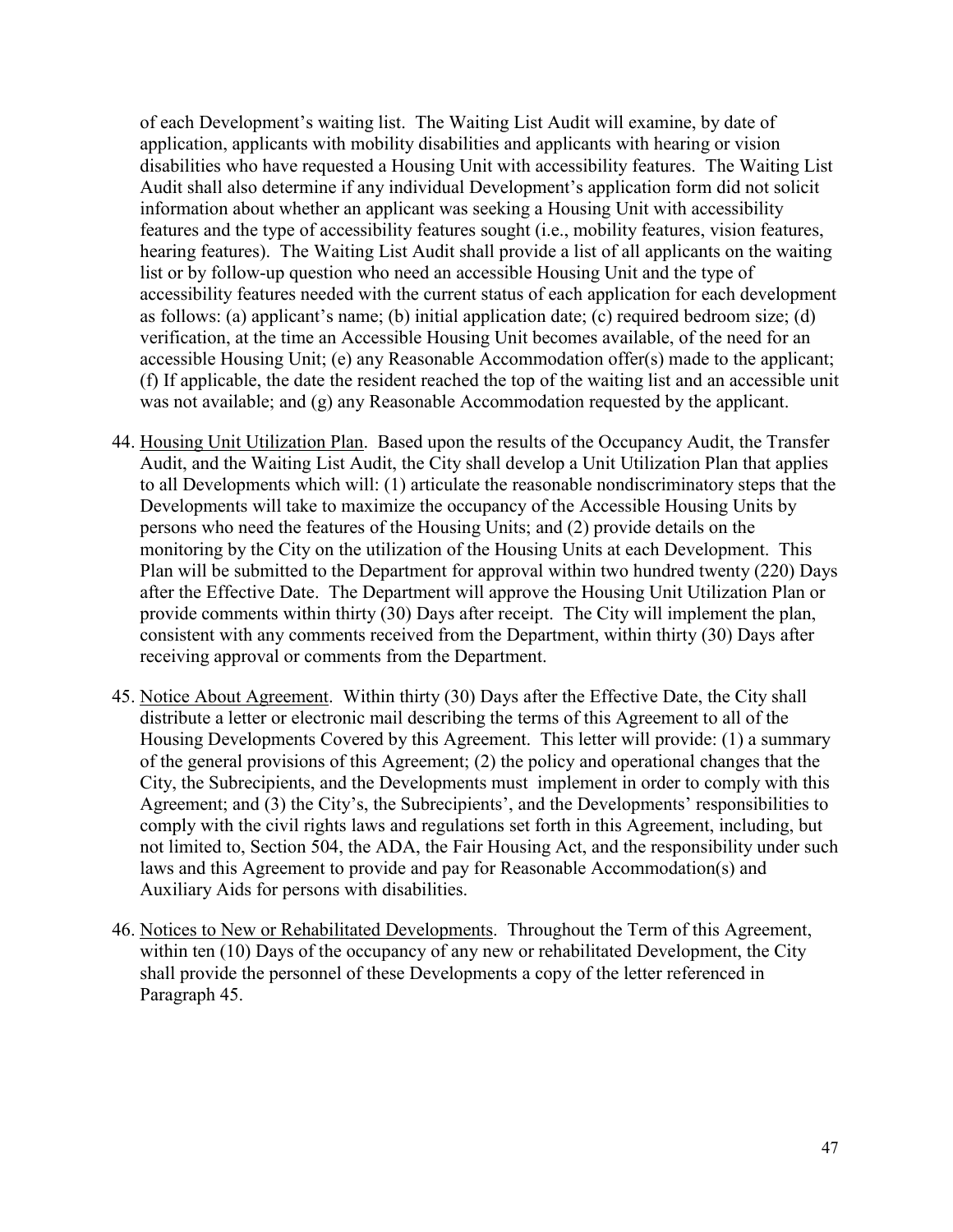47. Acknowledgments. The City shall maintain a signed and dated acknowledgement of receipt from the management of each of the Housing Developments Covered by this Agreement verifying the receipt of the letter referenced in Paragraphs 44 and 45.

## <span id="page-47-0"></span>**L. Education and Training**

- 48. Training Plan. Within sixty (60) Days after the Effective Date, the City shall, in consultation with organizations that advocate for persons with disabilities, develop and submit to the Department for review a proposed Training Plan which will delineate how the City will train Subrecipients, Owners, Property Management Agents, and City employees with responsibilities relating to housing program administration or responsibilities under the VCA about the responsibilities and procedures under this Agreement and applicable civil rights statutes and regulations, including an overview of Accessibility Standards. The Department will provide its approval, with or without comments and modifications, to the proposed Training Plan within thirty (30) Days after receipt. The proposed Training Plan will include: (a) a written curriculum and objectives of the required training; (b) a curriculum that is a minimum of three (3) hours in length; (c) proposed schedules for the training; and (d) the name and resume of each of the proposed trainers. The trainers will include but not be limited to the VCA Administrator and the Section 504/ADA Coordinator who will address the procedural and operational changes necessary to comply with this Agreement.
- 49. Implementation of Training Plan. Within one hundred eighty (180) Days after the Department's approval of the Training Plan, the City shall provide the approved training program, consistent with any comments or modifications by the Department, to all employees of HCID, the employees of Subrecipients, Owners, and Property Management Agents of the Developments Covered by this Agreement. If the City's obligations under the Agreement are performed by City employees other than those working for HCID or by contractors, such training shall also be provided to those employees and contractors. The City shall provide reasonable notice of the scheduled trainings to organizations serving the needs of individuals with disabilities and shall invite them to send representatives to attend the trainings.
- 50. Training for New Employees and Property Management Agents. The City shall provide the training described in Paragraphs 48 and 49 to each new employee of HCID and other City employees(s) and contractor(s) who may have responsibilities related to the VCA, each new employee of Subrecipients, and new Property Management Agents within thirty (30) Days of employment or within thirty (30) Days of selection as a Property Management Agent. This may be accomplished by providing a copy of a recording (videotape, YouTube, etc.) of previous training or some other comparable method.
- 51. Refresher Training. Throughout the Term of this Agreement, the City shall provide all employees of HCID who may have responsibilities related to the VCA, Subrecipients, and Property Management Agents with an annual refresher training course on the duties, responsibilities and procedures under this Agreement.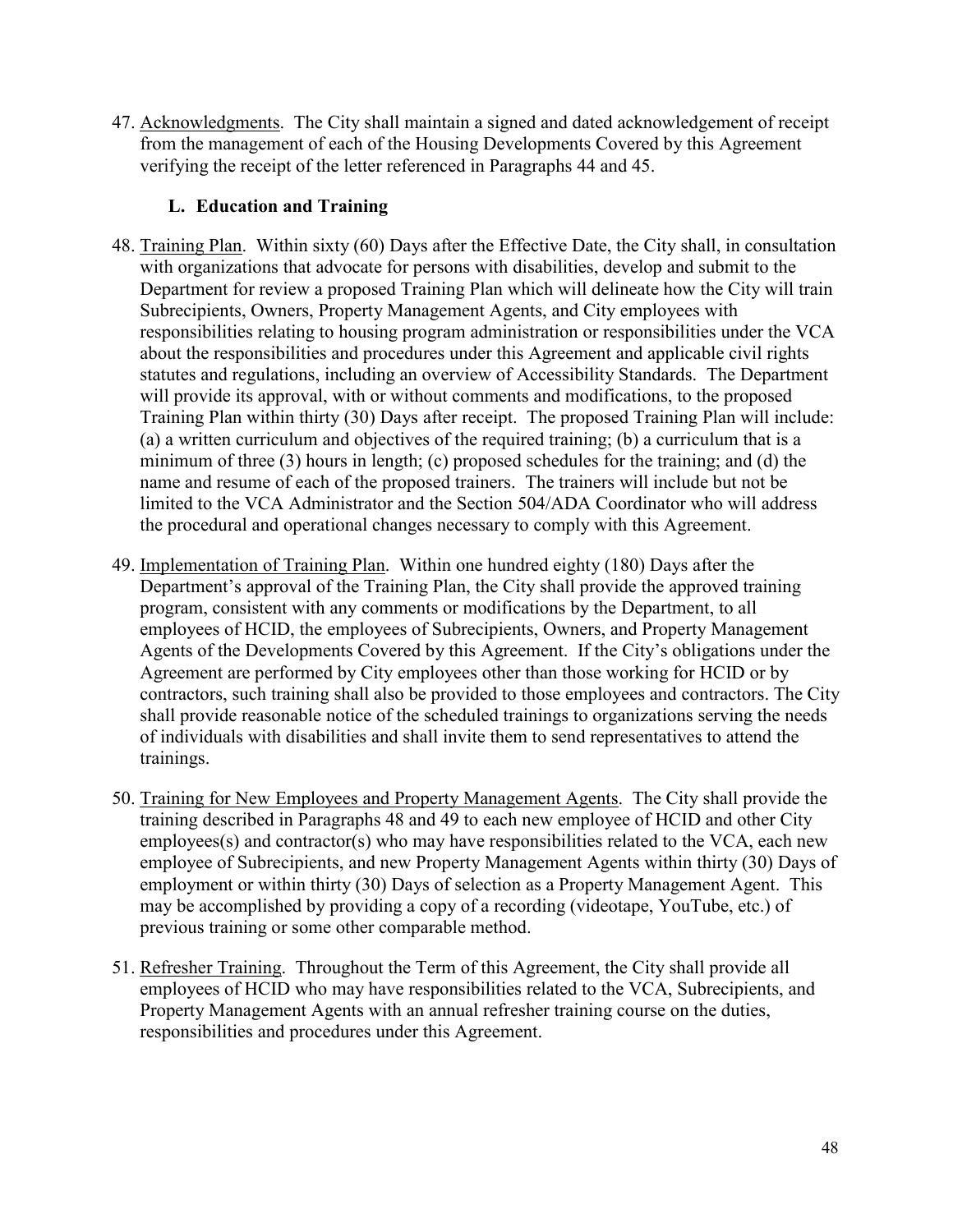52. City Council. The City shall notify the members of the City Council of the availability of the initial and all annual training sessions conducted pursuant to this Agreement so that they may attend.

#### <span id="page-48-0"></span>**M. Reporting and Record Keeping Requirements**

53. Reporting. The City shall require the VCA Administrator to submit to the Department quarterly reports during the first twelve (12) months of this Agreement. Thereafter, if the Department determines that the City has made satisfactory progress in the implementation of this Agreement, City shall require the VCA Administrator to submit semi-annual reports for the duration of this Agreement, unless the Department provides written notice to the City that quarterly reports are required. Each report will provide quantitative and qualitative information on the actions the City has taken to implement this Agreement, including but not limited to surveys of Housing Developments, the production of Accessible Housing Units and Accessible Housing Developments, the Certifications of Compliance received by the City, and the implementation of the Accessible Housing Unit Plan, the Housing Accessibility Program for Individuals with Sensory Disabilities, the City's assistance to Owners in financing remediations, the revised policies, the Website, the audits and the Accessible Housing Unit Utilization Plan, and the administration of employee, Owner, and Property Management Agent training. The reports shall also include: a detailed description of the compliance efforts made since the last report with respect to each of the substantive terms of this Agreement, reports from the NAC, a list of grievances or complaints that were received by the City through the Grievance System (including copies of any written grievances or complaints) since the last report and actions taken in response, and the amount and sources of the amount contributed towards the annual minimum expenditures required by Paragraph 8, and detailed information on any noncompliance with this Agreement, including steps the City plans to take to resolve noncompliance pursuant to Paragraph 55. The reports shall be submitted to:

> William F. Lynch Assistant General Counsel for Fair Housing Compliance Office of General Counsel U.S. Department of Housing and Urban Development  $451$   $7^{\text{th}}$  Street, S.W. Washington, DC 20410 William.f.lynch@hud.gov 202-402-6280

and

Lynn M. Grosso Director of Enforcement Office of Fair Housing and Equal Opportunity 451 7<sup>th</sup> Street, S.W., Suite 5226 Washington, D.C. 20410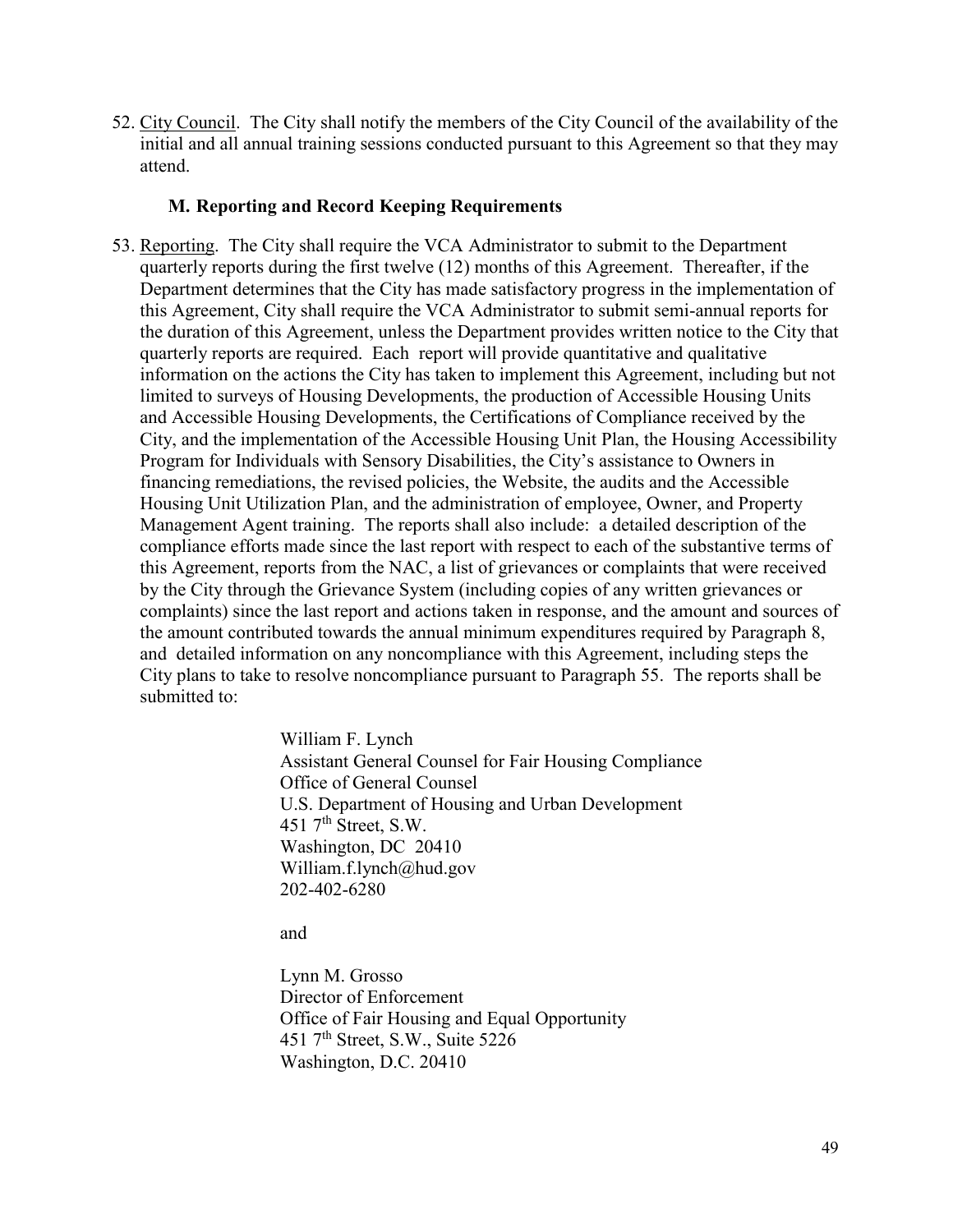Lynn.m.grosso@hud.gov Phone: 202-402-5361

54. Record Keeping. Throughout the Term of this Agreement, the City shall maintain all records relating to the City's, Subrecipients' and Owners' compliance with Section 504 (see 24 C.F.R. § 8.55) and the terms of this Agreement and shall require Subrecipients, Owners, and Property Management Agents to maintain all records relating to compliance with this Agreement.

#### <span id="page-49-0"></span>**N. Monitoring and Effect of Noncompliance with this Agreement**

55. Subrecipients' and Owners' Compliance. The Parties acknowledge that timely implementation of this Agreement may depend, in part, on the cooperation of Subrecipients, Owners, and Property Management Agents and their compliance with the applicable requirements of Section 504, the ADA, and the Fair Housing Act. To facilitate this objective, the Department will assist the City by sending a joint letter that informs Subrecipients, Owners, and Property Management Agents of their obligations to comply with federal law and the City's commitments under this Agreement, including funding retrofits to Existing Housing Developments in order to comply with the Accessibility Standards, and the provisions of this Paragraph. In addition to all other actions required by this Agreement, the City shall use any and all available legal means as may be necessary to obtain the cooperation of or compel the compliance by Subrecipients, Owners, and Property Management Agents with the terms of the Agreement and the requirements of Section 504, the ADA, and the Fair Housing Act. To the extent a Property Management Agent is not cooperative or compliant, the City will take the actions described in this Paragraph to obtain the cooperation of or compel compliance by the Subrecipient or Owner. Consistent with the City's legal authority at the time of this Agreement, such actions shall include, except as described in Paragraph 83, declaring an event of default under active loan agreements, suing for breach of loan or covenant agreements with demand for specific performance and damages, negative evaluations and reduction in rating factor points for future project consideration through existing contractor evaluation and contractor responsibility ordinances, other available sanctions limiting the Owner or Subrecipient from participating in Cityadministered programs, or filing an action in court. In the event such actions by the City prove ineffective, the City may refer Subrecipients and Owners to the Department for the provision of technical assistance or such enforcement actions as the Department deems appropriate, including but not limited to the issuance of a subpoena, the initiation of an investigation, and a referral to the U.S. Department of Justice or another agency for an enforcement action. Prior to the filing of a complaint or referral of any Subrecipient or Owner to HUD for enforcement, the City shall contact the Department to determine the required procedures and format for a complaint or a referral for enforcement, which shall include the following information: (1) the Subrecipient's or Owner's name, address, and contact information, (2) the City's agreement(s) with the Subrecipient or Owner, (3) the architectural plans for the Housing Development, (4) the on-site accessibility survey report(s) and related documentation, (5) copies of all written communications between the City and the Subrecipient or Owner relating to the City's efforts to convince or compel the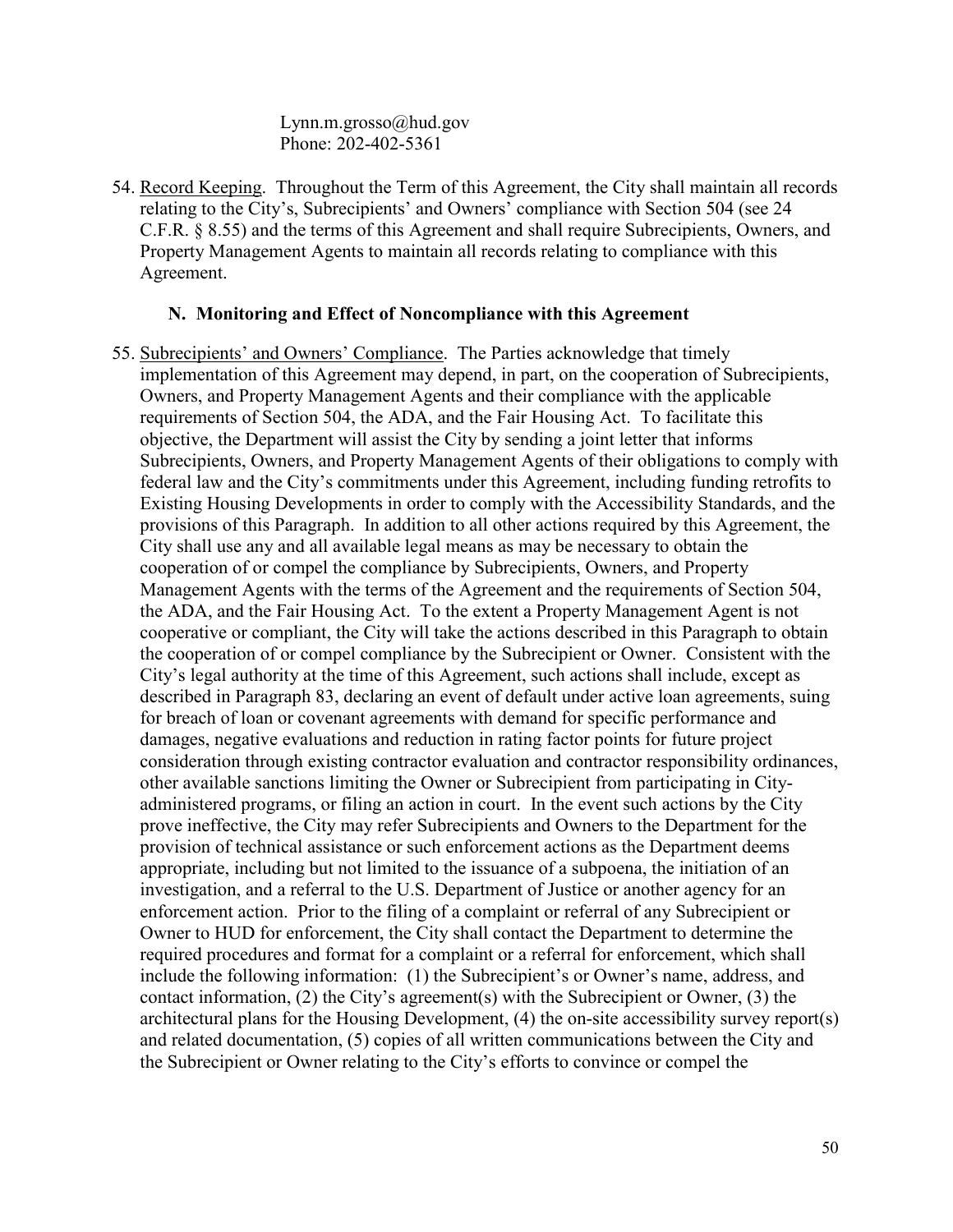Subrecipient or Owner to comply with Federal accessibility requirements, and (6) such other materials as the Department may request. The City shall cooperate in any enforcement action by HUD, the Department of Justice, or another agency in connection with a referral made pursuant to this VCA. The City will not take any action to diminish its legal authority which exists as of the Effective Date of this Agreement to engage in any of the activities outlined in Paragraph 55. This Paragraph does not limit the City's ability to count Accessible Housing Units that the City funds that result from technical assistance or enforcement by HUD or another agency, provided the unit has received a Certificate of Compliance pursuant to Paragraph 24.

- 56. Monitoring. During the first year after the Effective Date, the Department and the City will meet at least quarterly to discuss the City's progress towards meeting the requirements of this Agreement. Thereafter, upon reasonable notice to the City by the Department, the Department and the City will meet to discuss the City's progress towards meeting the requirements of this Agreement, proposed modifications to the Agreement, or conduct other business with respect to this Agreement.
- 57. Department's Right to Terminate Agreement. If the Department determines that the City is not making a good faith effort to fulfill its responsibilities under this Agreement, the Department may terminate the Agreement by providing a sixty (60) day written notice to terminate, and the City shall have thirty (30) Days to provide a written response to the Department.
- 58. Cooperation and Collaboration. The City shall work cooperatively with the Department to achieve the objectives of this Agreement. To facilitate ongoing, open, and cooperative communication, the City shall appoint a team of senior officials comprised of representatives of the Office of the Mayor, the City Administrative Officer, the Office of the City Attorney, and the General Manager of HCID. The City team shall meet with representatives of the Department no less than every six (6) months during the first two (2) years following the Effective Date to review and discuss the City's progress in meeting the requirements of the Agreement in order to collaboratively identify and address operational concerns and potential compliance issues. At any other time during the Term, the Department may convene a meeting with the City team or specific senior City officials, as HUD deems necessary, to address operational concerns and potential compliance issues.
- 59. Disputes. The Parties intend to resolve any dispute with respect to noncompliance with provisions of this Agreement in a timely and efficient manner. Upon a finding of noncompliance, the Department will provide the City with a written statement specifying the facts of the alleged noncompliance and will provide a reasonable opportunity to cure the noncompliance or otherwise demonstrate that the provisions of this Agreement that are the subject of the noncompliance finding have been addressed satisfactorily. If the City does not respond in a timely or sufficient manner to the opportunity to cure through demonstration of compliance or other negotiated resolution of noncompliance findings, the Department will affirm its findings (with or without modification). In the event that any such dispute(s)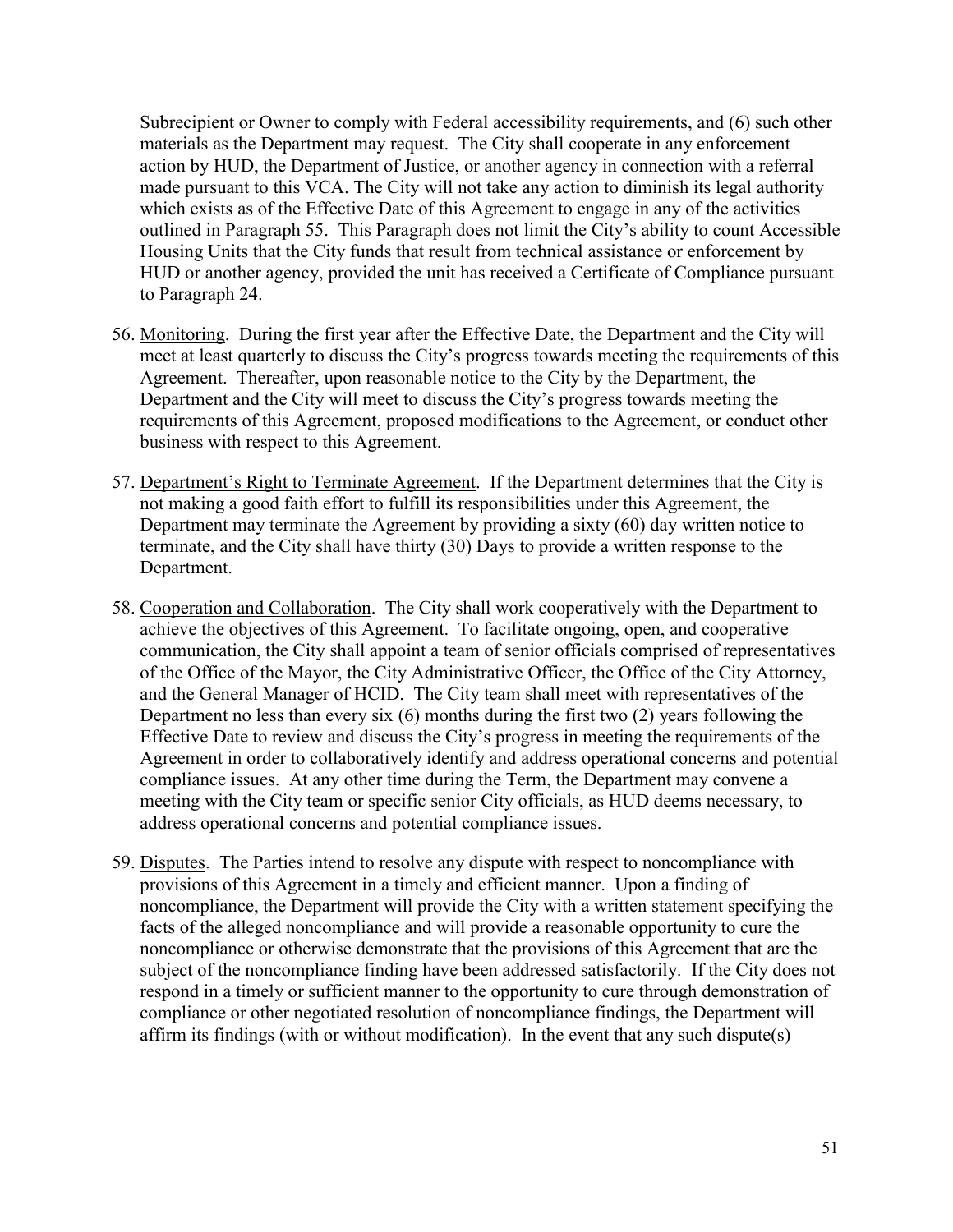cannot be resolved at the Regional Office, the City may appeal to the Department's Headquarters' Office of Fair Housing and Equal Opportunity for resolution of the dispute(s).

- 60. Enforcement: Actions the Department may take to resolve the City's noncompliance with the Agreement include:
	- a. Suspension, termination of, or refusal to grant or continue, Federal financial assistance
	- b. Referral to the Department of Justice for appropriate action
	- c. The initiation of debarment proceedings, and
	- d. Any other actions permitted by law.

# <span id="page-51-0"></span>**IV.MISCELLANEOUS PROVISIONS**

- 61. Housing Covered by this Agreement. This Agreement applies to all Housing Developments, housing projects, housing facilities, and related programs or activities that involved, currently involve, or will involve, Federal financial assistance administered by the Department and utilized by the City and/or a Subrecipient of the City as well as all of the Housing Developments that were, are, or will be designed, constructed, altered, operated, administered, or financed, in whole or in part, in connection with a multifamily housing program administered in whole or in part by the City and/or a Subrecipient of the City since January 26, 1992.
- 62. Term of Agreement. This Agreement shall be binding on the City and all of its officials, agents, employees, successors, and assigns until such time as the City and its Subrecipients have satisfactorily completed the actions required by this Agreement as determined by the Department, or ten (10) years and one hundred twenty (120) Days after the Effective Date, whichever is later. Completion of actions required by this Agreement does not affect the City's continuing obligation to comply with all applicable Federal laws, including but not limited to Section 504, the ADA, and the Fair Housing Act.
- 63. Provision of Funding. The City shall provide sufficient funding to perform its obligations under this Agreement in accordance with the timeframes set out herein. Insufficient funds will not excuse the City from any of the requirements of this Agreement.
- 64. Effect of Agreement. This Agreement does not increase or diminish the ability of any person or class of persons to exercise their rights under Section 504, the ADA, the Fair Housing Act, and/or state law. This Agreement does not create any private right of action for any person or class of persons not a party to this Agreement. This Agreement does not affect the ability of the Department or the City to take action under appropriate statutory or regulatory authorities unrelated to issues covered by this Agreement.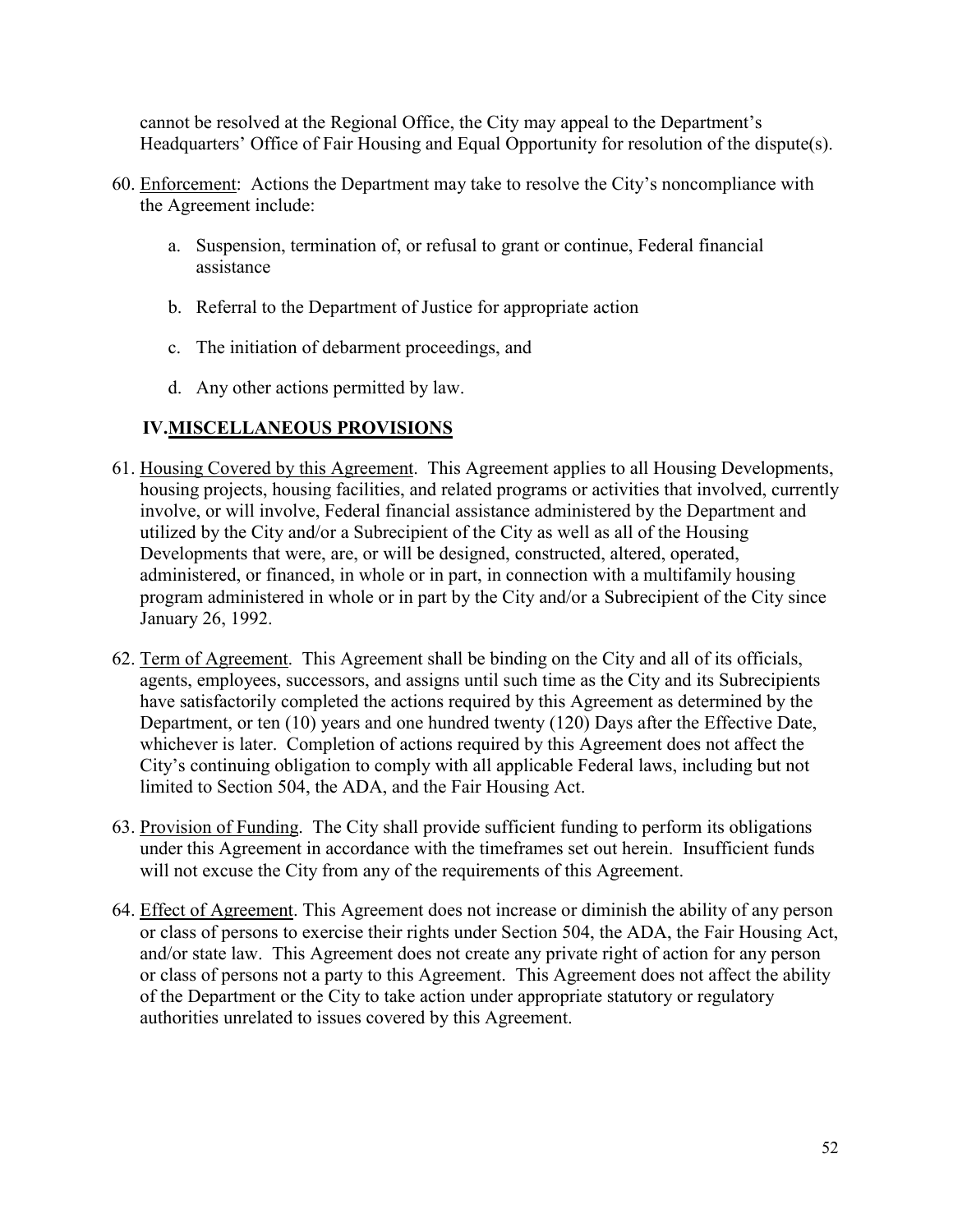- 65. Claims Resolved Through this Agreement. This Agreement resolves all findings of noncompliance by the City detailed in the Office of Fair Housing and Equal Opportunity's Letter of Findings dated January 11, 2012, as well as the Department of Housing and Urban Development's September 7, 2017 referral of such findings for civil rights enforcement to the Housing and Civil Enforcement Section, Civil Rights Division, U.S. Department of Justice and the United States Attorney for the Central District of California, and the Office of Fair Housing and Equal Opportunity's Supplemental Letter of Findings dated April 1, 2019. This Agreement does not, and shall not be construed to, resolve any claims that have been or could be asserted in United States ex rel. Mei Ling, et al. v. City of Los Angeles, et al., No. CV-11-00974-PSG-JC (CDCA filed Feb. 1, 2011), or any other claims that the Department of Housing and Urban Development or the U.S. Department of Justice has or may have under the Fails Claims Act, 31 U.S.C. §§ 3729-3733; the Program Fraud Civil Remedies Act, 31 U.S.C. §§ 3801-3812; the Housing and Community Development Act, 42 U.S.C. §§ 5301- 5321; or any other statutory, administrative, regulatory, or common law claims, including but not limited to payment by mistake, negligent misrepresentation, unjust enrichment, and fraud.
- 66. Disclosure of Agreement and Reports. As of the Effective Date, this Agreement becomes a public document. The City shall publish a copy of this Agreement on its website in a location that is easy for persons with disabilities to find and in a format that is accessible to persons with disabilities (i.e., HTML or MS Word, which allow for increasing font size in a word processor or web browser – not PDF; WCAG 2.0 AA; WCAG2ICT; EPUB3, etc.), and shall make available a copy of this Agreement to any person for his/her review upon request, including requested accessible formats. The City shall also provide a copy of any data and reports that it, its agents, Subrecipients, or Owners generate to comply with this Agreement, whether maintained electronically or otherwise, including but not limited to records identified in Paragraphs 53 or 54 to any person, upon request, in accordance with California's Public Records Act, codified at California Government Code Section 6250-6270. The City may not assert any privilege with respect to such data or records. In no event will public disclosure include personally identifiable information regarding applicants or residents.
- 67. Prior Conflicting Guidance. To the extent that any prior Department guidance (written or oral) in the form of waivers, administrative decisions, letters, opinions, or similar guidance regarding the City's obligations, responsibilities, or technical requirements under Section 504 and UFAS, the ADA, and/or the Fair Housing Act may be construed to conflict with this Agreement, this Agreement is the controlling document as of the Effective Date.
- 68. Court Orders and Settlements. This Agreement does not supersede, or in any manner change the rights, obligations, and responsibilities of the Parties under any pending litigation, court orders, or settlements of other controversies involving compliance with Federal or State civil rights statutes.
- 69. Obligations Under Section 504, ADA, and Fair Housing Act Are Not Reduced. This Agreement incorporates the obligation that all covered multifamily dwellings built for first occupancy after March 13, 1991, shall also be designed and constructed to comply with the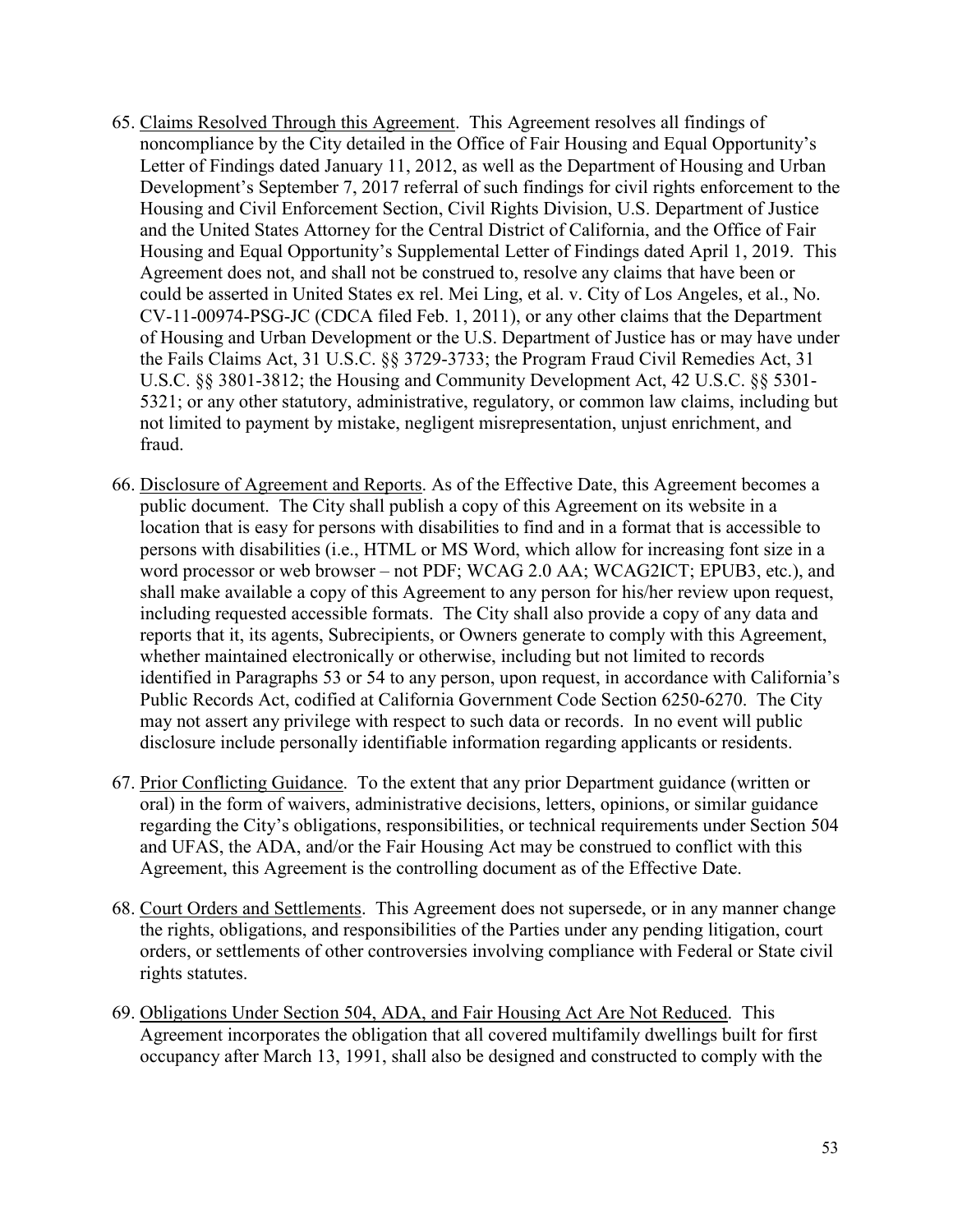Fair Housing Act. See 42 U.S.C. § 3604(f)(3)(C) and 24 C.F.R. § 100.205. This Agreement shall not be construed to reduce or eliminate any requirements for the City, its Subrecipients, or Owners to comply with all requirements of Section 504, the ADA and/or the Fair Housing Act. The provision of Accessible Housing Units pursuant to this Agreement or the provision of Auxiliary Aids and/or Enhanced Accessibility Features pursuant to this Agreement shall not be construed to decrease the City's or its Subrecipients' or Owners' obligation to provide Auxiliary Aids and Services and Reasonable Accommodations in accordance with the requirements of Section 504, the ADA, or the Fair Housing Act.

- 70. Lawsuits Not Involving the Department. This Agreement and its terms shall remain in full force and effect notwithstanding any court order that may issue during the term of this Agreement in a case in which the Department is not a party.
- 71. Format of City's Communications. The City shall provide all notices, correspondence and/or communications pursuant to this Agreement, in alternate formats, upon request. See 24 C.F.R. § 8.6.
- 72. Review and Approvals by the Department. The following Department officers are authorized to make approvals under this Agreement: Deputy Assistant Secretary for Enforcement and Programs, Office of Fair Housing and Equal Opportunity (FHEO); Director, Office of Enforcement, FHEO; Associate General Counsel, Office of Fair Housing, Office of General Counsel; Assistant General Counsel for Fair Housing Compliance; or their supervisors or designees. Unless otherwise specified in this Agreement, the Department will provide the City with comments following its review of materials provided by the City within thirty (30) Days of receipt from the City. The Department will provide the City with prompt notice within thirty (30) Days of receipt of materials if additional time for review is necessary, will specify the amount of time needed to conduct the review, and provide the City with the reasons additional time is necessary.
- 73. Modifications to Agreement. This Agreement may only be modified by a written agreement signed by all of the Parties. The City may seek modification of the Agreement based on a material change in circumstances (e.g., a major disaster event that materially impairs performance under this Agreement), which shall not include the failure of the City to reserve adequate funds to perform its obligations under this Agreement. The Parties may agree to a modification to this Agreement to allow for additional time from that specified in Paragraph 15 of this Agreement so long as the Department is satisfied that the City has made a reasonably clear effort toward achieving the Target Number of Units.
- 74. Department's Enforcement Authority. This Agreement does not limit the Department's authority to enforce Section 504, the ADA, the Fair Housing Act, or any other legal authority, including HOME and CDBG program requirements, except as expressly stated herein. Specifically, this Agreement does not limit the Department's authority to investigate complaints, conduct compliance reviews, or take any enforcement action it deems appropriate.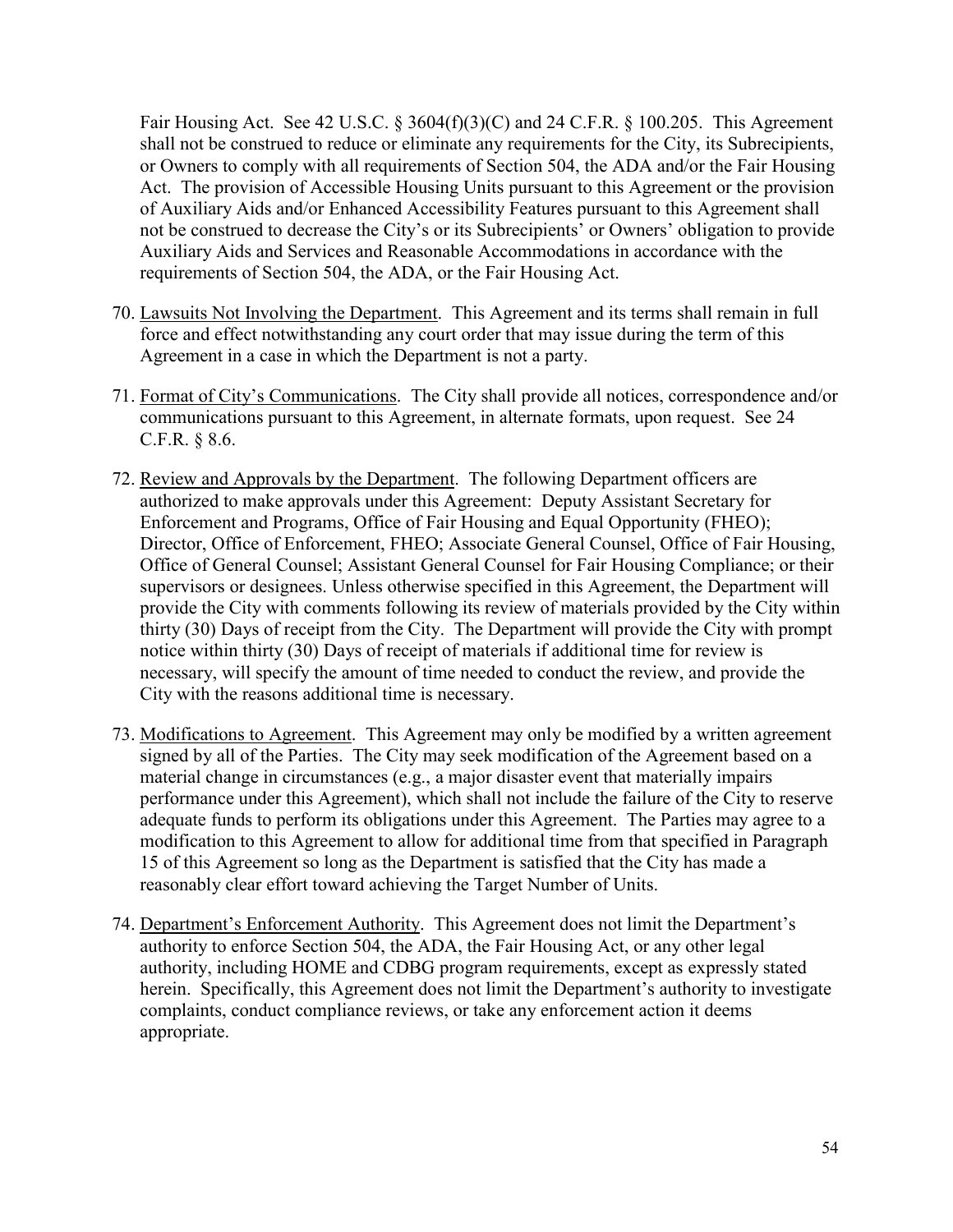- 75. Effect of Non-Enforcement. Failure by the Department to enforce this entire Agreement, or any provision(s) of the Agreement, including but not limited to deadlines, shall not be construed as a waiver of any right to do so. Furthermore, the Department's failure to enforce this entire Agreement or any provision thereof shall not be construed as a release of the City from any obligation incurred under this Agreement or under any statute or regulation.
- 76. Advance Authorization of Legal Expenditures. The City must obtain in advance the Department's written approval to expend any of the Department's funds for legal services concerning compliance activities under this Agreement.
- 77. Weekends and Holidays. If a reporting day or other deadline under this Agreement falls on a weekend or Federal holiday, the report or other required action will be due on the first business day after the weekend or holiday.
- 78. Binding Effect of Agreement. This Agreement is binding upon the Parties, by and through their officials, agents, employees, and successors for the Term of this Agreement. The City shall ensure that all of its components and all employees of the City take all actions necessary for the City to comply with the provisions of this Agreement. If the City contracts with, engages, arranges for, or delegates responsibility to, a third party or outside entity to conduct any activities relating to the provisions of this Agreement, the City shall provide a copy of the Agreement to all such third parties and outside entities, with instructions that they comply with its terms. The City shall remain responsible for any failure of such third parties or entities to comply with the terms of the Agreement.
- 79. No Authority to Waive or Ignore Requirements. Neither the City, HCID, the VCA Administrator, the NACs, nor the 504/ADA Coordinator shall have the authority to waive or ignore requirements of or noncompliance by the City or any official(s) thereof, its Subrecipients, or Owners with this Agreement, including its policy provisions, or with Federal fair housing and civil rights requirements.
- 80. Entire Agreement. This Agreement and any documents incorporated by reference constitute the entire integrated agreement of the Parties. No prior or contemporaneous communications, oral or written, or prior drafts shall be relevant or admissible for purposes of determining the meaning of any provisions herein in any litigation or any other proceeding.
- 81. Notices. Notices provided under this Agreement shall be provided by electronic mail or overnight courier to the following or their successors:

For the Department:

Lynn M. Grosso Director of Enforcement Office of Fair Housing and Equal Opportunity U.S. Department of Housing and Urban Development  $451$   $7<sup>th</sup>$  Street, SW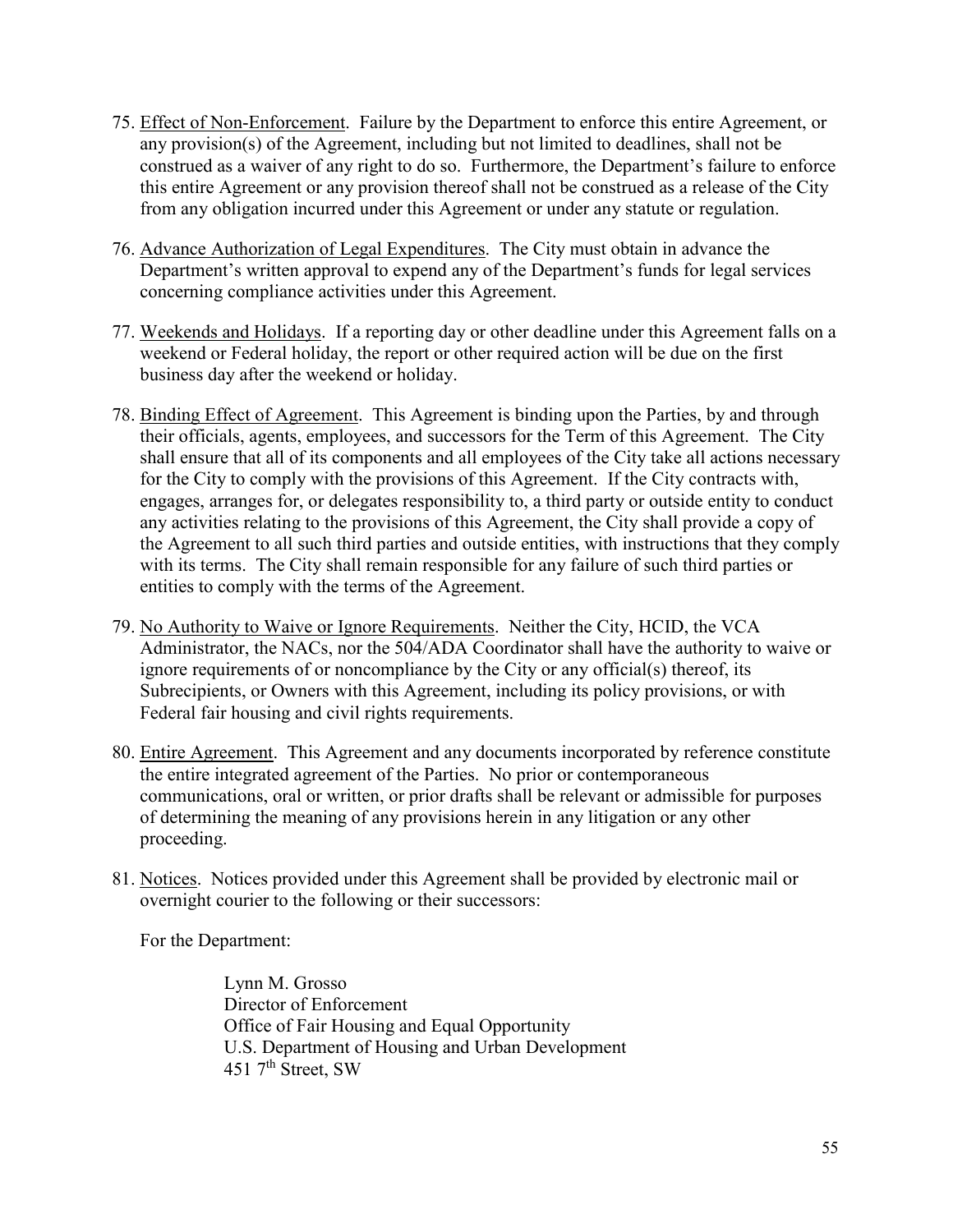Washington, DC 20410 [lynn.m.grosso@hud.gov](mailto:lynn.m.grosso@hud.gov)

Jeanine Worden Associate General Counsel for Fair Housing Office of the General Counsel U.S. Department of Housing and Urban Development  $451$   $7<sup>th</sup>$  Street, SW Washington, DC 20410 [jeanine.worden@hud.gov](mailto:jeanine.worden@hud.gov)

William F. Lynch Assistant General Counsel for Fair Housing Compliance Office of General Counsel U.S. Department of Housing and Urban Development  $451$   $7<sup>th</sup>$  Street, SW Washington, DC 20410 [william.f.lynch@hud.gov](mailto:william.f.lynch@hud.gov)

For the City:

Rushmore Cervantes, General Manager City of Los Angeles Housing + Community Investment Department 1200 West 7<sup>th</sup> Street Los Angeles, CA 90017 Tel.: (213) 808-8808 Email: [rushmore.cervantes@lacity.org](mailto:rushmore.cervantes@lacity.org)

With a copy to:

Orlando J. Cabrera Arnall Golden Gregory, LLP 1775 Pennsylvania Avenue, N.W. Suite 1000 Washington, D.C. 20006 Tel. (202) 677-4924 Email: orlando.cabrera@agg.com

82. Required Assurance. On the Effective Date of this Agreement, the City shall execute an assurance that it will take appropriate and immediate action to ensure compliance with Section 504, the ADA, and the Fair Housing Act, as set forth in Appendix 4.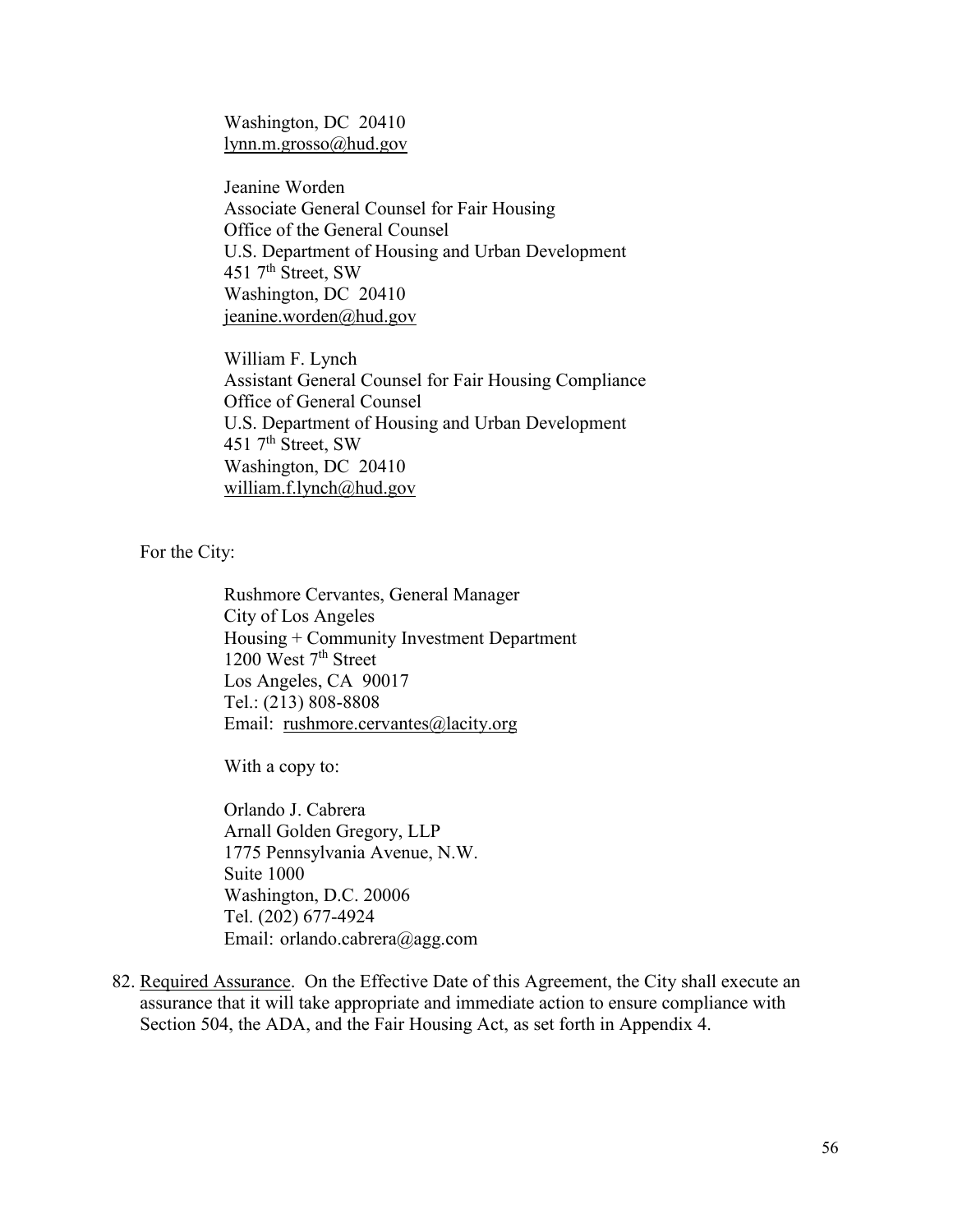- 83. Eminent Domain. The City shall not be required to utilize eminent domain for purposes of implementing this Agreement.
- 84. Consistency with Law. This Agreement will be implemented consistent with the requirements of Federal law, California law, and the requirements of this Agreement. To the extent the City believes that it may not be able to implement a provision of the VCA because of a conflict with California law, the City will provide the Department with a memorandum identifying legal authorities and the City's view of why there may be a conflict. The Department will review the submission and any modifications to the Agreement will be resolved pursuant to Paragraph 73.

### **For the City of Los Angeles:**

Richard H. Llewellyn, Jr. City Administrator City of Los Angeles

 $\overline{\phantom{a}}$  . The set of the set of the set of the set of the set of the set of the set of the set of the set of the set of the set of the set of the set of the set of the set of the set of the set of the set of the set o

(Signature)

(Date)

## **For the U.S. Department of Housing and Urban Development:**

 $\mathcal{L}_\mathcal{L}$  , which is a set of the set of the set of the set of the set of the set of the set of the set of the set of the set of the set of the set of the set of the set of the set of the set of the set of the set of

Lynn M. Grosso Director of Enforcement Office of Fair Housing and Equal Opportunity

(Signature)

 $\overline{\phantom{a}}$  . The set of the set of the set of the set of the set of the set of the set of the set of the set of the set of the set of the set of the set of the set of the set of the set of the set of the set of the set o (Date)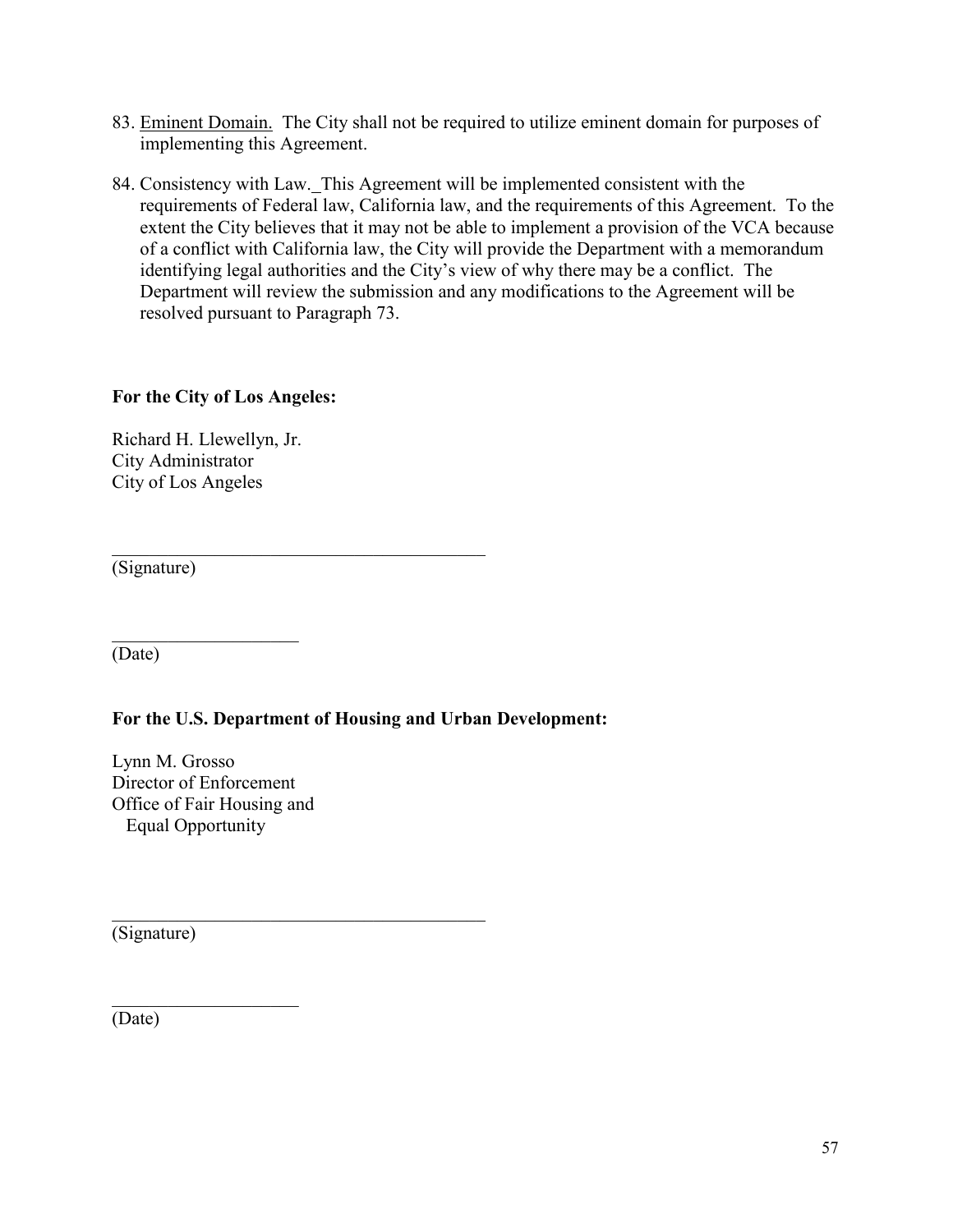#### <span id="page-57-0"></span>**Appendix 1: List of Existing Housing Developments (including CRA Housing Developments)**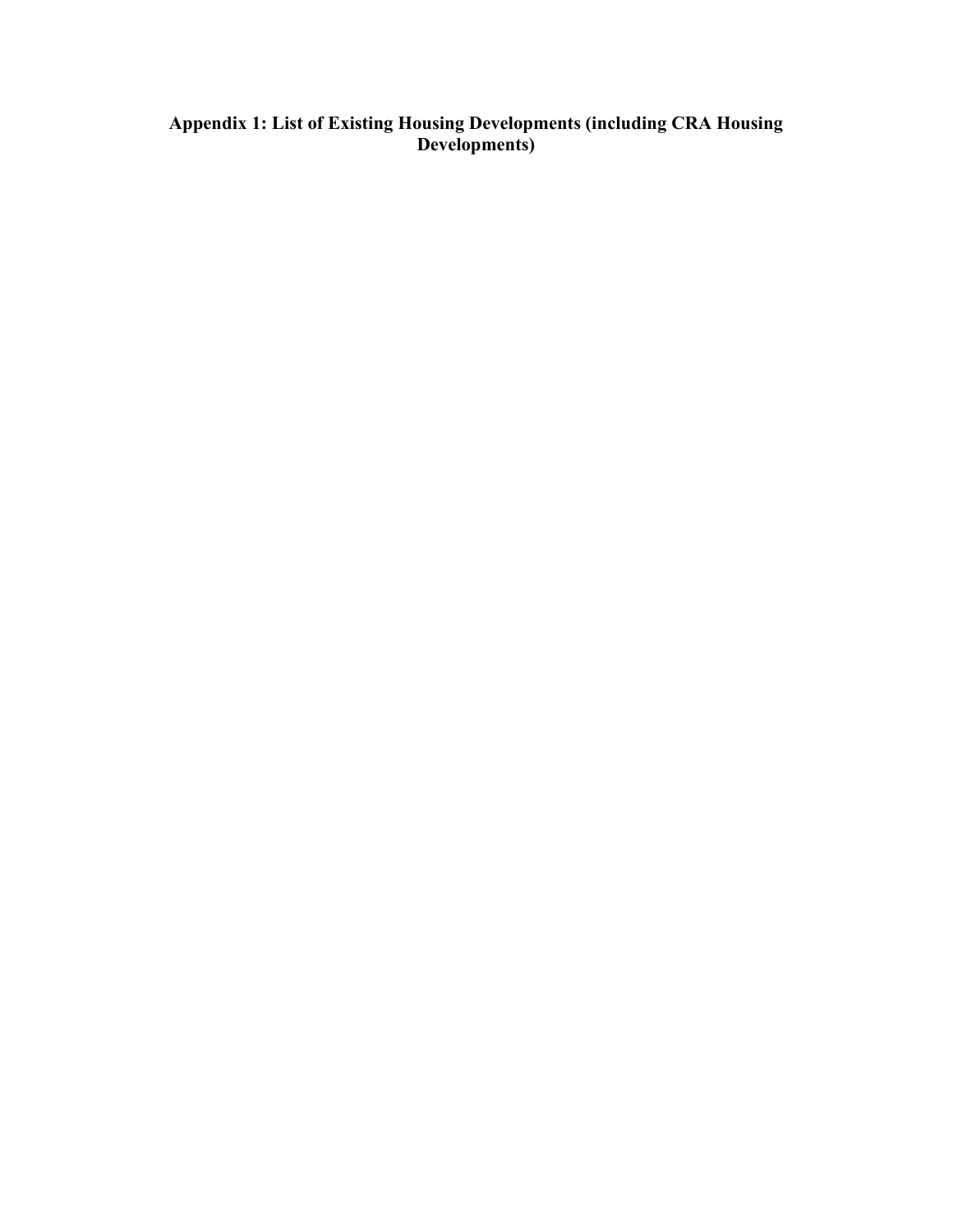<span id="page-58-0"></span>**Appendix 2: List of 22 CRA/LA Housing Developments**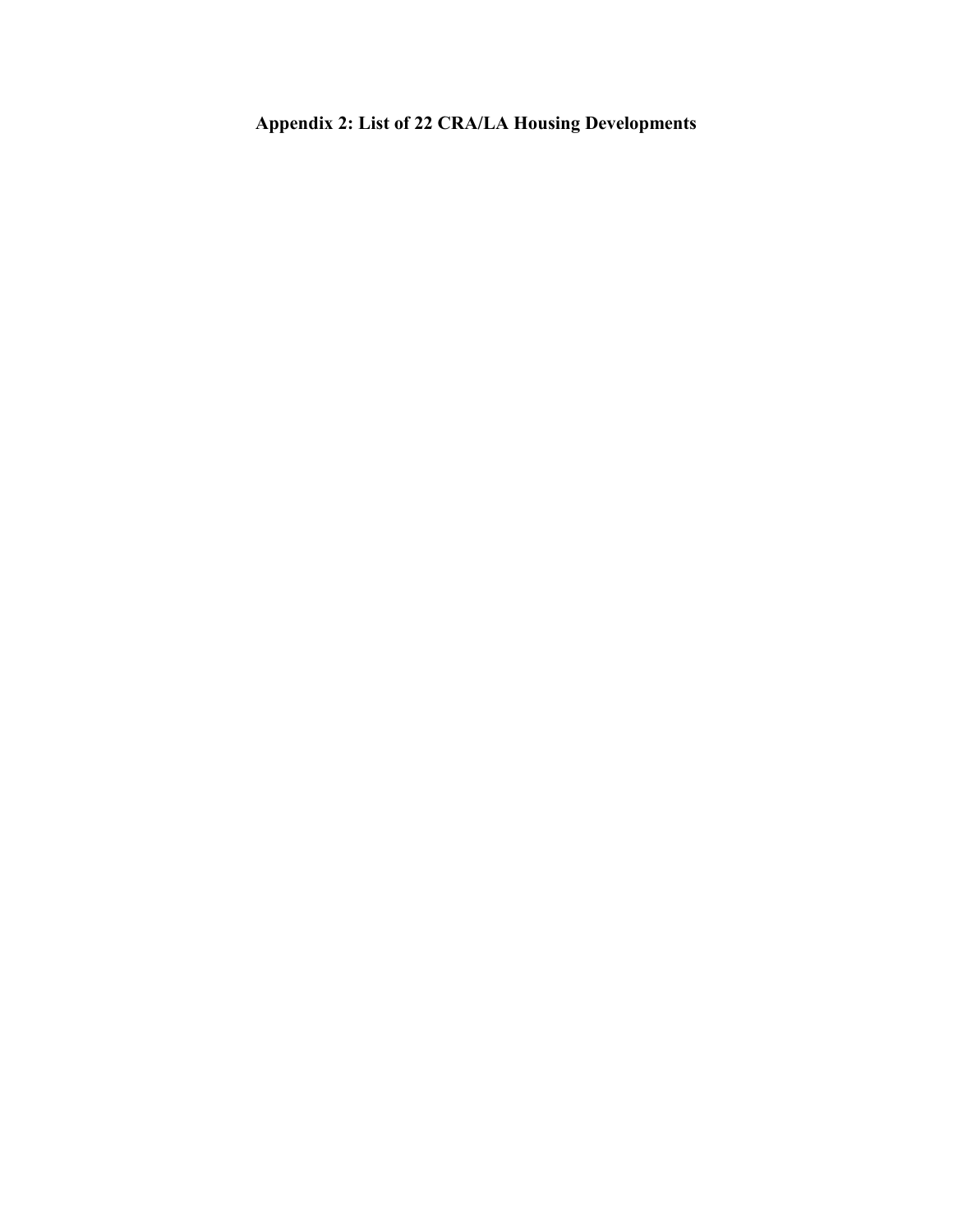## <span id="page-59-0"></span>**Appendix 3: Neutral Accessibility Consultant Verification and City Certification of Compliance with Accessibility Standards**

I. [insert name] , in my capacity as Neutral Accessibility Consultant (NAC)

retained pursuant to Section III.D. of that certain Voluntary Compliance Agreement (VCA) executed by the City of Los Angeles, California, and the U.S. Department of Housing and Urban Development, hereby VERIFY, based on an on-site accessibility survey, to the best of my professional knowledge, information, and belief that the Housing Development identified below, including the Housing Units and public and common use areas, is in compliance with the requirements of Section 504 of the Rehabilitation Act (Section 504), 29 U.SC. § 794 and Section 504 implementing regulations, including 24 C.F.R. §§ 8.21(a), 8.22, and 8.26; Title II of the Americans with Disabilities Act (ADA), 42 U.S.C. § 12131 – 12134 and ADA implementing regulations, including 28 C.F.R. § 35.151; and the Accessibility Standards identified below.

Name, Street Address, and Description of Housing Development Surveyed:

Description of Features and Amenities (e.g., community room, playground equipment, computer lab, fitness center, transportation services, swimming pool, on-site laundry, library):

Under the VCA, this Development is:

Housing Development Currently Under Construction (when VCA was signed)

\_\_\_\_\_ Housing Development Subject to Substantial Alterations

Housing Development Subject to Other Alterations

Future Housing Development

Existing Housing Development

\_\_\_\_\_ Compliant with Enhanced Accessibility Program (Future Housing Developments and Housing Developments Subject to Substantial Alterations only)

Name and Professional Qualifications of Surveyor(s):

Date(s) of Survey:

Accessibility Standards Used to Verify Compliance: Select One: UFAS Alternative Accessibility Standard Other Section 504 Accessibility Standard Adopted by HUD through rule making

Fair Housing Act Compliance (select one):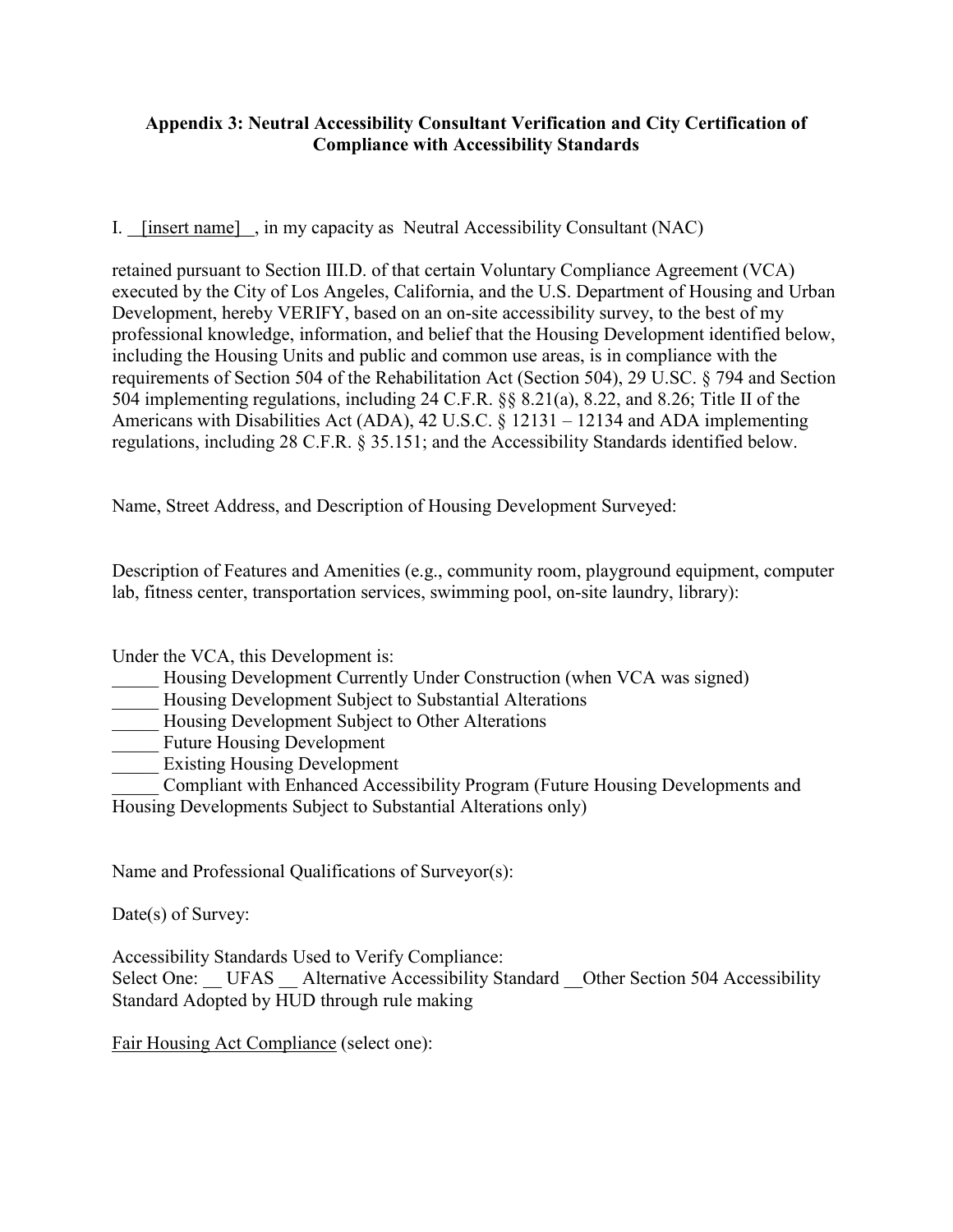\_\_\_\_\_\_ This Development is not covered by the Fair Housing Act design and construction requirements. It was designed and constructed for first occupancy on or before March 13, 1991, or is a building consisting of fewer than four dwelling units, or is otherwise not covered by the Fair Housing Act design and construction requirements (e.g., a building consisting entirely of multistory townhouses and no elevator).

This Development is covered by the Fair Housing Act design and construction requirements and meets the following design standard:

ANSI A117.1-1986 and the Fair Housing Accessibility Guidelines, March 6, 1991, in conjunction with the Supplement to Notice of Fair Housing Accessibility Guidelines: Questions and Answers About the Guidelines, June 28, 1994

Other Fair Housing Act Safe Harbor (in addition to ANSI A.117-1986) (specify)

 $\mathcal{L}_\text{max}$  , where  $\mathcal{L}_\text{max}$ 

Description of Required Accessible Housing Units

Total Housing Units in Development (including Accessible and inaccessible Units)

Total Accessible Housing Units in Development (not more than 15%)

Total Required Housing Units with Mobility Features (at least 5%)

Total Required Housing Units with Hearing/Vision Features (at least 2%)

Description of Additional Accessible Housing Units Provided at this Development:

Number of Additional Units with Mobility Features above 5% minimum:

Number of Additional Units with Hearing/Vision Features above 2%:

Description of Enhanced Accessibility Features (if any):

## Verification of Compliance:

Signature of

Neutral Accessibility Consultant: Date signed: Date signed:

Address, telephone number, and email address of NAC:

Comments (if any):

City Certification of Compliance:

| Signature of               |              |
|----------------------------|--------------|
| Responsible City Official: | Date signed: |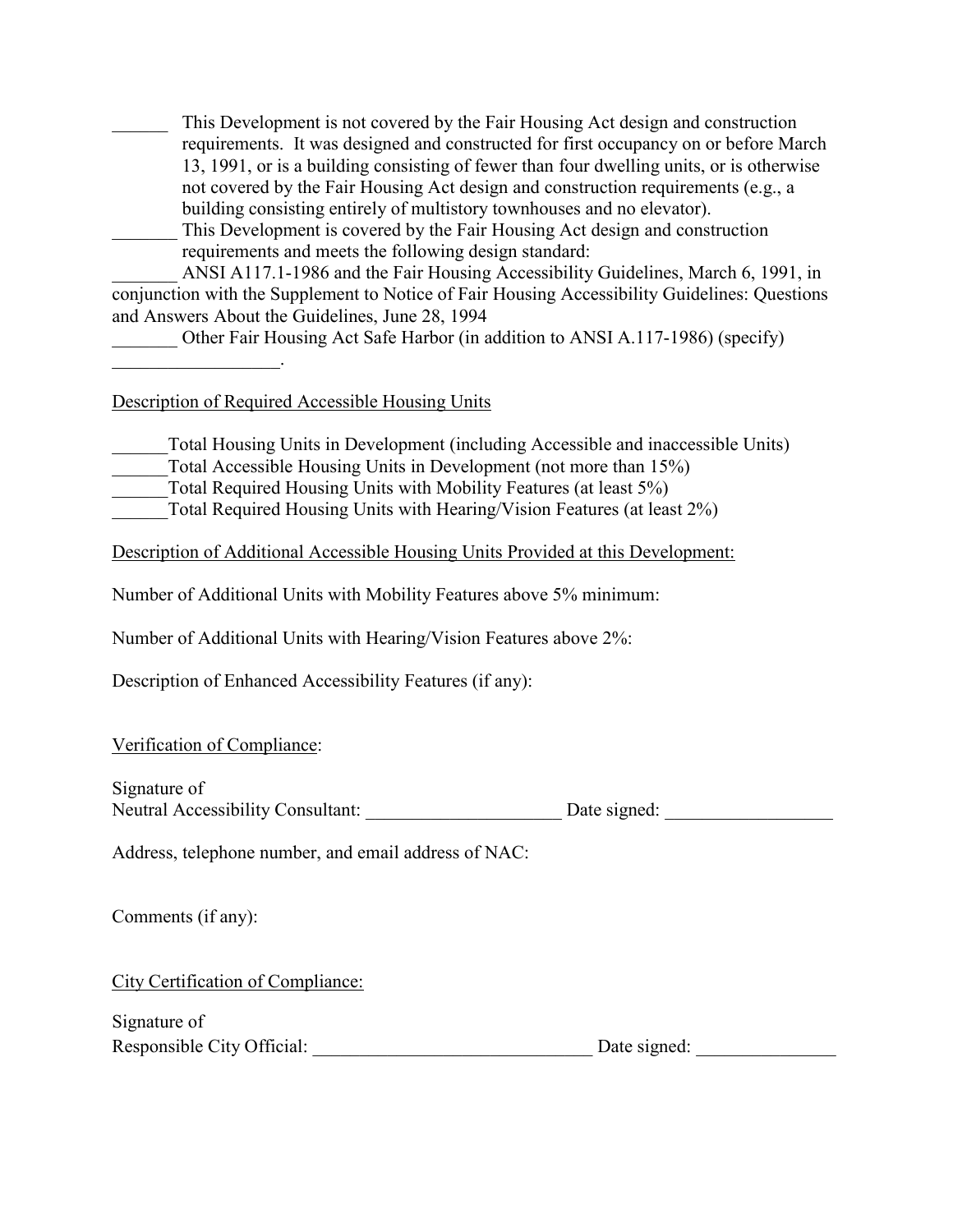### <span id="page-61-0"></span>**Appendix 4: Recipient Assurance and Certification under Section 504 of the Rehabilitation Act of 1973, the, Americans with Disabilities Act of 1990, and the Fair Housing Act**

As the duly authorized representative of the City of Los Angeles, I certify that the City of Los Angeles:

- 1. Will take appropriate and immediate action to ensure compliance with Section 504 of the Rehabilitation Act of 1973 (29 U.S.C. § 794), as amended, and its implementing regulations at 24 C.F.R. Part 8, and Title II of the Americans with Disabilities Act (42 U.S.C. §§ 12131-12165), as amended, and its implementing regulations at 28 C.F.R. Part 35.
- 2. Will administer all Federal funds from the Department of Housing and Urban Development in compliance with Section 504 and other applicable Federal civil rights requirements. The Department's Section 504 regulations provide that no person in the United States shall, on the grounds of disability, be excluded from participation in, be denied the benefits of, or otherwise be subjected to discrimination under any program or activity that receives Federal financial assistance, except if the grant program authorizes or limits participation to designated populations, then the recipient will comply with the nondiscrimination requirements within the designated population. *See* 24 C.F.R. § 8.4
- 3. Will comply with the Fair Housing Act (42 U.S.C. §§ 3601-19), as amended, and its implementing regulations at 24 C.F.R. Part 100, which prohibit discrimination in housing on the basis of race, color, religion, sex, disability, familial status, or national origin; except if the grant program authorizes or limits participation to designated populations, then the recipient will comply with the nondiscrimination requirements within the designated population.
- 4. Will comply with the Americans with Disabilities Act, 42 U.S.C. §§ 12101-12213, and its implementing regulations at 28 C.F.R. Part 35, which provide that no qualified person, by reason of such disability, be excluded from participation in or be denied the benefits of services, programs, or activities of a public entity, or be subjected to discrimination by any such entity.

These certifications and assurances are material representations, upon which the Department relies on, in agreeing to the terms of this Voluntary Compliance Agreement. If it is later determined that I, the authorized representative of the recipient, knowingly or recklessly made an erroneous certification or assurance, I may be subject to civil prosecution. The Department and/or the Department of Justice may also terminate the Federal financial assistance and pursue any and all other available remedies, subject to applicable law.

Name: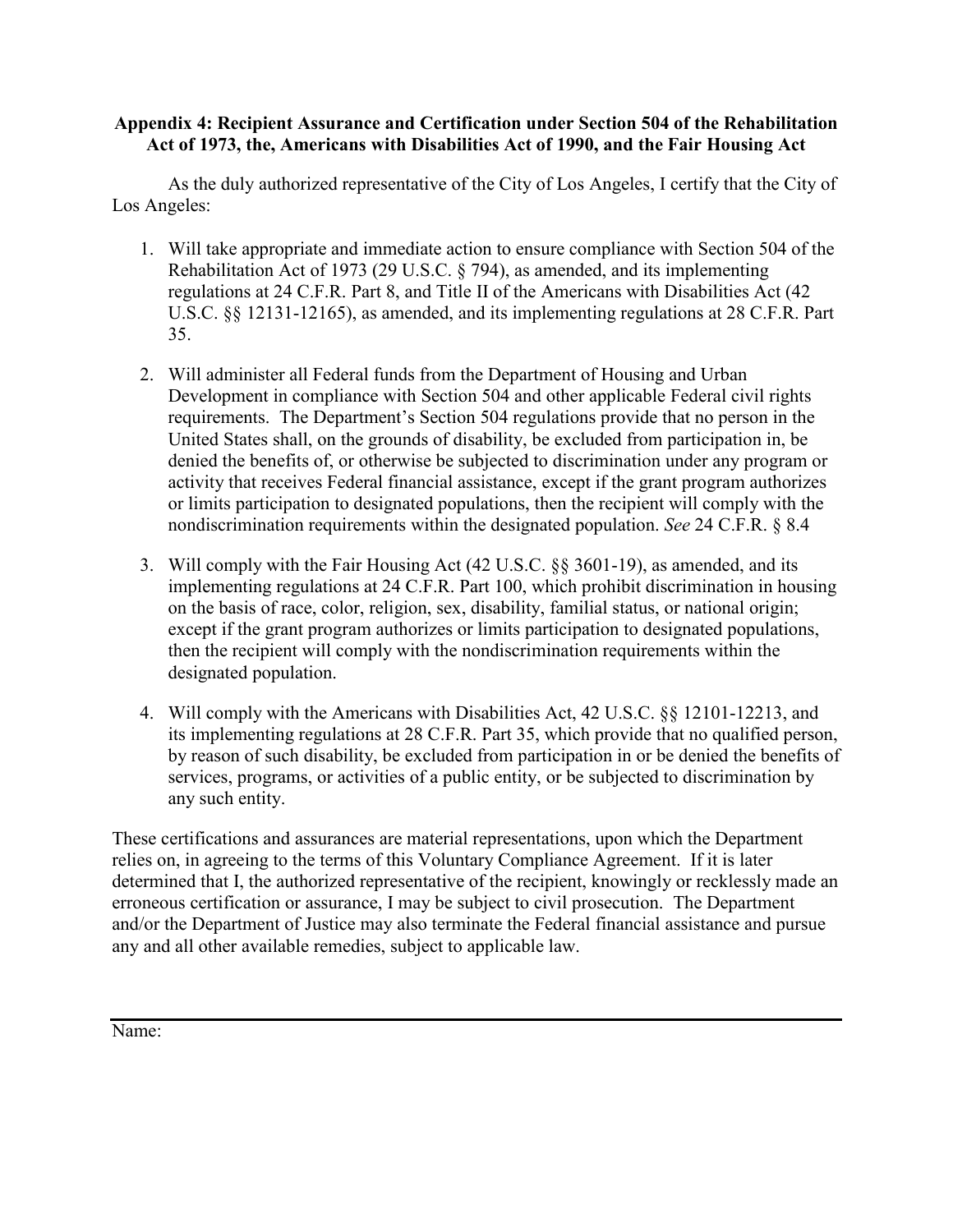Title/Organization:

Signature:

Date: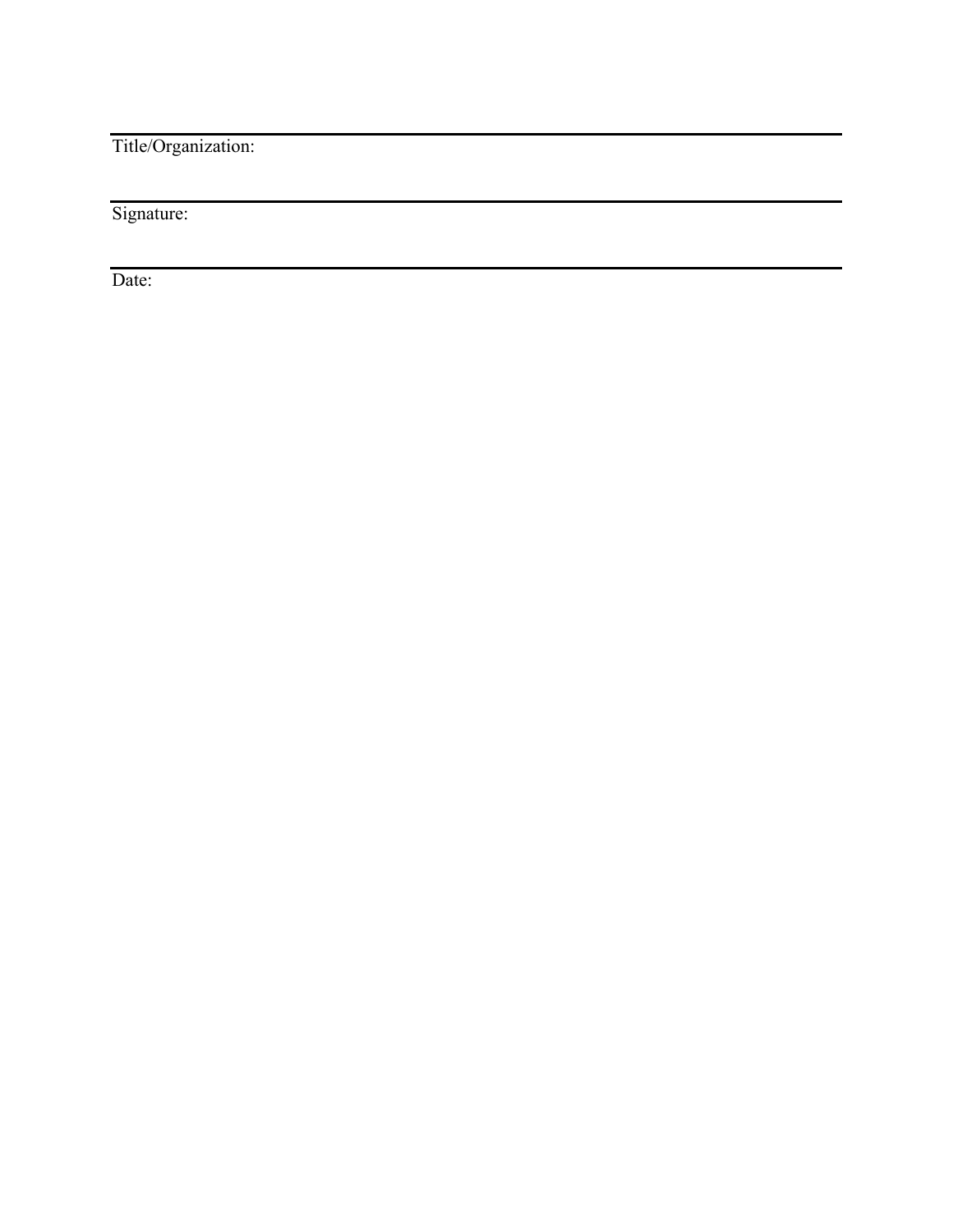### **Appendix 5: City of Los Angeles Enhanced Accessibility Program**

<span id="page-63-0"></span>As part of its commitment to increase the availability of affordable, accessible housing throughout the City of Los Angeles' housing programs, and consistent with the terms of the Agreement, the City is adopting an Enhanced Accessibility Program for its competitively awarded funding programs. Developers that commit to participating in the Enhanced Accessibility Program receive bonus points in competitively awarded funding programs. However, the City encourages developers for all housing programs to consider incorporating enhanced accessibility features into the design and development of housing developments throughout the City. Certain of these features will result in less cost while ensuring greater accessibility.

Below is a description of the enhanced accessibility features that will be part of the City's Enhanced Accessibility Program, followed by two charts indicating how the features are incorporated into the Enhanced Accessibility Program. Each of the features described below provide accessibility beyond the minimum technical and scoping requirements under federal accessibility standards and are intended to provide individuals with a variety of disabilities with enhanced access to developments.

1. Baseline, Required Enhanced Accessibility Features

These accessibility features must be incorporated into a site or development as part of an entity's participation in the City's Enhanced Accessibility Program. Features are divided into 3 categories: (a) features required for Future Housing Developments and Developments Subject to Substantial Alterations, (b) features that are required only for Future Housing Developments, and (c) features that are required for Developments Subject to Substantial Alterations only.

2. List of Additional Enhanced Accessibility Features

These are the additional accessibility features which an entity must select from in order to meet the minimum number of optional features requirement under the Enhanced Accessibility Program. An entity must select a minimum of 5 features from this list. Features that are required only for Future Housing Developments may also be selected in Developments Subject to Substantial Alterations and counted as optional features to be counted toward the minimum number of optional features required to receive the bonus.

NOTE: These enhanced accessibility features exceed the minimum requirements of the federal accessibility standards or provide alternative features to increase accessibility. The manner in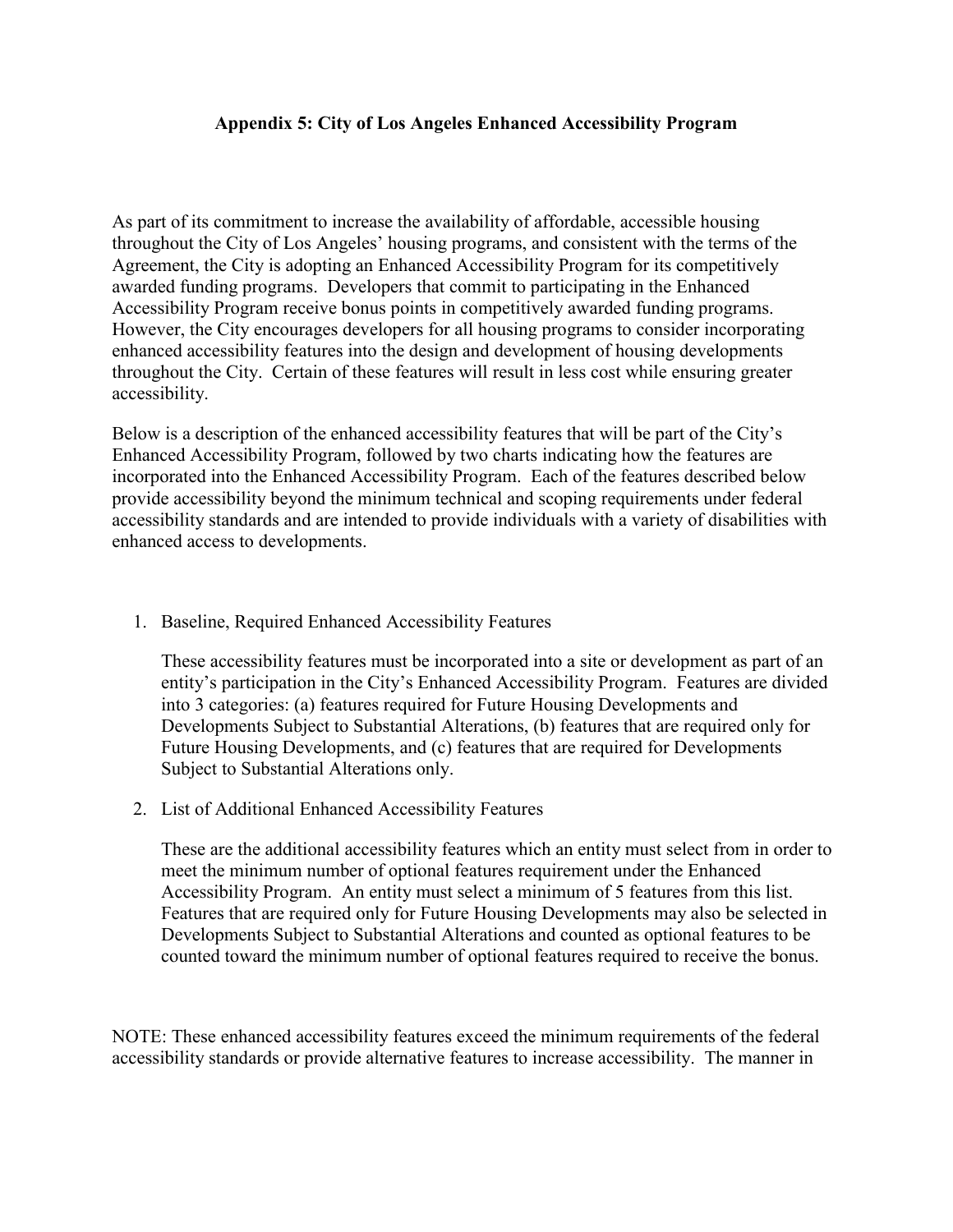which these enhanced accessibility features are incorporated into a particular development must be designed and constructed in a manner that ensures the development complies with all applicable federal accessibility requirements.

NOTE: Some of the enhanced accessibility features described below are used to overcome a lack of accessibility at a particular existing facility, such as to meet program accessibility obligations or as reasonable accommodations. In such cases, the feature would not be considered an enhanced accessibility feature.

## **Required Enhanced Accessibility Features for Both Future Housing Developments & Developments Subject to Substantial Alterations**

- 1. Residential grade power operated manual door for designated mobility units, with an automatic push plate button or keyless proximity-based entry and exit, while ensuring security measures are in place for the unit.
- 2. All entrances to and exits from the building that residents may utilize, *e.g.*, front entrance, entrance from garage, side or back entrances, will either have power operated manual doors or proximitybased entry/exit while still ensuring security measures are in place for the development.
- 3. In designated mobility units, if patios or balconies are provided, enhanced accessibility will be achieved through one of three options: (1) provide a minimum depth of 60" that will provide a clear turning circle if the door is manually operated; (2) swing type and operable with a power operated opener; or (3) sliding doors with recessed threshold level with finished floor.
- 4. In designated mobility units, all doors that are not pocket or sliding doors will be 36" doors. For substantial alterations where between 32" and 36" is not achievable, all doors in designated mobility units with swing-type doors requiring ingress and egress will have off-set hinges to exceed a 32" clear opening width.
- 5. In designated accessible units, provide either (1) motion activated light switches with "touch pad" or "rocker-pad" override options, except in unit bathrooms, or (2) "rocker-pad" switches.
- 6. Provide hard surface floor materials (e.g., vinyl, laminate, hardwood, ceramic tile, etc.) as the unit standards. The hard surface floor materials used in designated mobility units will be comparable in aesthetic and quality to the other units in the building.
- 7. In all designated accessible units, in kitchens and bathrooms, provide full extension pull-out drawer, shelves, and racks in all base cabinets, instead of swing-open doors.
- 8. In all designated accessible units provide pantry storage with pull-out, adjustable height shelves.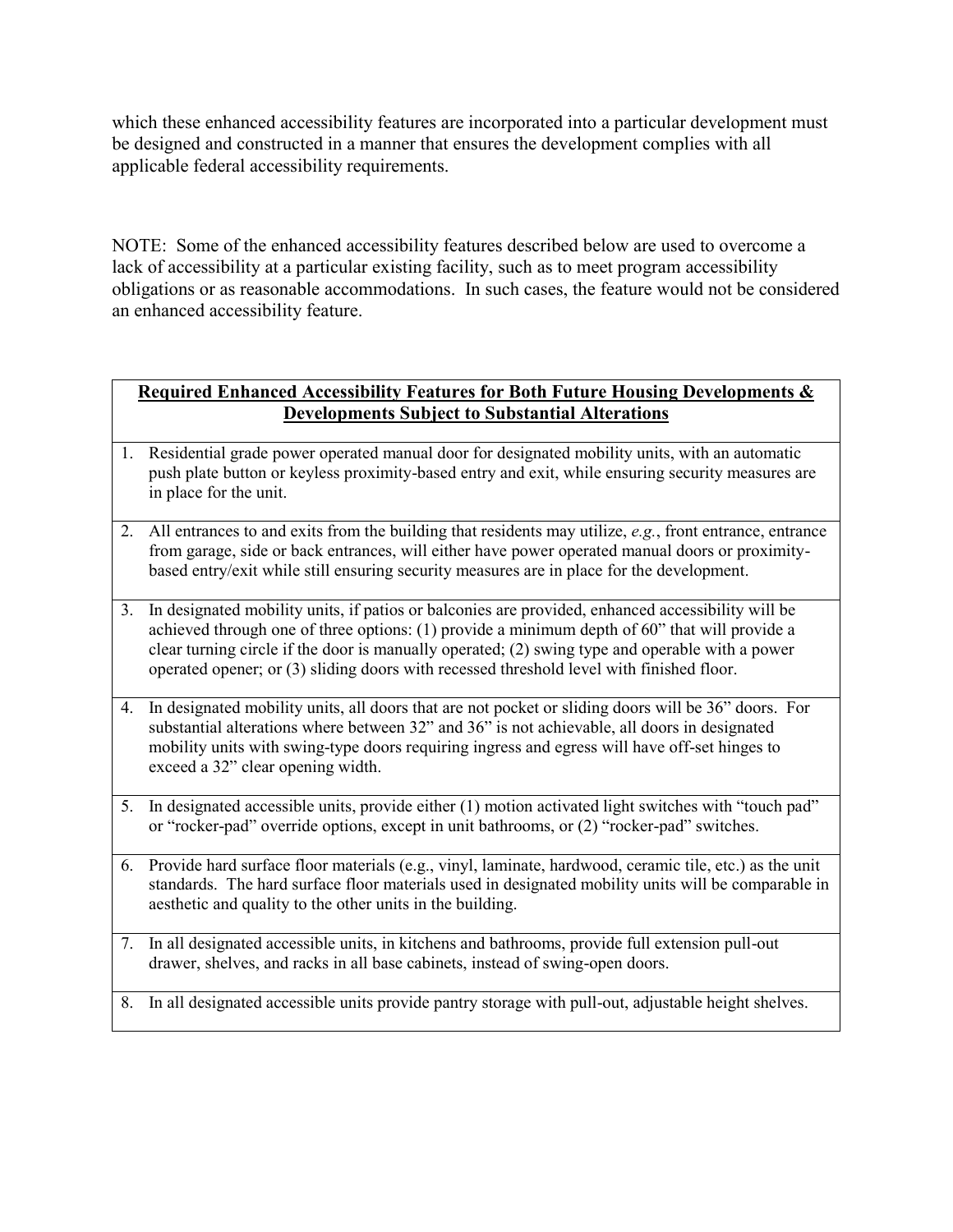- 9. In designated accessible units, provide adjustable height closet rods and shelves in all closets. Rods and shelves will be adjusted to meet the needs of the resident.
- 10. Provide accessible trash disposal options at all trash disposal sites throughout the development by providing power or (in the case of fire doors) manually operated door openers and closers that allow for five (5) pounds maximum force.
- 11. The design of designated mobility units will ensure that ceilings are properly reinforced such that a track and harness system could be installed as a reasonable accommodation. Following sound building practices, generally nothing additional is required to ensure the potential for installation.

## **Required Accessibility Features for Future Housing Developments Only**

- 1. In designated mobility units, provide open concept floor plans that maximize space utilization for or overlap of kitchen, dining, and living room spaces. Such spaces may have features to close them off for privacy, e.g., pocket or sliding doors with accessible hardware. Bedrooms and bathrooms will always have doors.
- 2. For 50% of designated mobility units in a building that are studios/efficiencies or 1-bedrooms, provide roll-in showers. For designated mobility units that have more than 1 full bathroom, provide at least one roll-in shower in the unit.

## **Required Enhanced Accessibility Features for Developments Subject to Substantial Alterations Only**

- 1. For units not designed as open-concept, eliminate swinging interior doors within the unit and where possible provide additional clear maneuvering space beyond the minimum standard, while still allowing spaces to be closed off for privacy*, e.g.*, pocket or sliding doors for doorways to kitchens, hallways, bedrooms, and bathrooms.
- 2. Ensure visible alarms are installed along with the audible fire alarm system throughout the development, including in all units, consistent with 2010 ADA Standards 215 and 702.

## **Optional Enhanced Accessibility Features – At least 5 Features Must be Selected**

- 1. Provide power operated doors to all public and common use areas, *e.g.*, leasing and/or management office, community rooms, laundry, trash rooms, common kitchens, etc.
- 2. Add kick-plates to all accessible unit and common and public use doors throughout a building on the push for doors with closers or both sides for doors without closers.